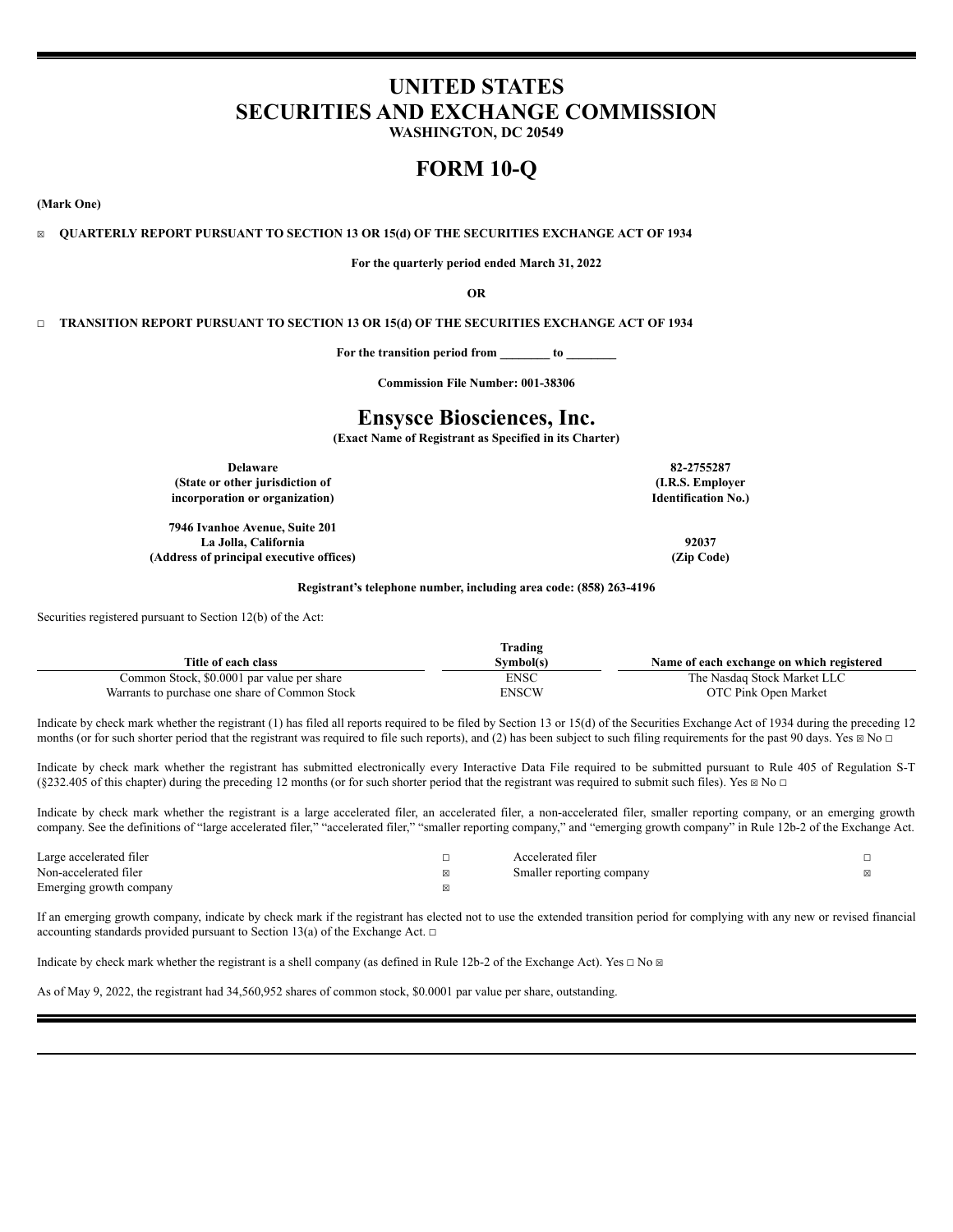## **FORWARD-LOOKING STATEMENTS**

<span id="page-1-0"></span>This Quarterly Report on Form 10-Q contains forward-looking statements that involve substantial risks and uncertainties. In some cases, you can identify forward-looking statements by terms such as "anticipate," "believe," "continue," "could," "estimate," "expect," "intend," "may," "might," "objective," "ongoing," "plan," "potential," "predict," "project," "should," "will" and "would," or the negative of these terms or other similar expressions intended to identify statements about the future. We have based these forward-looking statements largely on our current expectations and projections about future events and financial trends that we believe may affect our business, financial condition and results of operations. These forward-looking statements include, without limitation, statements about:

- the risk that Ensysce's lead product candidate PF614 and PF614-MPAR™ may not be successful in limiting or impeding abuse, overdose, or misuse or providing additional safety upon commercialization;
- reliance by Ensysce on third-party contract research organizations, or CROs, for its research and development activities and clinical trials;
- the need for substantial additional funding to complete the development and commercialization of Ensysce's product candidates;
- the risk that Ensysce's clinical trials may fail to replicate positive results from earlier preclinical studies or clinical trials conducted by Ensysce or third parties;
- the risk that the potential product candidates that Ensysce develops may not progress through clinical development or receive required regulatory approvals within expected timelines or at all;
- the risk that clinical trials may not confirm any safety, potency, or other product characteristics described or assumed in this Quarterly Report on Form 10-Q;
- the risk that Ensysce will be unable to successfully market or gain market acceptance of its product candidates;
- the risk that Ensysce's product candidates may not be beneficial to patients or successfully commercialized;
- the risk that Ensysce has overestimated the size of the target market, patients' willingness to try new therapies, and the willingness of physicians to prescribe these therapies;
- effects of competition;
- the risk that third parties on which Ensysce depends for laboratory, clinical development, manufacturing, and other critical services will fail to perform satisfactorily;
- the risk that Ensysce's business, operations, clinical development plans and timelines, and supply chain could be adversely affected by the effects of health epidemics, including the ongoing COVID-19 pandemic;
- the risk that Ensysce will be unable to obtain and maintain sufficient intellectual property protection for its investigational products or will infringe the intellectual property protection of others;
- the loss of key members of Ensysce's management team;
- changes in Ensysce's regulatory environment;
- Ensysce's need for additional financing to fund its operations and research and development;
- the ability to attract and retain key scientific, medical, commercial, or management personnel;
- changes in Ensysce's industry;
- Ensysce's ability to remediate any material weaknesses or maintain effective internal controls over financial reporting;
- the risk that our common stock will be suspended from trading on Nasdaq;
- the ability to meet and maintain applicable listing standards of the Nasdaq; and
- other factors disclosed in this Quarterly Report on Form 10-Q.

The forward-looking statements contained in this Quarterly Report on Form 10-Q are based on Ensysce's current expectations and beliefs concerning future developments and their potential effects Ensysce. There can be no assurance that future developments affecting Ensysce will be those that Ensysce has anticipated. These forward-looking statements involve a number of risks, uncertainties (some of which are beyond Ensysce's control) or other assumptions that may cause actual results or performance to be materially different from those expressed or implied by these forward-looking statements. These risks and uncertainties include, but are not limited to, those factors described under the heading "Risk Factors" in our Annual Report on Form 10-K for the year ended December 31, 2021 and other filings with the Securities and Exchange Commission. Should one or more of these risks or uncertainties materialize, or should any of the assumptions prove incorrect, actual results may vary in material respects from those projected in these forward-looking statements. Moreover, the occurrence of the events described in the "Risk Factors" in our Annual Report on Form 10-K may adversely affect Ensysce. Ensysce will not undertake any obligation to update or revise any forward-looking statements, whether as a result of new information, future events or otherwise, except as may be required under applicable securities laws.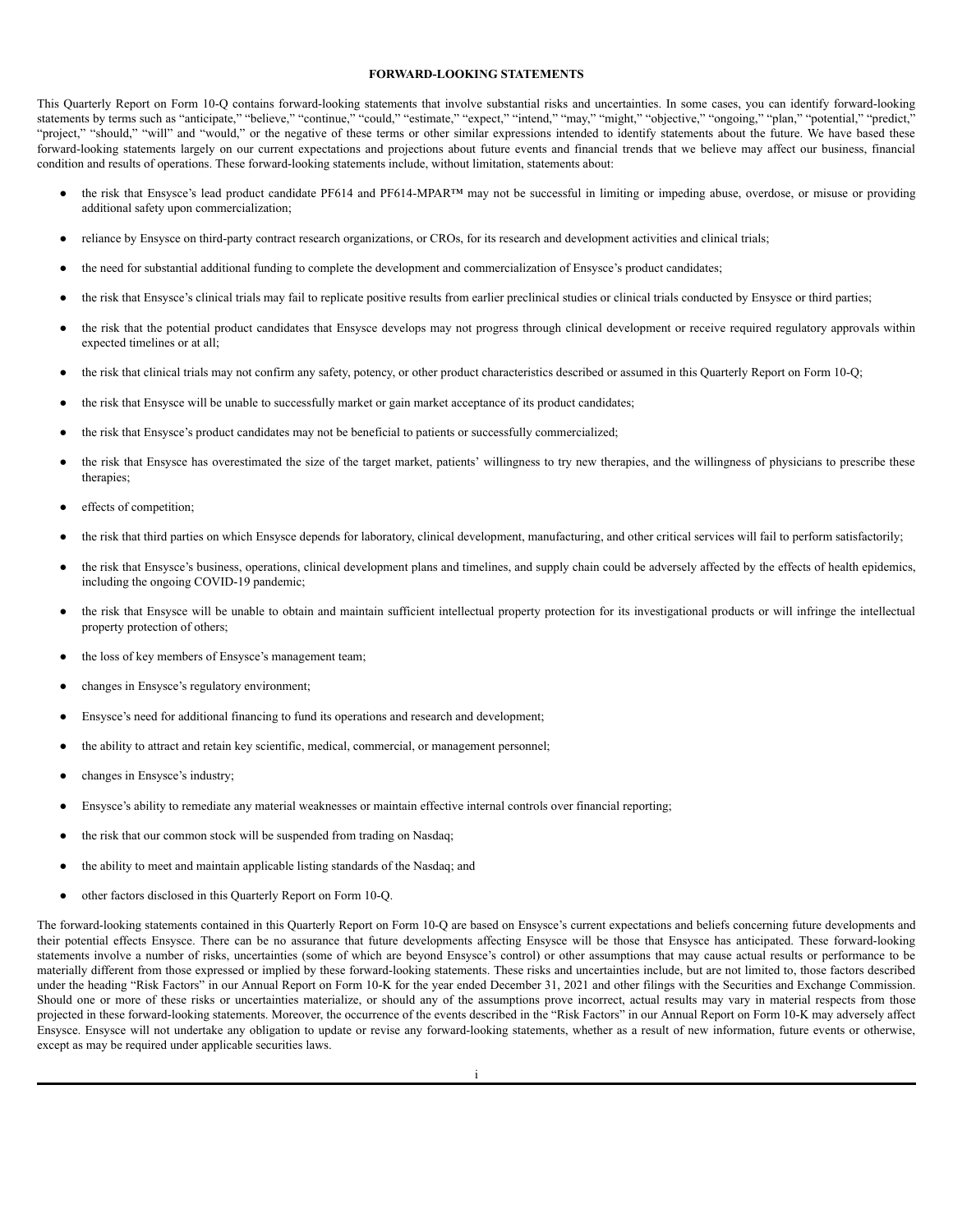# **GLOSSARY**

<span id="page-2-0"></span>

| <b>Definitions:</b>         |                                                                                                                                                                                                                                                                                                                                                                                                                                                                                                                               |
|-----------------------------|-------------------------------------------------------------------------------------------------------------------------------------------------------------------------------------------------------------------------------------------------------------------------------------------------------------------------------------------------------------------------------------------------------------------------------------------------------------------------------------------------------------------------------|
| 2021 Notes                  | The senior secured convertible promissory notes in the aggregate original principal amount of \$15.9 million, sold in two<br>closings on September 24, 2021 and November 5, 2021, respectively, pursuant to the Securities Purchase Agreement entered<br>into on September 24, 2021                                                                                                                                                                                                                                           |
| 2021 Omnibus Incentive Plan | Ensysce Biosciences, Inc. Amended and Restated 2021 Omnibus Incentive Plan                                                                                                                                                                                                                                                                                                                                                                                                                                                    |
| Aggregate Limit             | Up to \$60 million of gross proceeds with respect to the GEM Agreement                                                                                                                                                                                                                                                                                                                                                                                                                                                        |
| Board                       | Board of directors of Ensysce, or a committee thereof, as applicable                                                                                                                                                                                                                                                                                                                                                                                                                                                          |
| <b>Business Combination</b> | The merger of Merger Sub with and into Former Ensysce, with Former Ensysce continuing as the surviving entity and a wholly<br>owned subsidiary of LACQ, which changed its name to Ensysce Biosciences, Inc. following consummation of the Merger.                                                                                                                                                                                                                                                                             |
| <b>CMOs</b>                 | Contract manufacturing organizations                                                                                                                                                                                                                                                                                                                                                                                                                                                                                          |
| Company                     | Ensysce Biosciences, Inc. and its consolidated subsidiaries                                                                                                                                                                                                                                                                                                                                                                                                                                                                   |
| COVID-19                    | Novel coronavirus disease                                                                                                                                                                                                                                                                                                                                                                                                                                                                                                     |
| Covistat                    | A clinical stage pharmaceutical company that is developing a compound utilized in the Company's overdose protection program<br>for the treatment of COVID-19 and 79.2%-owned subsidiary of the Company                                                                                                                                                                                                                                                                                                                        |
| <b>CROs</b>                 | Contract research organizations                                                                                                                                                                                                                                                                                                                                                                                                                                                                                               |
| Ensysce                     | Ensysce Biosciences, Inc.                                                                                                                                                                                                                                                                                                                                                                                                                                                                                                     |
| Exchange Act                | Securities Exchange Act of 1934                                                                                                                                                                                                                                                                                                                                                                                                                                                                                               |
| <b>FDA</b>                  | United States Food and Drug Administration                                                                                                                                                                                                                                                                                                                                                                                                                                                                                    |
| Former Ensysce              | Ensysce Biosciences, Inc., a Delaware corporation, prior to the consummation of the merger with and into Merger Sub                                                                                                                                                                                                                                                                                                                                                                                                           |
| <b>GAAP</b>                 | Generally Accepted Accounting Principles in the United States of America                                                                                                                                                                                                                                                                                                                                                                                                                                                      |
| <b>GEM</b> Agreement        | Share Purchase Agreement between the Company, GEM Global, and GYBL, dated as of December 29, 2020, including a<br>Registration Rights Agreement between the same parties and dated as of the same date                                                                                                                                                                                                                                                                                                                        |
| <b>GEM</b> Global           | <b>GEM Global Yield LLC SCS</b>                                                                                                                                                                                                                                                                                                                                                                                                                                                                                               |
| <b>GYBL</b>                 | <b>GEM Yield Bahamas Limited</b>                                                                                                                                                                                                                                                                                                                                                                                                                                                                                              |
| IND                         | <b>Investigational New Drug</b>                                                                                                                                                                                                                                                                                                                                                                                                                                                                                               |
| <b>IRB</b>                  | <b>Institutional Review Board</b>                                                                                                                                                                                                                                                                                                                                                                                                                                                                                             |
| <b>JOBS</b> Act             | Jumpstart Our Business Startups Act of 2012                                                                                                                                                                                                                                                                                                                                                                                                                                                                                   |
| LACQ                        | Leisure Acquisition Corp., a Delaware Corporation                                                                                                                                                                                                                                                                                                                                                                                                                                                                             |
| Merger Agreement            | Agreement and Plan of Merger, dated as of January 31, 2021, by and among LACQ, Merger Sub and Former Ensysce, providing<br>for, among other things, and subject to the terms and conditions therein, a business combination between Former Ensysce and<br>LACQ pursuant to the proposed merger of Merger Sub with and into Former Ensysce, with Former Ensysce surviving the<br>transaction as a wholly-owned subsidiary of LACQ, which changed its name to Ensysce Biosciences, Inc. following<br>consummation of the Merger |
| Merger Sub                  | EB Merger Sub, Inc., a Delaware corporation, a wholly-owned subsidiary of LACQ prior to the consummation of the Merger                                                                                                                                                                                                                                                                                                                                                                                                        |
| <b>MPAR Grant</b>           | Research and development grant related to the development of its MPARTM overdose prevention technology awarded to the<br>Company by NIH through NIDA in September 2018                                                                                                                                                                                                                                                                                                                                                        |
| Nasdaq                      | Nasdaq Stock Market LLC                                                                                                                                                                                                                                                                                                                                                                                                                                                                                                       |
| NIDA                        | National Institute of Drug Abuse                                                                                                                                                                                                                                                                                                                                                                                                                                                                                              |
| <b>NIH</b>                  | National Institutes of Health                                                                                                                                                                                                                                                                                                                                                                                                                                                                                                 |
| <b>OUD</b> Grant            | Research and development grant related to the development of its TAAP/MPARTM abuse deterrent technology for Opioid Use<br>Disorder awarded to the Company by NIH/NIDA in September 2019                                                                                                                                                                                                                                                                                                                                       |
| <b>SEC</b>                  | U.S. Securities and Exchange Commission                                                                                                                                                                                                                                                                                                                                                                                                                                                                                       |
| <b>Securities Act</b>       | Securities Act of 1933                                                                                                                                                                                                                                                                                                                                                                                                                                                                                                        |
| <b>SPA</b>                  | Securities Purchase Agreement, dated as of September 24, 2021, by and between Ensysce and the institutional investors party<br>thereto                                                                                                                                                                                                                                                                                                                                                                                        |
| <b>TAAP</b>                 | <b>Trypsin Activated Abuse Protection</b>                                                                                                                                                                                                                                                                                                                                                                                                                                                                                     |

ii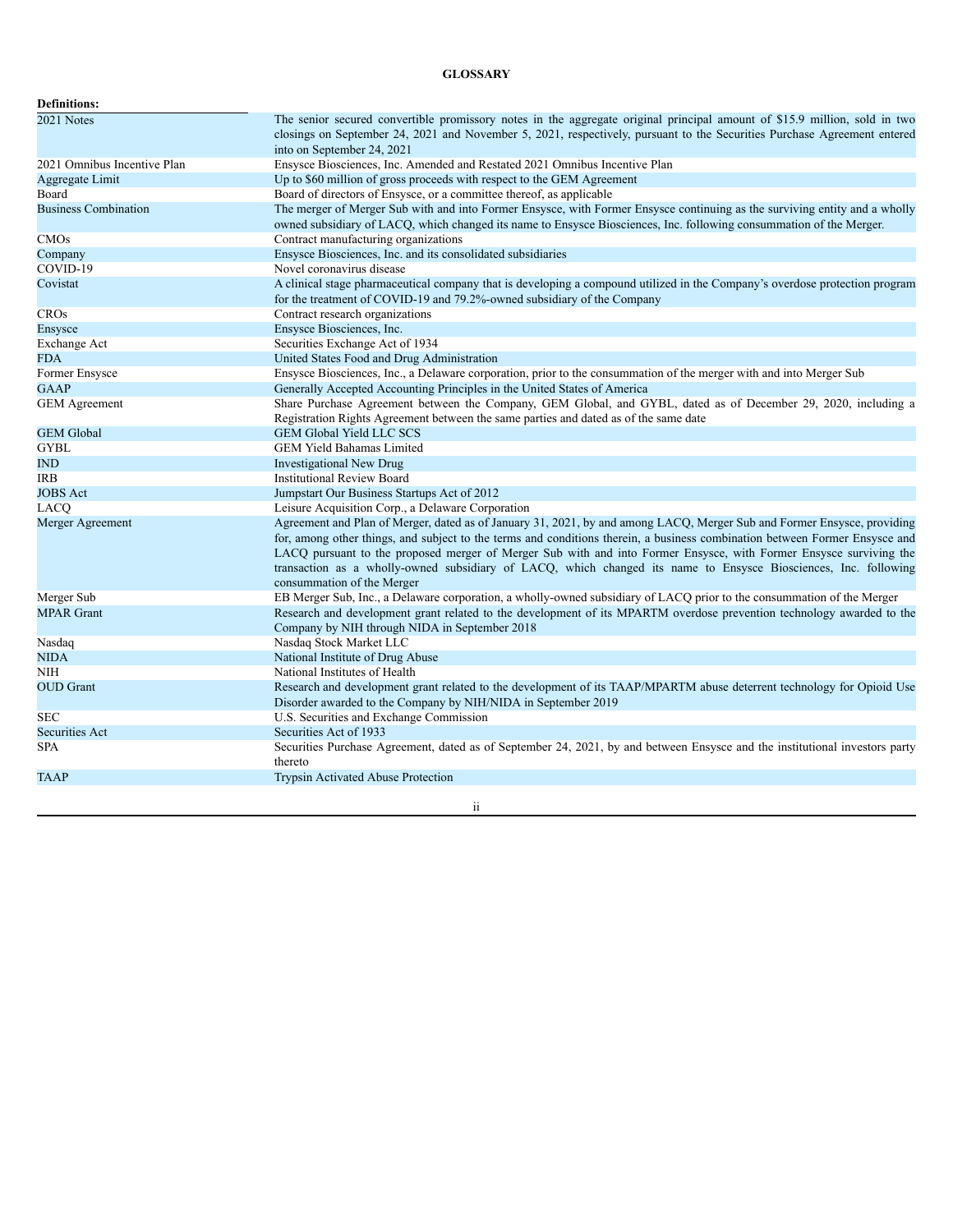# **Table of Contents**

|                   |                                                                                              | Page |
|-------------------|----------------------------------------------------------------------------------------------|------|
|                   | <b>Cautionary Note Regarding Forward-Looking Statements</b>                                  |      |
|                   | <b>Glossary</b>                                                                              | ii   |
|                   |                                                                                              |      |
| PART I.           | <b>FINANCIAL INFORMATION</b>                                                                 |      |
|                   |                                                                                              |      |
| Item 1.           | <b>Financial Statements (Unaudited)</b>                                                      |      |
|                   | <b>Consolidated Balance Sheets</b>                                                           |      |
|                   | <b>Consolidated Statements of Operations</b>                                                 |      |
|                   | Consolidated Statements of Changes in Stockholders' Equity (Deficit)                         | 3    |
|                   | <b>Consolidated Statements of Cash Flows</b>                                                 | 4    |
|                   | Notes to Unaudited Consolidated Financial Statements                                         | 5    |
| Item 2.           | <u>Management's Discussion and Analysis of Financial Condition and Results of Operations</u> | 20   |
| Item 3.           | Quantitative and Qualitative Disclosures About Market Risk                                   | 32   |
| Item 4.           | <b>Controls and Procedures</b>                                                               | 33   |
|                   |                                                                                              |      |
|                   | PART II. OTHER INFORMATION                                                                   | 34   |
|                   |                                                                                              |      |
| Item 1.           | <b>Legal Proceedings</b>                                                                     | 34   |
| Item 1A.          | <b>Risk Factors</b>                                                                          | 34   |
| Item 2.           | Unregistered Sales of Equity Securities and Use of Proceeds                                  | 34   |
| Item 3.           | <b>Defaults Upon Senior Securities</b>                                                       | 34   |
| Item 4.           | <b>Mine Safety Disclosures</b>                                                               | 34   |
| Item 5.           | Other Information                                                                            | 34   |
| Item 6.           | <b>Exhibits</b>                                                                              | 34   |
| <u>Signatures</u> |                                                                                              | 35   |
|                   |                                                                                              |      |

iii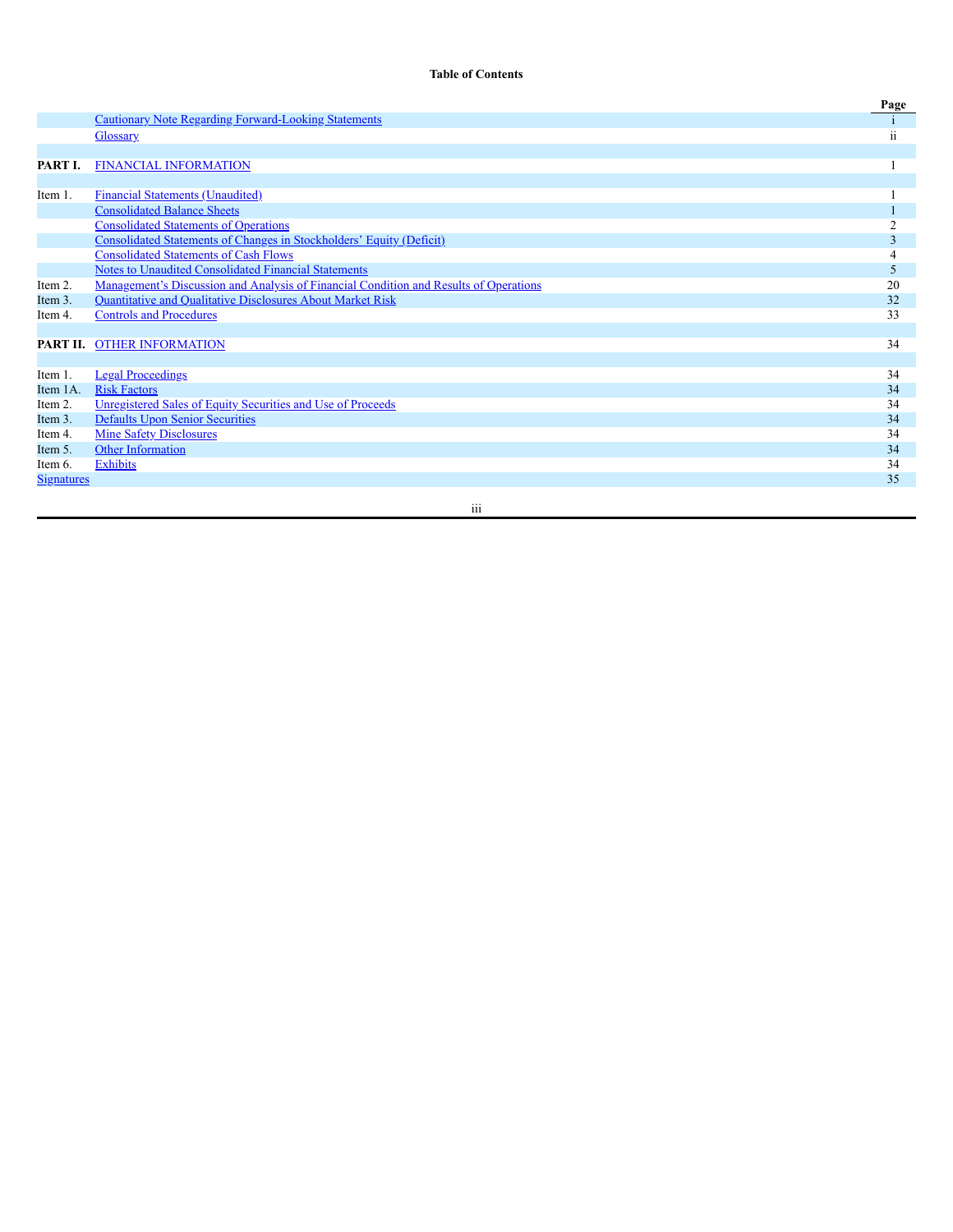# **PART I—FINANCIAL INFORMATION**

# **Item 1. Financial Statements.**

# **ENSYSCE BIOSCIENCES, INC. CONSOLIDATED BALANCE SHEETS**

<span id="page-4-2"></span><span id="page-4-1"></span><span id="page-4-0"></span>

|                                                                                                    |    | March 31, 2022<br>(Unaudited) | December 31, 2021 |                |  |
|----------------------------------------------------------------------------------------------------|----|-------------------------------|-------------------|----------------|--|
| <b>Assets</b>                                                                                      |    |                               |                   |                |  |
| Current assets:                                                                                    |    |                               |                   |                |  |
| Cash and cash equivalents                                                                          | \$ | 8,440,952                     | \$                | 12,264,736     |  |
| Unbilled receivable                                                                                |    | 808,601                       |                   | 441,721        |  |
| Right-of-use asset                                                                                 |    | 17,609                        |                   | 24,721         |  |
| Prepaid expenses and other current assets                                                          |    | 2,391,240                     |                   | 2.931.415      |  |
| Total current assets                                                                               |    | 11,658,402                    |                   | 15,662,593     |  |
| Property and equipment, net                                                                        |    |                               |                   |                |  |
| Other assets                                                                                       |    | 713,090                       |                   | 754,756        |  |
| <b>Total assets</b>                                                                                | \$ | 12,371,492                    | \$                | 16,417,349     |  |
| Liabilities and stockholders' equity (deficit)                                                     |    |                               |                   |                |  |
| Current liabilities:                                                                               |    |                               |                   |                |  |
| Accounts payable                                                                                   | \$ | 959,630                       | $\mathbb{S}$      | 301,104        |  |
| Accrued expenses and other liabilities                                                             |    | 1,751,506                     |                   | 3,407,533      |  |
| Lease liability                                                                                    |    | 17,716                        |                   | 24,874         |  |
| Notes payable and accrued interest (\$6,073,057 and \$12,358,886 at fair value at March 31, 2022   |    |                               |                   |                |  |
| and December 31, 2021, respectively)                                                               |    | 6,073,057                     |                   | 12,748,155     |  |
| Total current liabilities                                                                          |    | 8,801,909                     |                   | 16,481,666     |  |
| Long-term liabilities:                                                                             |    |                               |                   |                |  |
| Notes payable, net of current portion (at fair value)                                              |    | 1,586,901                     |                   | 4,440,951      |  |
| Other long-term liabilities                                                                        |    | 871,409                       |                   | 3,652,790      |  |
| Total long-term liabilities                                                                        |    | 2,458,310                     |                   | 8,093,741      |  |
| <b>Total liabilities</b>                                                                           | \$ | 11,260,219                    | \$                | 24,575,407     |  |
| Commitments and contingencies (Note 6)                                                             |    |                               |                   |                |  |
| Stockholders' equity (deficit)                                                                     |    |                               |                   |                |  |
| Preferred stock, \$0.0001 par value, 1,500,000 shares authorized, no shares issued and outstanding |    |                               |                   |                |  |
| at March 31, 2022 (unaudited) and December 31, 2021                                                |    |                               |                   |                |  |
| Common stock, \$0.0001 par value, 150,000,000 shares authorized; 29,968,787 and 24,662,904         |    |                               |                   |                |  |
| shares issued at March 31, 2022 (unaudited) and December 31, 2021, respectively; 29,949,032 and    |    |                               |                   |                |  |
| 24,643,149 shares outstanding at March 31, 2022 (unaudited) and December 31, 2021, respectively    |    | 2,995                         |                   | 2,464          |  |
| Additional paid-in capital                                                                         |    | 88,900,164                    |                   | 77,964,860     |  |
| Accumulated deficit                                                                                |    | (87,512,253)                  |                   | (85, 845, 567) |  |
| Total Ensysce Biosciences, Inc. stockholders' equity (deficit)                                     |    | 1,390,906                     |                   | (7,878,243)    |  |
| Noncontrolling interests in stockholders' equity (deficit)                                         |    | (279, 633)                    |                   | (279, 815)     |  |
| Total stockholders' equity (deficit)                                                               |    | 1,111,273                     |                   | (8, 158, 058)  |  |
| Total liabilities and stockholders' equity (deficit)                                               | \$ | 12.371.492                    | \$                | 16.417.349     |  |

The accompanying notes are an integral part of these consolidated financial statements.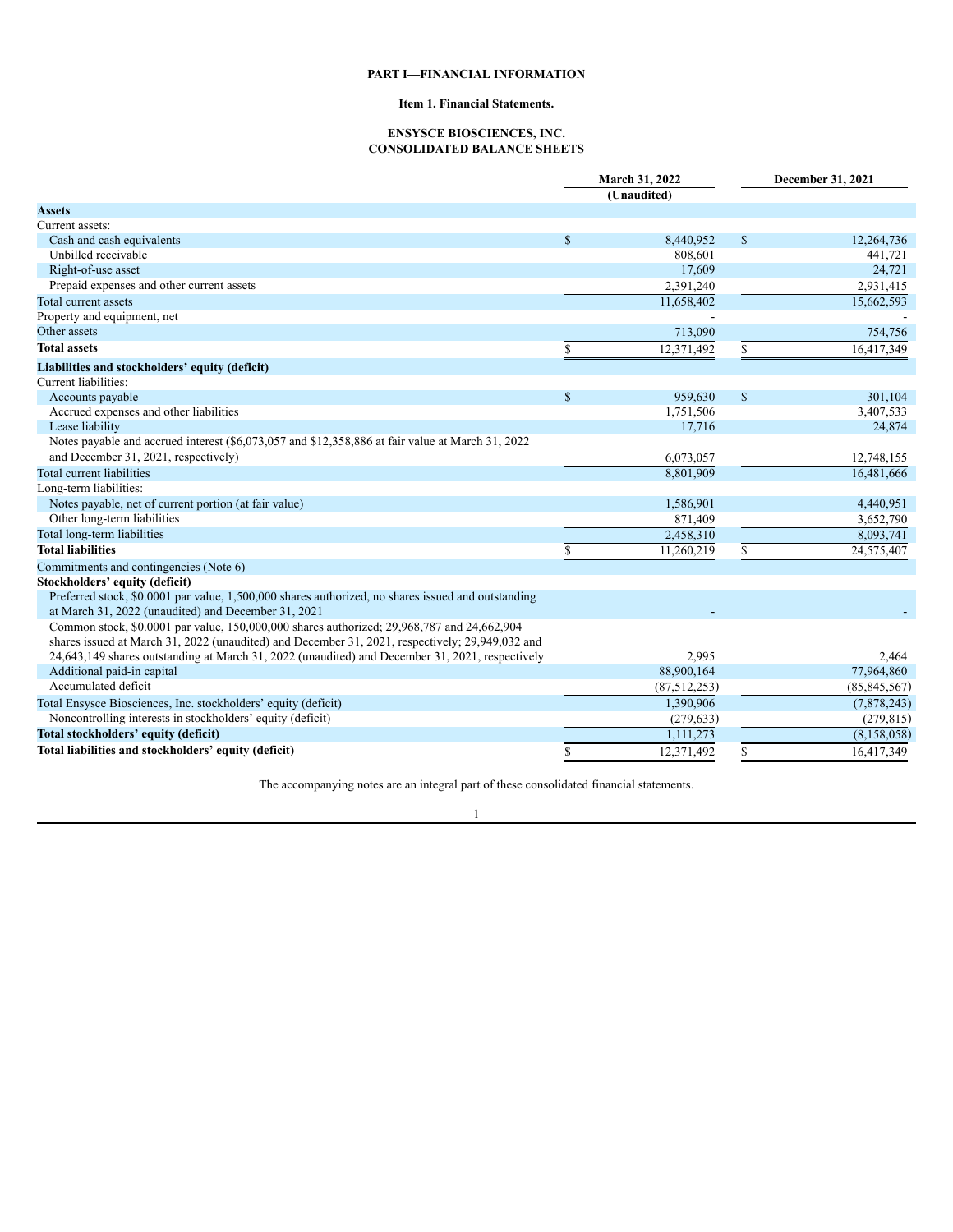# **ENSYSCE BIOSCIENCES, INC. CONSOLIDATED STATEMENTS OF OPERATIONS (Unaudited)**

<span id="page-5-0"></span>

|                                                                           |             | <b>Three Months Ended March 31,</b> |               |             |  |  |
|---------------------------------------------------------------------------|-------------|-------------------------------------|---------------|-------------|--|--|
|                                                                           |             | 2022                                |               | 2021        |  |  |
|                                                                           |             | (Unaudited)                         |               | (Unaudited) |  |  |
| <b>Federal grants</b>                                                     | $\mathbf S$ | 603,098                             | <sup>\$</sup> | 250,576     |  |  |
| <b>Operating expenses:</b>                                                |             |                                     |               |             |  |  |
| Research and development                                                  |             | 3,140,096                           |               | 284,378     |  |  |
| General and administrative                                                |             | 2,265,806                           |               | 490,471     |  |  |
| Total operating expenses                                                  |             | 5,405,902                           |               | 774,849     |  |  |
| <b>Loss from operations</b>                                               |             | (4,802,804)                         |               | (524, 273)  |  |  |
| Other income (expense):                                                   |             |                                     |               |             |  |  |
| Change in fair value of derivative liabilities                            |             |                                     |               | (39, 585)   |  |  |
| Change in fair value of convertible notes                                 |             | 2,767,178                           |               |             |  |  |
| Change in fair value of liability classified warrants                     |             | 2,794,398                           |               |             |  |  |
| Loss on debt conversions                                                  |             | (1,702,642)                         |               |             |  |  |
| Interest expense                                                          |             | (15,021)                            |               | (347, 834)  |  |  |
| Other income and expense, net                                             |             | 7,966                               |               |             |  |  |
| Total other income (expense), net                                         |             | 3,851,879                           |               | (387, 419)  |  |  |
| Net income (loss)                                                         |             | (950.925)                           | $\mathbb{S}$  | (911, 692)  |  |  |
| Net income (loss) attributable to noncontrolling interests                |             | 182                                 |               | (3,961)     |  |  |
| Deemed dividend related to warrants down round provision                  |             | 715,579                             |               |             |  |  |
| Net loss attributable to common stockholders                              |             | (1,666,686)                         |               | (907, 731)  |  |  |
| Net loss per share:                                                       |             |                                     |               |             |  |  |
| Net loss per share attributable to common stockholders, basic and diluted |             | (0.06)                              |               | (0.06)      |  |  |
| Weighted average common shares outstanding, basic and diluted             |             | 27,287,618                          |               | 15,834,185  |  |  |

The accompanying notes are an integral part of these consolidated financial statements.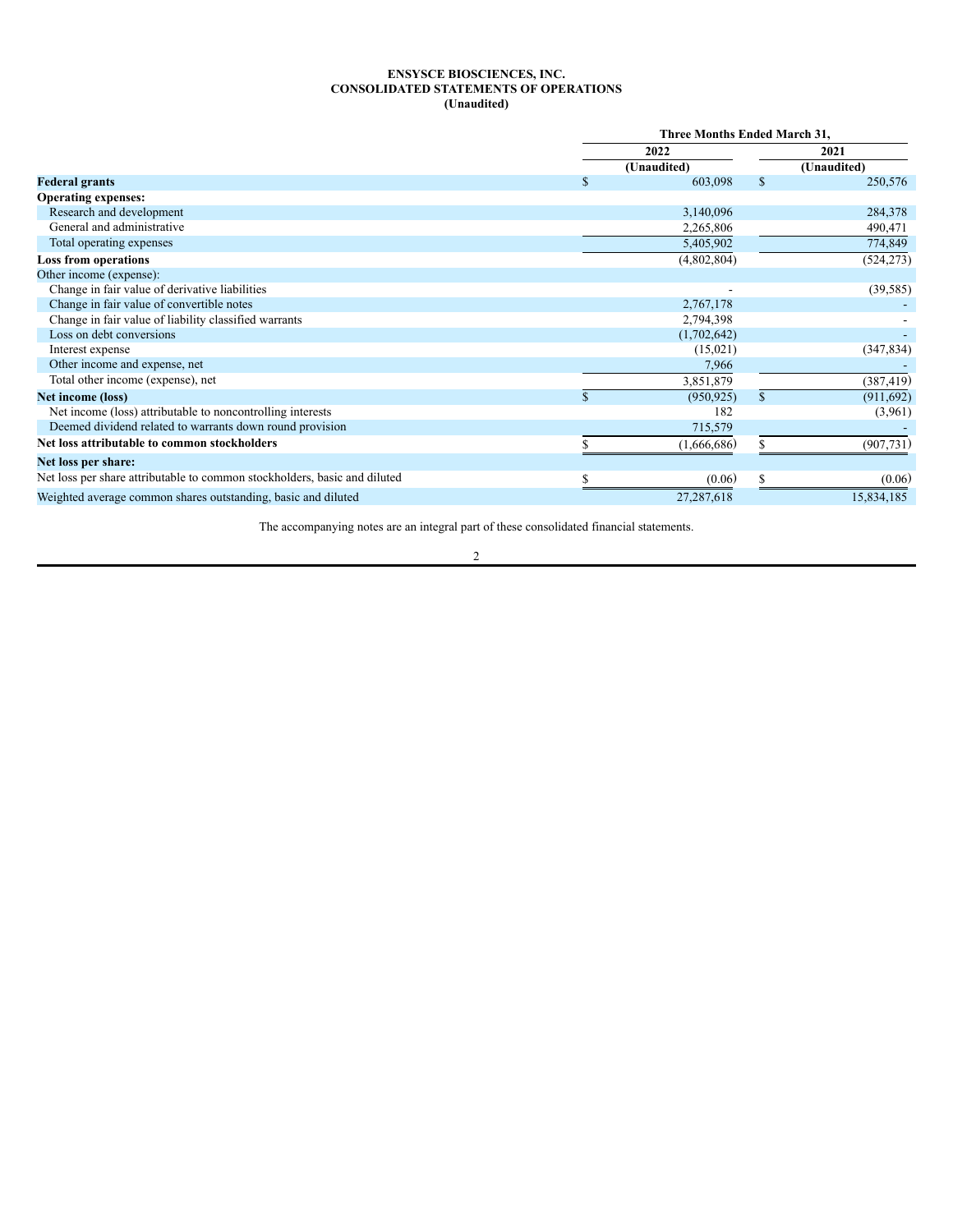### **ENSYSCE BIOSCIENCES, INC. CONSOLIDATED STATEMENTS OF CHANGES IN STOCKHOLDERS' EQUITY (DEFICIT) (Unaudited)**

<span id="page-6-0"></span>

|                                                       | <b>Stockholders' Equity (Deficit)</b> |               |          |                    |                               |     |                             |    |               |
|-------------------------------------------------------|---------------------------------------|---------------|----------|--------------------|-------------------------------|-----|-----------------------------|----|---------------|
|                                                       | <b>Common Stock</b>                   |               |          | <b>Additional</b>  |                               |     |                             |    |               |
|                                                       | Number of<br><b>Shares</b>            |               | Amount   | Paid-In<br>Capital | Accumulated<br><b>Deficit</b> |     | Noncontrolling<br>interests |    | Total         |
| <b>Balance on December 31, 2020</b>                   | 239,465,160                           | $\mathbf{s}$  | 5,987    | \$49,511,927       | \$ (55,958,716)               | \$. | (217, 625)                  |    | \$(6,658,427) |
| Retroactive application of recapitalization           | (223, 696, 435)                       |               | (4, 410) | 4,410              |                               |     |                             |    |               |
| Balance on December 31, 2020, after effect of reverse |                                       |               |          |                    |                               |     |                             |    |               |
| recapitalization                                      | 15,768,725                            |               | 1,577    | 49,516,337         | (55,958,716)                  |     | (217,625)                   |    | (6,658,427)   |
| Exercise of stock options                             | 284,825                               |               | 28       | 262,834            |                               |     |                             |    | 262,862       |
| Stock-based compensation                              |                                       |               |          | 43,820             |                               |     |                             |    | 43,820        |
| Net loss                                              |                                       |               |          |                    | (907, 731)                    |     | (3,961)                     |    | (911, 692)    |
| Balance on March 31, 2021                             | 16,053,550                            |               | 1,605    | \$49,822,991       | (56,866,447)                  |     | (221, 586)                  |    | \$(7,263,437) |
| <b>Balance on December 31, 2021</b>                   | 24,643,149                            | <sup>\$</sup> | 2,464    | \$77,964,860       | (85, 845, 567)<br>S.          | S   | (279, 815)                  | \$ | (8,158,058)   |
| Consultant compensation                               | 50,000                                |               | 5        | 54,245             |                               |     |                             |    | 54,250        |
| Conversions of convertible notes                      | 4,708,525                             |               | 471      | 8,074,872          |                               |     |                             |    | 8,075,343     |
| Settlement of restricted stock units                  | 547,358                               |               | 55       | (55)               |                               |     |                             |    |               |
| Stock-based compensation                              |                                       |               |          | 2,090,663          |                               |     | $\overline{\phantom{a}}$    |    | 2,090,663     |
| Deemed dividend related to warrants down round        |                                       |               |          |                    |                               |     |                             |    |               |
| provision                                             |                                       |               |          | 715,579            | (715, 579)                    |     |                             |    |               |
| Net loss                                              |                                       |               |          |                    | (951, 107)                    |     | 182                         |    | (950, 925)    |
| <b>Balance on March 31, 2022</b>                      | 29,949,032                            |               | 2,995    | 88,900,164         | (87, 512, 253)                |     | (279, 633)                  |    | 1,111,273     |

The accompanying notes are an integral part of these consolidated financial statements.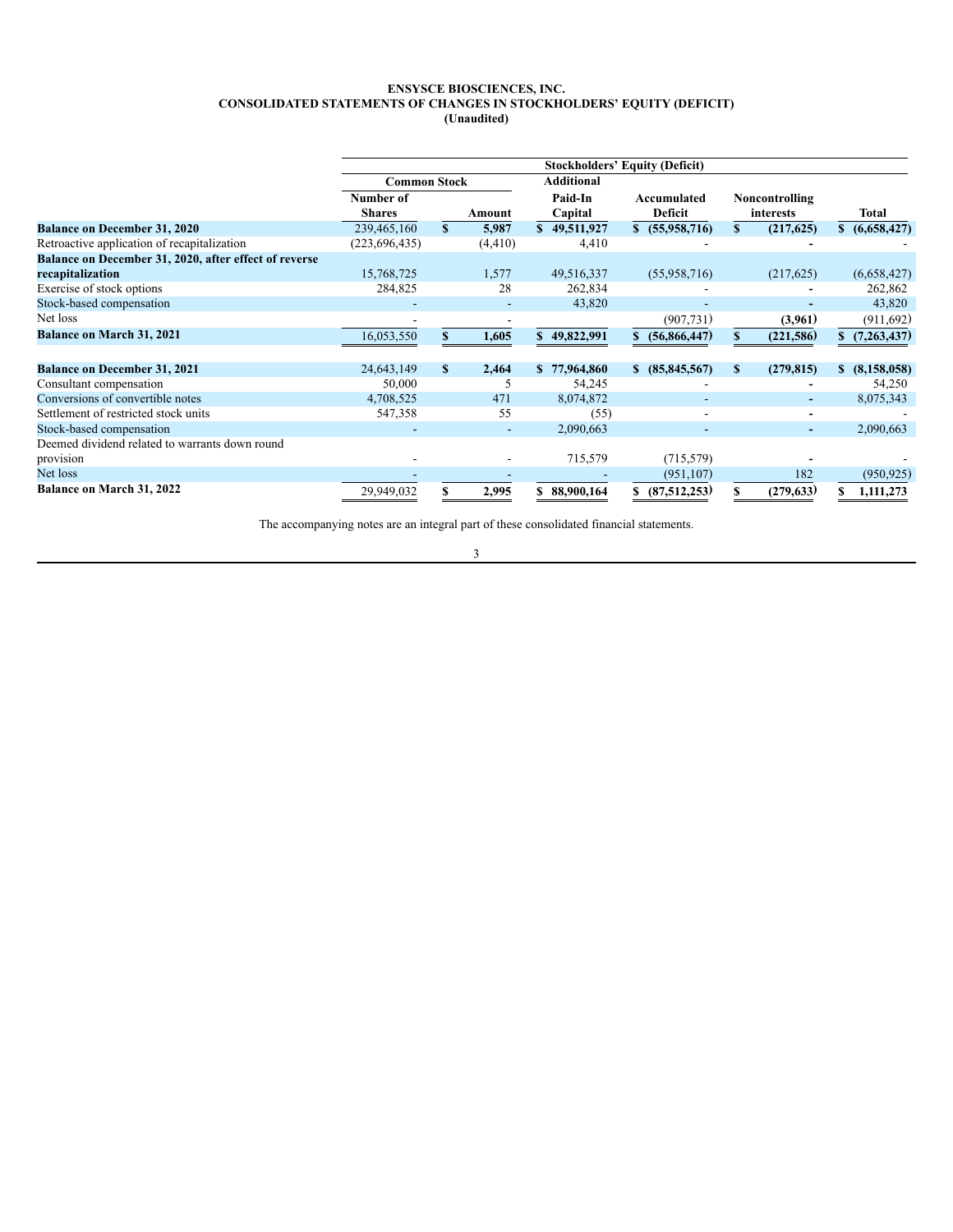# **ENSYSCE BIOSCIENCES, INC. CONSOLIDATED STATEMENTS OF CASH FLOWS (Unaudited)**

<span id="page-7-0"></span>

|                                                                             | <b>Three Months Ended March 31,</b> |             |              |            |  |
|-----------------------------------------------------------------------------|-------------------------------------|-------------|--------------|------------|--|
|                                                                             |                                     | 2022        |              | 2021       |  |
| <b>Cash flows from operating activities:</b>                                |                                     |             |              |            |  |
| Net loss                                                                    | S                                   | (950, 925)  | \$           | (911, 692) |  |
| Adjustments to reconcile net loss to net cash used in operating activities: |                                     |             |              |            |  |
| Depreciation                                                                |                                     |             |              | 51         |  |
| Gain on sale of asset                                                       |                                     | (4,500)     |              |            |  |
| Accrued interest                                                            |                                     | 15,021      |              | 173,422    |  |
| Accretion of discounts on promissory notes                                  |                                     |             |              | 174,413    |  |
| Change in fair value of embedded derivative                                 |                                     |             |              | 39,586     |  |
| Change in fair value of liability classified warrants                       |                                     | (2,794,398) |              |            |  |
| Change in fair value of convertible notes                                   |                                     | (2,767,178) |              |            |  |
| Stock-based compensation                                                    |                                     | 402,434     |              | 43.820     |  |
| Lease cost                                                                  |                                     | (46)        |              | (589)      |  |
| Loss on debt conversions                                                    |                                     | 1,702,642   |              |            |  |
| Changes in operating assets and liabilities:                                |                                     |             |              |            |  |
| Unbilled receivable                                                         |                                     | (366, 880)  |              |            |  |
| Prepaid expenses and other assets                                           |                                     | 581,840     |              | 51,244     |  |
| Accounts payable                                                            |                                     | 658,526     |              | (92, 184)  |  |
| Accrued expenses and other liabilities                                      |                                     | 86,450      |              | 4,780      |  |
| Net cash used in operating activities                                       |                                     | (3,437,014) |              | (517, 149) |  |
| Cash flows from investing activities:                                       |                                     |             |              |            |  |
| Proceeds from sale of asset                                                 |                                     | 4,500       |              |            |  |
| Net cash provided by investing activities                                   |                                     | 4,500       |              |            |  |
| <b>Cash flows from financing activities:</b>                                |                                     |             |              |            |  |
| Proceeds from issuance of promissory notes                                  |                                     |             |              | 50,000     |  |
| Proceeds from issuance of promissory notes to related parties               |                                     |             |              | 300,000    |  |
| Proceeds from exercise of stock options                                     |                                     |             |              | 262,862    |  |
| Repayment of financed insurance premiums                                    |                                     | (391, 270)  |              |            |  |
| Net cash (used in) provided by financing activities                         |                                     | (391, 270)  |              | 612,862    |  |
| Increase (decrease) in cash and cash equivalents                            |                                     | (3,823,784) |              | 95,713     |  |
| Cash and cash equivalents beginning of period                               |                                     | 12,264,736  |              | 194,214    |  |
| Cash and cash equivalents end of period                                     | \$                                  | 8,440,952   | $\mathbb{S}$ | 289,927    |  |
|                                                                             |                                     |             |              |            |  |
| Supplemental cash flow information:                                         |                                     |             |              |            |  |
| Income tax payments                                                         | \$                                  |             | \$           | 1,600      |  |
| Supplemental disclosure of non-cash investing and financing activities:     |                                     |             |              |            |  |
| Fair value of embedded derivative at issuance                               | \$                                  |             | \$           | 3,052      |  |
| Deferred transaction costs in accounts payable                              | $\mathbb{S}$                        |             | $\$$         | 596,975    |  |
| Deferred transaction costs in accrued expenses and other liabilities        | \$                                  |             | \$           | 200,927    |  |
| Stock-based compensation                                                    | $\mathcal{S}$                       | 1,742,479   | $\$$         |            |  |
| Conversions of convertible notes into common stock                          | S                                   | 6,372,701   | \$           |            |  |
| Deemed dividend related to warrants down round provision                    | $\mathcal{S}$                       | 715,579     | $\mathbf S$  |            |  |

The accompanying notes are an integral part of these consolidated financial statements.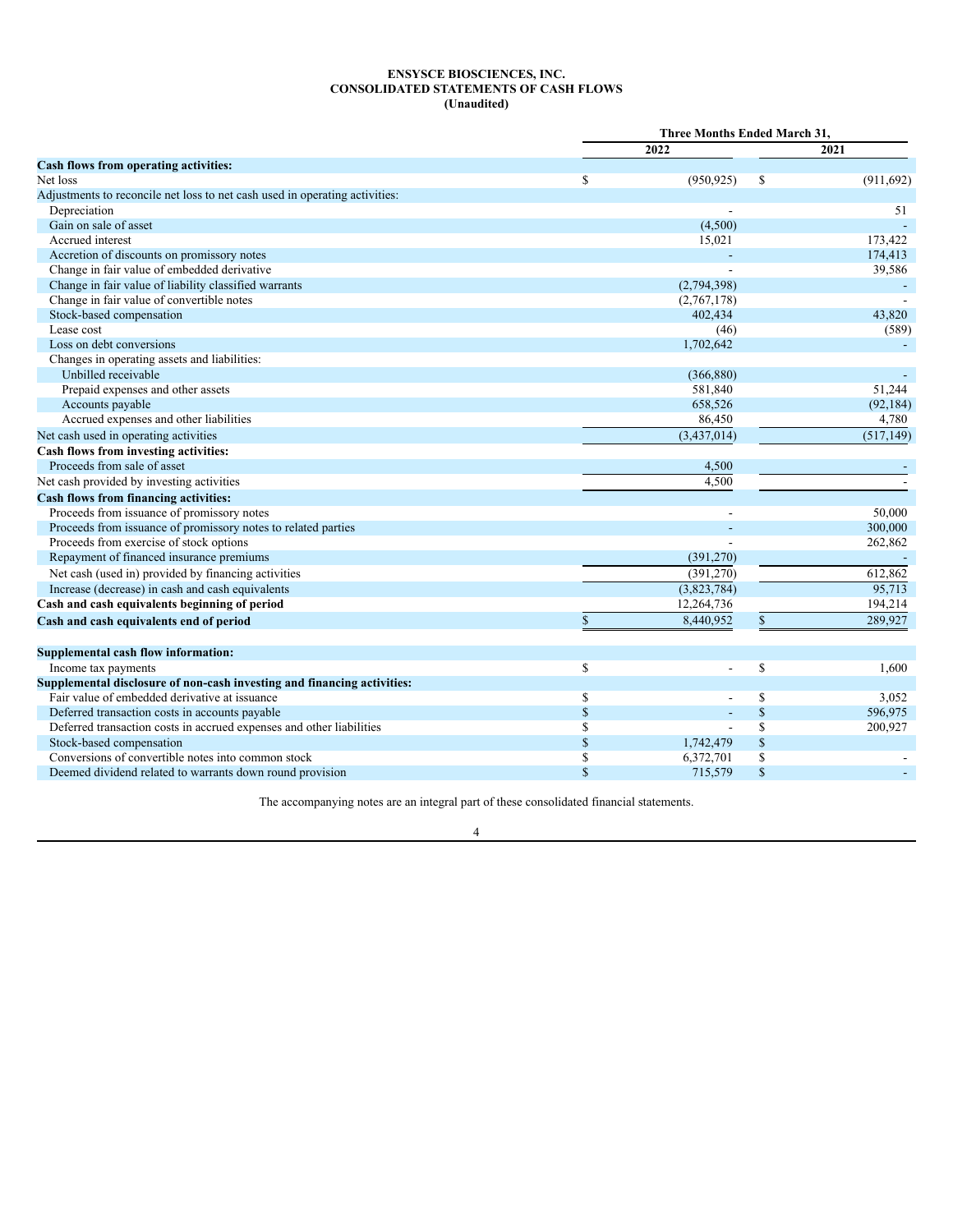### **ENSYSCE BIOSCIENCES, INC. NOTES TO CONSOLIDATED FINANCIAL STATEMENTS (Unaudited)**

# <span id="page-8-0"></span>**NOTE 1 – ORGANIZATION AND PRINCIPAL ACTIVITIES**

Ensysce Biosciences, Inc. ("Ensysce"), along with its subsidiary, Covistat Inc. ("Covistat") and its wholly owned subsidiaries EBI Operating, Inc. and EBI OpCo, Inc. (collectively, the "Company"), is a clinical-stage biotech company using its two novel proprietary technology platforms to develop what the Company believe to be safer prescription drugs. The primary focus of the Company is developing abuse and overdose resistant pain drugs, with a clinical stage program for the abuse resistant, TAAP (Trypsin Activated Abuse Protection) opioid product candidate, PF614. In addition, the Company is developing its MPAR<sup>TM</sup> (Multi-Pill Abuse Resistant) technology for overdose protection which will be applied to the PF614 program. In 2019, the Company commenced discovery work applying its TAAP and MPAR<sup>TM</sup> technology to a methadone prodrug for use in the treatment of Opioid Use Disorder (OUD).

On January 31, 2021, Leisure Acquisition Corp., a Delaware corporation ("LACQ"), entered into an Agreement and Plan of Merger (as amended, the "Merger Agreement") with Ensysce Biosciences, Inc., a Delaware corporation ("Former Ensysce"), and EB Merger Sub, Inc., a Delaware corporation and wholly-owned, direct subsidiary of LACQ ("Merger Sub"). Pursuant to the Merger Agreement, on June 30, 2021 (the "Closing Date"), Merger Sub was merged with and into Former Ensysce, with Former Ensysce surviving the merger ("Merger" and, together with the other transactions contemplated by the Merger Agreement, the "Business Combination"). In connection with the closing of the Business Combination on the Closing Date (the "Closing"), Former Ensysce became a wholly owned subsidiary of LACQ and the stockholders of Former Ensysce, as of immediately prior to the effective time of the Merger, received shares of LACQ and hold a portion of the shares of Common Stock, par value \$0.0001 per share (the "Common Stock"), of LACQ.

On the Closing Date, at the effective time of the Merger, LACQ changed its name from "Leisure Acquisition Corp." to "Ensysce Biosciences, Inc." Unless the context otherwise requires, "we," "us," "our" and the "Company" refer to Ensysce and the combined company and its subsidiaries following the Closing. Unless the context otherwise requires, references to "LACQ" refer to Leisure Acquisition Corp., a Delaware corporation, prior to the Closing.

In connection with the Business Combination, outstanding shares of common stock of Former Ensysce (including shares resulting from the conversion of Former Ensysce's convertible debt prior to Closing) were converted into the right to receive shares of Ensysce at an exchange ratio of 0.06585. Immediately following the Business Combination, stockholders of Former Ensysce owned approximately 71.8% of the outstanding common stock of the combined company. In addition, Former Ensysce's existing options and warrants were exchanged for equivalent securities in Ensysce on their existing terms (with standard adjustments to exercise price and underlying shares, consistent with the foregoing exchange ratio). As of July 2, 2021, Ensysce's shares of common stock are traded on the Nasdaq Capital Market ("Nasdaq") under the new ticker symbol "ENSC".

In June 2020, the Company commenced an initiative to develop a therapeutic for the treatment of certain coronavirus infections through the formation of a separate entity, Covistat, Inc., a Delaware corporation. Pursuant to the articles of incorporation, Covistat was authorized to issue 1,000,000 shares of common stock, \$0.001 par value per share, and 100,000 shares of preferred stock, \$0,001 par value per share. Ensysce is a 79.2% stockholder in Covistat, with 19.8% and 1.0% of the shares held by certain key personnel of the Company and an unrelated party, respectively.

In March 2020, the World Health Organization declared the outbreak of a respiratory disease caused by a new coronavirus as a "pandemic". First identified in late 2019 and known now as COVID-19, the outbreak has impacted millions of individuals worldwide. In response, many countries have implemented measures to combat the outbreak which have impacted global business operations. The Company's operations have not been significantly impacted; however, the Company continues to monitor the situation. No impairments were recorded as of the balance sheet date as no triggering events or changes in circumstances had occurred as of year-end; however, due to significant uncertainty surrounding the situation, management's judgment regarding this could change in the future. In addition, while the Company's results of operations, cash flows and financial condition could be negatively impacted, the extent of the impact cannot be reasonably estimated at this time.

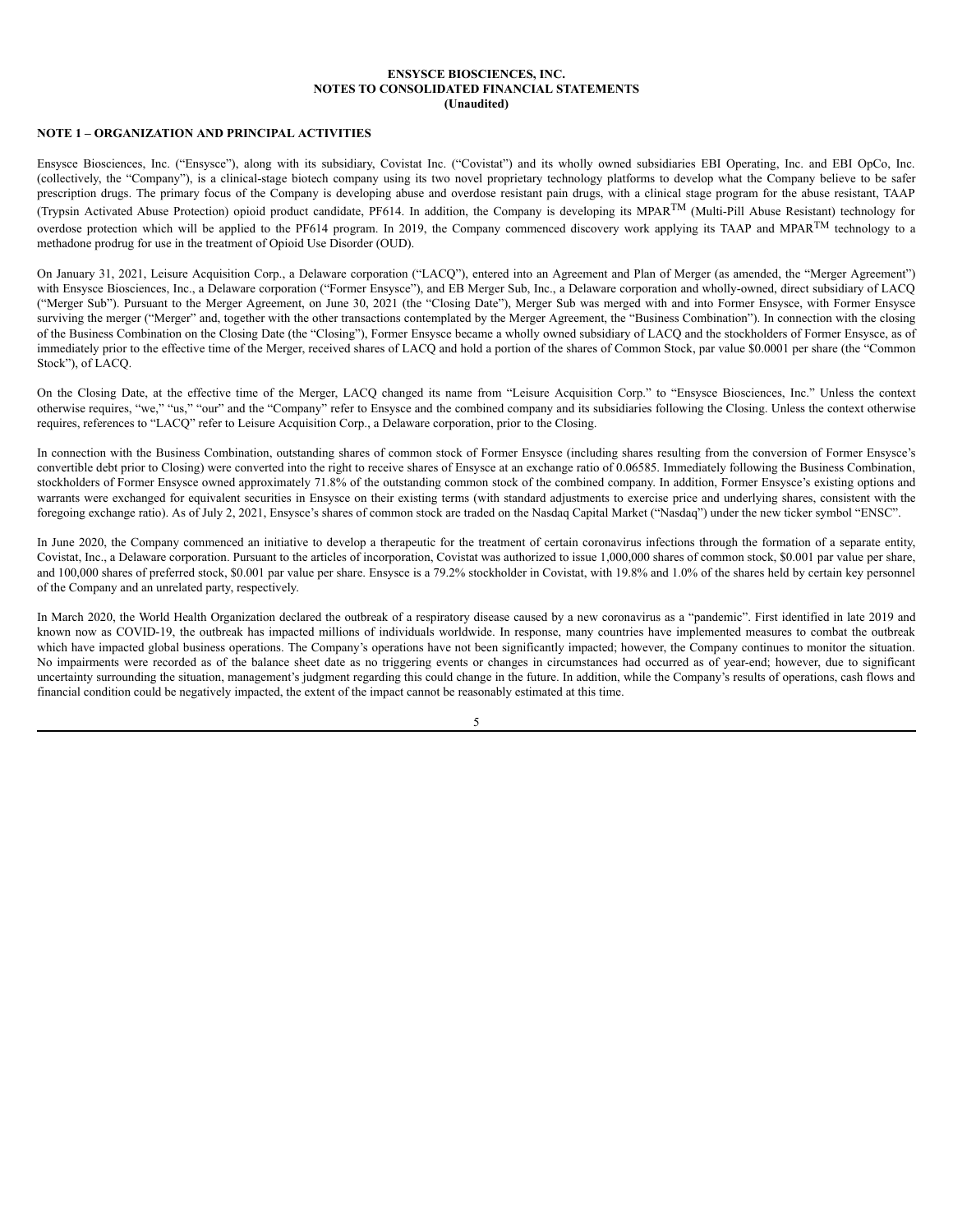The Company currently operates in one business segment, which is pharmaceuticals. The Company is not organized by market and is managed and operated as one business. A single management team reports to the chief operating decision maker, the Chief Executive Officer.

# **NOTE 2 - BASIS OF PRESENTATION**

The consolidated financial statements have been prepared in accordance with accounting principles generally accepted in the United States of America ("GAAP") and pursuant to the rules and regulations of the United States Securities Exchange Commission ("SEC"). The consolidated financial statements include the accounts of Ensysce Biosciences, Inc. and its subsidiaries. All intercompany balances and transactions have been eliminated in the consolidation.

In the opinion of management, all adjustments considered necessary for a fair presentation have been included in the consolidated financial statements. Operating results for the three months ended March 31, 2022, are not necessarily indicative of the results that may be expected for the year ending December 31, 2022. The interim unaudited consolidated financial statements have been prepared under the presumption that users of the interim financial information have either read or have access to the audited consolidated financial statements for the fiscal year ended December 31, 2021, which may be found in the Company's Form 10-K filed with the SEC on March 31, 2022.

### *Business Combination*

The Business Combination was accounted for as a reverse recapitalization in accordance with U.S. GAAP. Under this method of accounting, LACQ was identified as the acquired company for financial reporting purposes, primarily because the stockholders of Former Ensysce control the majority of the voting power of the combined company, Former Ensysce's board of directors comprise a majority of the governing body of the combined company, and Former Ensysce's senior management comprise the leadership of the combined company. Accordingly, for accounting purposes, the transaction was treated as the equivalent of Former Ensysce issuing shares for the net assets of LACQ, accompanied by a recapitalization. The net assets of LACQ, primarily consisting of cash of \$7.8 million and prepaid expenses of \$1.1 million, were recorded at historical cost with no goodwill or other intangible assets recorded. The shares and net loss per share prior to the reverse recapitalization have been retroactively restated to reflect the exchange ratio of 0.06585. The financial statements reflect the historical operations of Ensysce.

#### *Going Concern*

The accompanying consolidated financial statements have been prepared assuming the Company will continue as a going concern, which contemplates, among other things, the realization of assets and satisfaction of liabilities in the normal course of business.

The Company has not generated any product revenue and had an accumulated deficit of \$87.5 million at March 31, 2022. There is no assurance that profitable operations will ever be achieved, and, if achieved, could be sustained on a continuing basis. Product development activities, clinical and pre-clinical testing, and commercialization of the Company's product candidates are necessary to develop the Company's products and will require significant additional financing. There can be no assurance the Company will be able to obtain such funds. These matters, among others, raise substantial doubt about the Company's ability to continue as a going concern.

In December 2020, the Company executed a share subscription facility with an investment group. Under the agreement, the investor agreed to provide the Company with a share subscription facility of up to \$60.0 million for a 36-month term following the public listing of the Company's common stock. The Company will control the timing and maximum amount of drawdown under this facility and has no minimum drawdown obligation. The investor will pay, in cash, a per-share amount equal to 90% of the average daily closing price of the Company's stock during the 30 consecutive trading days prior to the issuance of a draw notice, which shall not exceed 400% of the average trading volume for the 30 trading days immediately preceding the draw down date. On June 30, 2021, the Company consummated the Business Combination with LACQ, resulting in the Company's shares becoming publicly listed on Nasdaq on July 2, 2021. Concurrent with the public listing of the Company's shares, the Company issued to the investor 1,106,108 warrants with a five-year term to purchase common stock of Ensysce at an exercise price of \$10.01 per share (Note 8). The Company must pay a commitment fee to the investor of \$1.2 million with \$800,000 due on the first anniversary of the public listing date and \$400,000 due on the 18-month anniversary of the public listing date. The commitment fee can be paid from the proceeds of a draw against the facility or in freely tradable common stock of the Company.

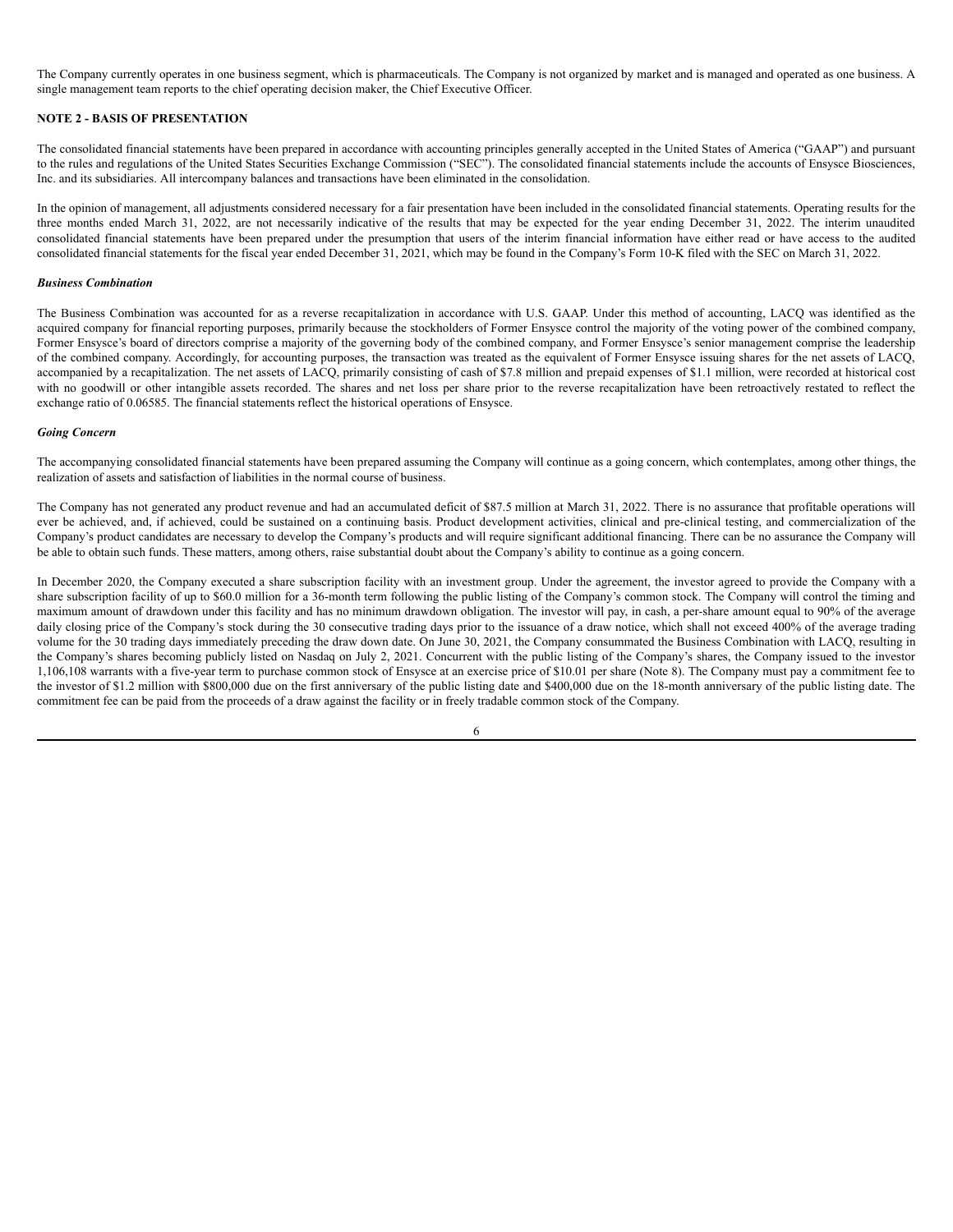In September 2021, the Company entered into a \$15.9 million convertible note financing agreement with institutional investors (the "2021 Notes") (See Note 7 for additional information). The agreement limits the Company's ability to execute certain debt and equity financings, including its existing \$60.0 million share subscription facility, while the convertible notes are outstanding. Without the availability of proceeds through the share subscription facility, existing cash resources are not sufficient to fund current planned operations. While the Company believes in the viability of its strategy to ultimately realize revenues and in its ability to raise additional funds, management cannot be certain that additional funding will be available on acceptable terms, or at all. The Company's ability to continue as a going concern is dependent upon its ability to obtain adequate financing and achieve profitable operations. As a result, these plans do not alleviate substantial doubt about the Company's ability to continue as a going concern for a period of 12 months following the date these consolidated financial statements were issued.

The consolidated financial statements do not include any adjustments that might be necessary should the Company be unable to continue as a going concern.

# **NOTE 3 - SUMMARY OF SIGNIFICANT ACCOUNTING POLICIES**

# *Use of Estimates and Assumptions*

Preparation of the consolidated financial statements in conformity with GAAP requires management to make estimates and assumptions that affect the amounts reported in the consolidated financial statements and disclosed in the accompanying notes. Actual results may differ from those estimates and such differences may be material to the consolidated financial statements. The more significant estimates and assumptions by management include, but are not limited to, the expense recognition for certain research and development services, the valuation allowance of deferred tax assets resulting from net operating losses, the valuation of common stock, warrants, options to purchase the Company's common stock, and the notes payable.

#### *Cash and Cash Equivalents*

For purposes of the consolidated balance sheets and consolidated statements of cash flows, the Company considers all highly liquid instruments with maturity of three months or less at the time of issuance to be cash equivalents.

# *Concentrations of credit risk and of -balance sheet risk*

Cash and cash equivalents are financial instruments that are potentially subject to concentrations of credit risk. The Company's cash and cash equivalents are deposited in accounts at large financial institutions, and amounts may exceed federally insured limits. The Company believes it is not exposed to significant credit risk due to the financial strength of the depository institutions in which the cash and cash equivalents are held. The Company has no financial instruments with off-balance sheet risk of loss.

### *Property and Equipment*

Property and equipment include office and laboratory equipment that is recorded at cost and depreciated using the straight-line method over the estimated useful lives of five to six years. No depreciation expense was recognized for the three months ended March 31, 2022. Depreciation expense of \$51 was recognized for the three months ended March 31, 2021. Depreciation expense is classified in general and administrative expense in the accompanying consolidated statements of operations.

Property and equipment are reviewed for impairment whenever events or changes in circumstances indicate that the carrying amount of the assets might not be recoverable. Conditions that would necessitate an impairment assessment include a significant decline in the observable market value of an asset, a significant change in the extent or manner in which an asset is used, or a significant adverse change that would indicate that the carrying amount of an asset or group of assets is not recoverable. For long-lived assets to be held and used, the Company will recognize an impairment loss only if the carrying amount is not recoverable through its undiscounted cash flows and measure any impairment loss based on the difference between the carrying amount and estimated fair value. There were no such losses for the three months ended March 31, 2022 and 2021.

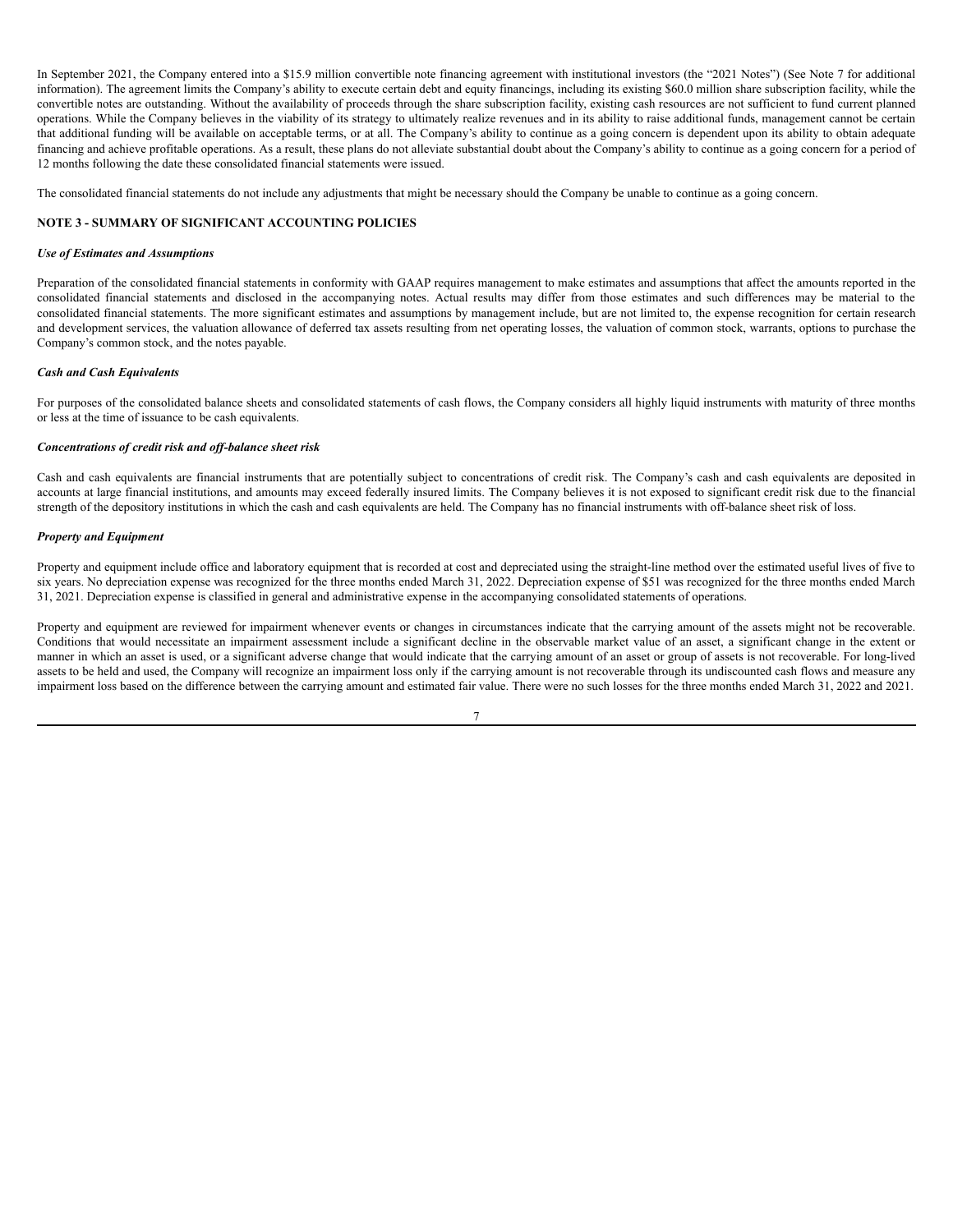# *Derivative Financial Instruments*

The Company does not use derivative instruments to hedge exposures to interest rate, market, or foreign currency risks. The Company evaluates all of its financial instruments, including notes payable, to determine whether such instruments are derivatives or contain features that qualify as embedded derivatives. Embedded derivatives must be separately measured from the host contract if all the requirements for bifurcation are met. The assessment of the conditions surrounding the bifurcation of embedded derivatives depends on the nature of the host contract and the features of the derivatives. Bifurcated embedded derivatives are recognized at fair value, with changes in fair value recognized in the consolidated statement of operations each period. Bifurcated embedded derivatives are classified with the related host contract in the Company's consolidated balance sheet.

#### *Fair Value Measurement*

ASC 820, *Fair Value Measurements*, ("ASC 820") provides guidance on the development and disclosure of fair value measurements. Under this accounting guidance, fair value is defined as an exit price, representing the amount that would be received to sell an asset or paid to transfer a liability in an orderly transaction between market participants at the measurement date. As such, fair value is a market-based measurement that should be determined based on assumptions that market participants would use in pricing an asset or a liability.

The accounting guidance classifies fair value measurements in one of the following three categories for disclosure purposes:

- Level 1: Ouoted prices in active markets for identical assets or liabilities.
- Level 2: Inputs other than Level 1 prices for similar assets or liabilities that are directly or indirectly observable in the marketplace.
- Level 3: Unobservable inputs which are supported by little, or no market activity and values determined using pricing models, discounted cash flow methodologies, or similar techniques, as well as instruments for which the determination of fair value requires significant judgment or estimation.

The Company evaluates assets and liabilities subject to fair value measurements on a recurring basis to determine the appropriate level at which to classify them for each reporting period. This determination requires significant judgments to be made by the Company.

As of March 31, 2022 and December 31, 2021, the recorded values of cash and cash equivalents, prepaid expenses, accounts payable, and accrued expenses and other liabilities approximate their fair values due to the short-term nature of these items.

# *2021 Notes*

In 2021, the Company issued convertible notes with a face value of \$15.9 million. The Company elected the fair value option to account for the convertible notes as it believes the fair value option provides users of the financial statements with greater ability to estimate the outcome of future events as facts and circumstances change, particularly with respect to changes in the fair value of the common stock underlying the conversion option and redemption feature. The fair value estimate of the 2021 Notes was based on a discounted cash flow model and a Monte Carlo model, which represent Level 3 measurements. Significant assumptions include the discount rate used in the discounted cash flow model and the expected premium for conversion used in the Monte Carlo model. Changes in the fair value of the notes are recognized in other income (expense) for each reporting period. Refer to Note 7 for details of the terms and conditions of the 2021 Notes.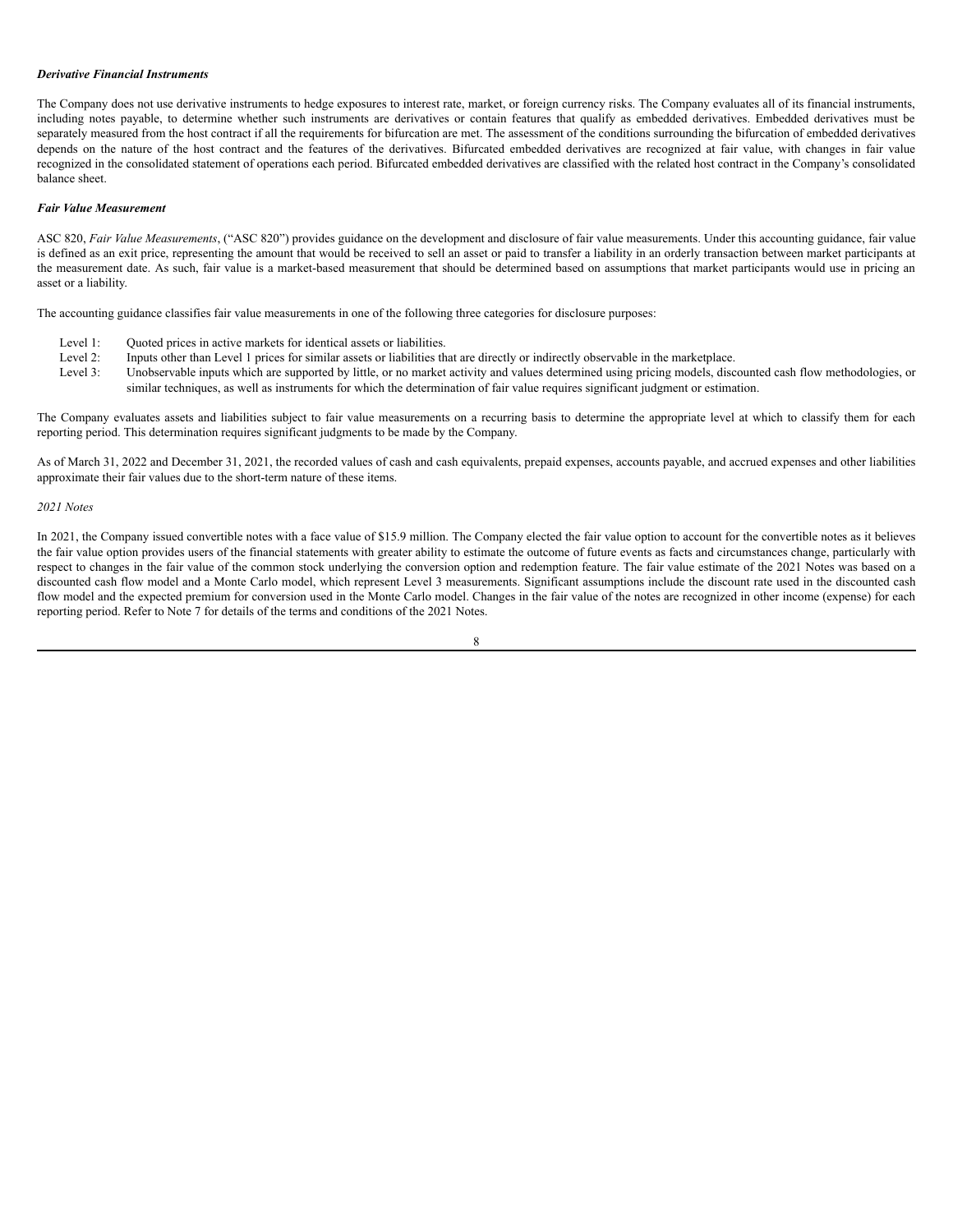### *Warrants*

In 2021, the Company issued liability classified warrants in connection with the issuance of the 2021 Notes. The warrants were liability classified due to certain cash settlement features and included in "Other long-term liabilities" on the consolidated balance sheets. The Company uses a Black Scholes model to estimate the fair value of the warrants. Changes in the fair value of the warrants are recognized in other income (expense) for each reporting period. Refer to Note 8.

The following tables present assets and liabilities measured and recorded at fair value on the Company's consolidated balance sheet as of March 31, 2022 and December 31, 2021.

|                                | March 31, 2022    |  |         |                          |  |            |  |
|--------------------------------|-------------------|--|---------|--------------------------|--|------------|--|
|                                | <b>Total</b>      |  | Level 1 | <b>Level 2</b>           |  | Level 3    |  |
| Fair value of convertible note | 7,659,958         |  |         | $\sim$                   |  | 7,659,958  |  |
| Liability classified warrants  | 509,190           |  | -       |                          |  | 509,190    |  |
| Total                          | 8,169,148         |  |         |                          |  | 8,169,148  |  |
|                                | December 31, 2021 |  |         |                          |  |            |  |
|                                | <b>Total</b>      |  | Level 1 | <b>Level 2</b>           |  | Level 3    |  |
| Fair value of convertible note | 16,799,837        |  |         | $\sim$                   |  | 16,799,837 |  |
| Liability classified warrants  | 3,303,588         |  |         |                          |  | 3,303,588  |  |
| Total                          | 20,103,425        |  |         | $\overline{\phantom{0}}$ |  | 20,103,425 |  |

The following table summarizes the change in fair value of the Company's Level 3 assets and liabilities:

|                               |                |  | Convertible |  | <b>Liability classified</b> |
|-------------------------------|----------------|--|-------------|--|-----------------------------|
|                               | Total<br>notes |  | warrants    |  |                             |
| Fair value, December 31, 2021 | 20,103,425     |  | 16,799,837  |  | 3,303,588                   |
| Conversions                   | (6,372,701)    |  | (6,372,701) |  | $\overline{\phantom{0}}$    |
| Change in fair value          | (5,561,576)    |  | (2,767,178) |  | (2,794,398)                 |
| Fair value, March 31, 2022    | 8.169.148      |  | 7.659.958   |  | 509,190                     |

# *Federal Grants*

In September 2018, the National Institutes of Health ("NIH") through the National Institute on Drug Abuse awarded the Company a research and development grant related to the development of its MPAR<sup>TM</sup> overdose prevention technology (the "MPAR Grant"). The total approved budget for the initial two-year period was approximately \$5.4 million (\$3.2 million and \$2.2 million in years 1 and 2 respectively) of which the Company must contribute \$1.1 million in the first year of the grant. In August 2019, the grant was amended such that the approved budget for the two-year period decreased to approximately \$5.1 million (\$2.1 million and \$3.0 million in years 1 and 2, respectively). In June 2021, the Company received a Notice of Award for an additional \$2.8 million of funding in year 3 under the MPAR Grant beginning July 1, 2021.

In September 2019, the NIH/National Institute on Drug Abuse awarded the Company a second research and development grant related to the development of its TAAP/MPAR<sup>TM</sup> abuse deterrent technology for Opioid Use Disorder ("OUD") (the "OUD Grant"). The total approved budget for the two-year period was approximately \$5.4 million.

The Company recognizes revenue when costs related to the grants are incurred. The Company believes this policy is consistent with the overarching premise in Accounting Standards Codification Topic 606, *Revenue from Contracts with* Customers ("ASC 606"), applied by analogy, to ensure that it recognizes revenues to reflect the transfer of promised goods or services to customers in an amount that reflects the consideration to which it expects to be entitled in exchange for those goods or services, even though there is no "exchange" as defined in ASC 606. The Company believes the recognition of revenue as costs are incurred and amounts become due is analogous to the concept of transfer of control of a service over time under ASC 606.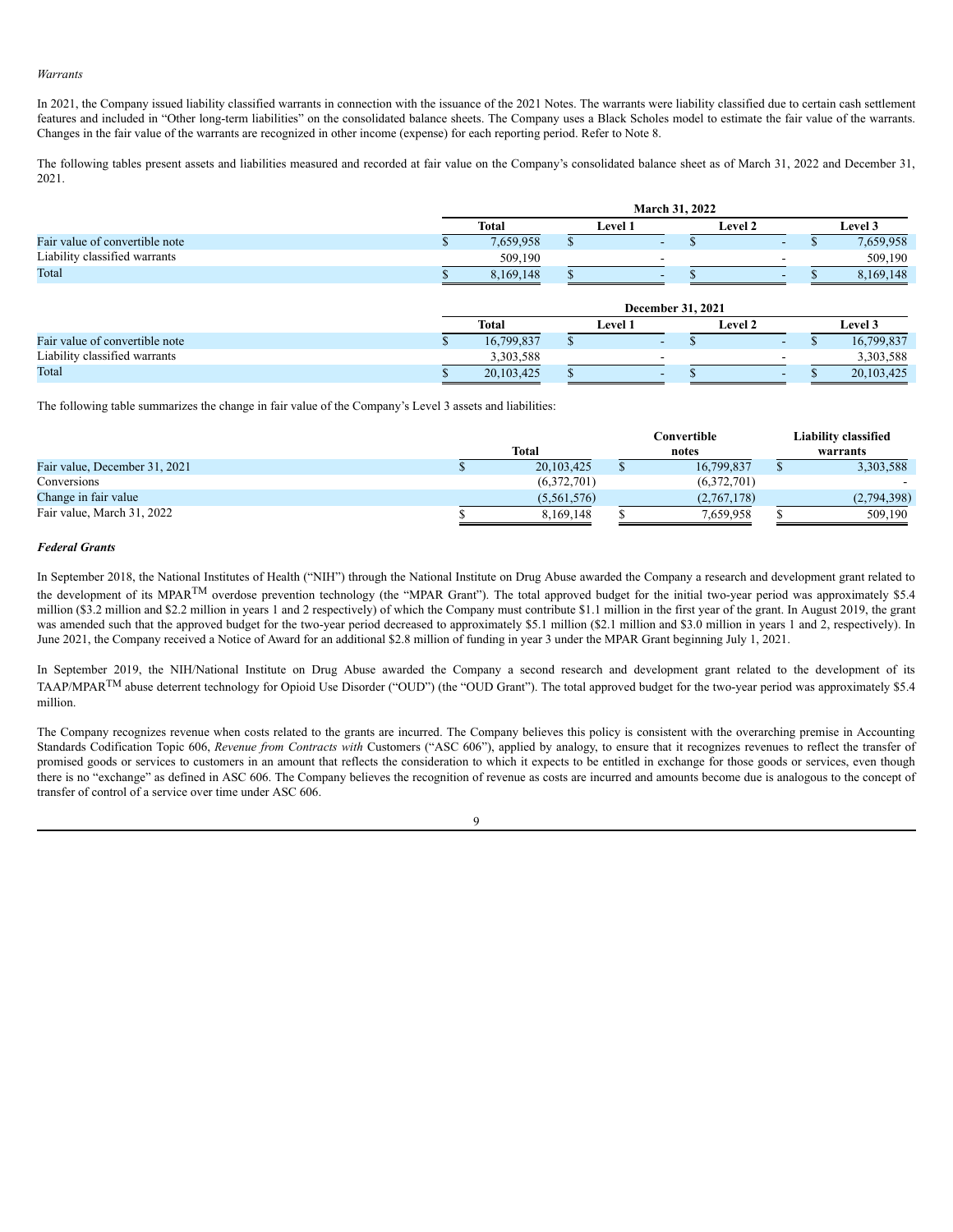The revenue recognized under the MPAR Grant and OUD Grant was as follows:

|             |   | Three Months Ended March 31, |      |         |  |  |
|-------------|---|------------------------------|------|---------|--|--|
| 2022        |   |                              | 2021 |         |  |  |
| <b>MPAR</b> | Ф | 504,470                      |      | 73.726  |  |  |
| <b>OUD</b>  |   | 98.628                       |      | 176,850 |  |  |
| Total       |   | 603.098                      |      | 250,576 |  |  |

Amounts requested or eligible to be requested through the NIH payment management system, but for which cash has not been received, are presented as an unbilled receivable on the Company's consolidated balance sheet. As all amounts are expected to be remitted timely, no valuation allowances are recorded.

# *Research and Development Costs*

The Company's research and development expenses consist primarily of third-party research and development expenses, consulting expenses, animal and clinical studies, and any allocable direct overhead, including facilities and depreciation costs, as well as salaries, payroll taxes, and employee benefits for those individuals directly involved in ongoing research and development efforts. Research and development expenses are charged to expense as incurred. Payments made prior to the receipt of goods or services to be used in research and development are capitalized until the goods or services are received.

#### *General and Administrative Expenses*

General and administrative expenses consist primarily of personnel costs associated with the Company's executive, finance, human resources, compliance, and other administrative personnel, as well as accounting and legal professional services fees.

# *Stock-based Compensation*

The Company expenses stock-based compensation over the requisite service period based on the estimated grant-date fair value of the awards using a graded amortization approach. The Company accounts for forfeitures as they occur.

The Company estimates the fair value of stock option grants using the Black-Scholes option pricing model. The assumptions used in calculating the fair value of stock-based awards represent management's best estimates and involve inherent uncertainties and the application of management's judgment. For the three months ended March 31, 2022 and 2021, stock-based compensation costs are recorded in general and administrative expenses and research and development expenses in the consolidated statements of operations.

From time-to-time equity classified awards may be modified. On the modification date, the Company estimates the fair value of the awards immediately before and immediately after modification. The incremental increase in fair value is recognized as expense immediately to the extent the underlying equity awards are vested and on a straight-line basis over the same remaining amortization schedule as the unvested underlying equity awards.

### *Income Taxes*

Income taxes are recorded in accordance with ASC 740, *Income Taxes* ("ASC 740"), which provides for deferred taxes using an asset and liability approach. The Company recognizes deferred tax assets and liabilities for the expected future tax consequences of events that have been included in the consolidated financial statements or tax returns. Deferred tax assets and liabilities are determined based on the difference between the consolidated financial statements and tax basis of assets and liabilities using enacted tax rates in effect for the year in which the differences are expected to reverse. Valuation allowances are provided if, based upon the weight of available evidence, it is more likely than not that some or all of the deferred tax assets will not be realized.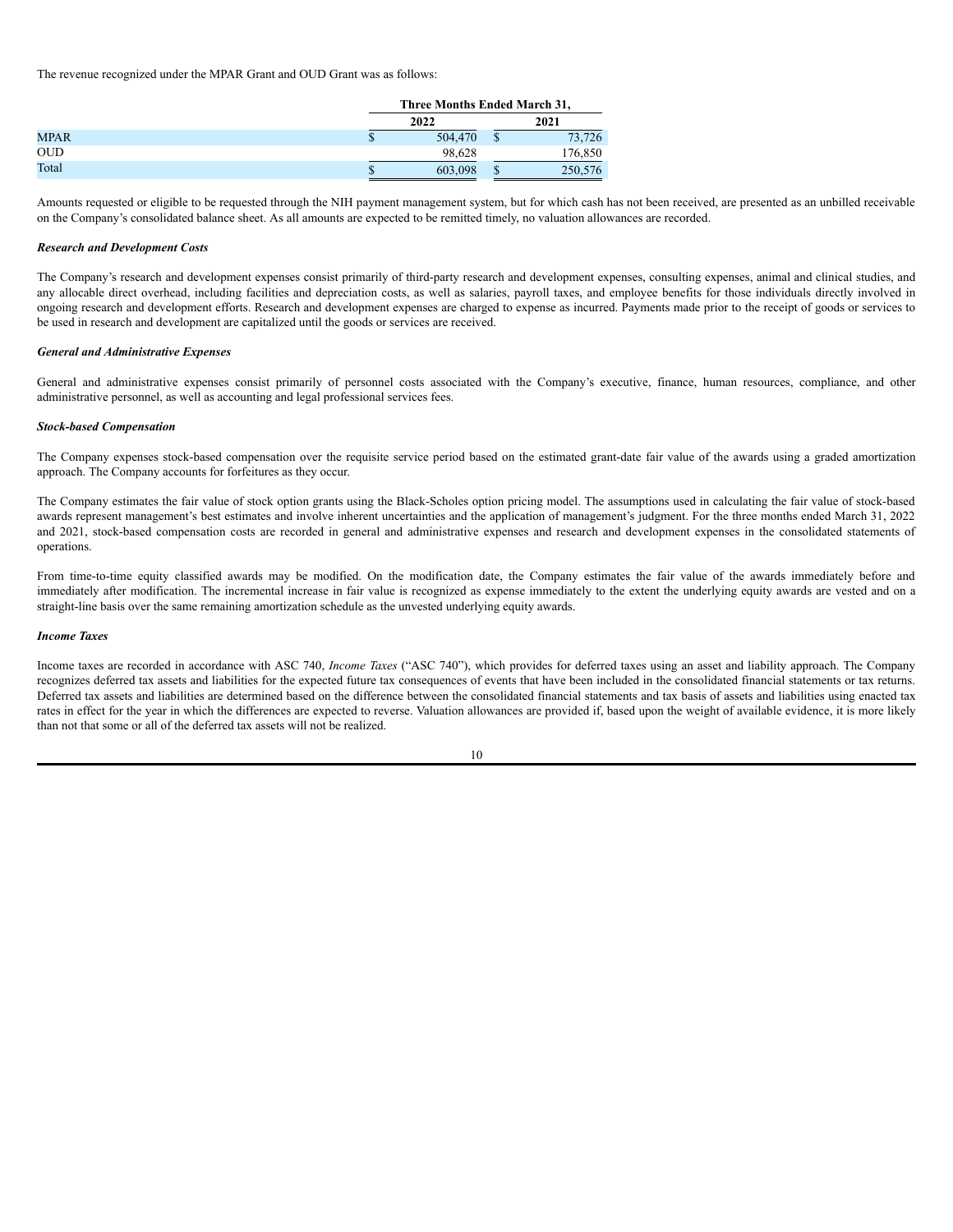The Company accounts for uncertain tax positions in accordance with the provisions of ASC 740. When uncertain tax positions exist, the Company recognizes the tax benefit of tax positions to the extent that the benefit would more likely than not be realized assuming examination by the taxing authority. The determination as to whether the tax benefit will more likely than not be realized is based upon the technical merits of the tax position as well as consideration of the available facts and circumstances. The Company recognizes any interest and penalties accrued related to unrecognized tax benefits as income tax expense.

# *Earnings per Share*

The basic earnings per share is calculated by dividing the Company's net income or loss attributable to common stockholders by the weighted average number of common shares outstanding during the period. The diluted earnings per share is calculated by dividing the Company's net earnings attributable to common stockholders by the diluted weighted average number of common shares outstanding during the period, determined using the treasury stock method and the average stock price during the period. A reconciliation of the numerators and denominators of the basic and diluted earnings per share calculations follows:

|                                                                                    | <b>Three Months Ended March 31,</b> |                          |  |            |
|------------------------------------------------------------------------------------|-------------------------------------|--------------------------|--|------------|
|                                                                                    |                                     | 2022                     |  | 2021       |
| Numerator:                                                                         |                                     |                          |  |            |
| Net income (loss) attributable to common stockholders                              |                                     | (1,666,686)              |  | (907, 731) |
|                                                                                    |                                     |                          |  |            |
| Denominator:                                                                       |                                     |                          |  |            |
| Weighted average shares outstanding, basic                                         |                                     | 27, 287, 618             |  | 15,834,185 |
| Weighted average dilutive stock options                                            |                                     | $\overline{\phantom{a}}$ |  |            |
| Weighted average shares outstanding, diluted                                       |                                     | 27,287,618               |  | 15,834,185 |
|                                                                                    |                                     |                          |  |            |
| Net income (loss) per share attributable to common stockholders, basic and diluted |                                     | (0.06)                   |  | (0.06)     |

The following weighted average shares have been excluded from the calculations of diluted weighted average common shares outstanding because they would have been antidilutive:

|               |            | Three Months Ended March 31, |  |  |  |
|---------------|------------|------------------------------|--|--|--|
|               | 2022       | 2021                         |  |  |  |
| Stock options | 5,786,814  | 4,614,059                    |  |  |  |
| Warrants      | 21,090,873 | 19.755                       |  |  |  |
| Total         | 26,877,687 | 4.633.814                    |  |  |  |

### *Recently Issued Accounting Pronouncements*

In December 2019, the FASB issued ASU No. 2019-12, Income Taxes ("ASU 2019-12"), which simplifies the accounting for income taxes by eliminating certain exceptions to the guidance in ASC 740 related to the approach for intra-period tax allocation, the methodology for calculating income taxes in an interim period and the recognition of deferred tax liabilities for outside basis differences. The new guidance also simplifies aspects of the accounting for franchise taxes and enacted changes in tax laws or rates and clarifies the accounting for transactions that result in a step-up in the tax basis of goodwill. The guidance is effective for fiscal years beginning after December 31, 2021 and interim periods within that year. On January 1, 2022, the Company adopted ASU 2019-12 and did not have a significant impact on the consolidated financial statements.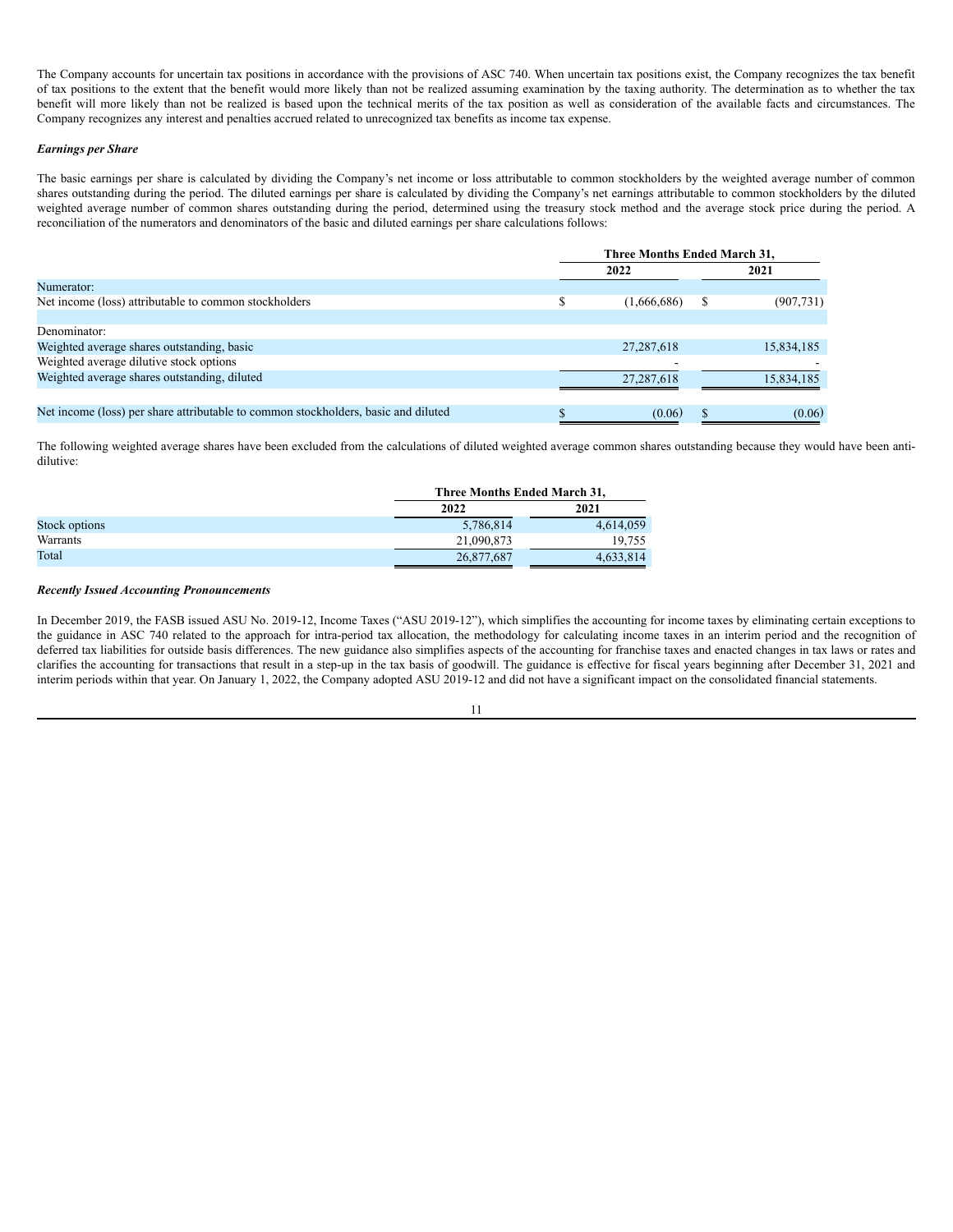In August 2020, the FASB issued ASU No. 2020-06, Debt – Debt with Conversion and Other Options (Topic 470) to address issues identified as a result of the complexity with applying GAAP for certain financial instruments with characteristics of liabilities and equity. The FASB decided to reduce the number of accounting models for convertible debt instruments and convertible preferred stock, resulting in fewer embedded conversion features being separately recognized from the host contract as compared with current GAAP. Certain types of convertible instruments will continue to be subject to separation models: (a) those with embedded conversion features that are not clearly and closely related to the host contract, that meet the definition of a derivative, and that do not qualify for a scope exception from derivative accounting and (b) convertible debt instruments issued with substantial premiums for which the premiums are recorded as paid-in capital. For convertible instruments, the contracts primarily affected are those with beneficial conversions or cash conversion features as the accounting models for those specific features have been removed. For contracts in an entity's own equity, the contracts primarily affected are freestanding instruments and embedded features that are accounted for as derivatives due to a failure to meet the settlement conditions of the derivatives scope exceptions. The FASB simplified the settlement assessment by removing the requirements to (a) consider whether the contract would be settled in registered shares, (b) to consider whether collateral is required to be posted, and (c) assess shareholder rights. The FASB also decided to enhance information transparency by making targeted improvements to the disclosures for convertible instruments and earnings-per-share guidance. ASU 2020-06 is effective for fiscal years beginning after December 15, 2023 and early adoption is permitted, but no earlier than fiscal years beginning after December 15, 2020. Entities must adopt the guidance as of the beginning of its annual fiscal year and a modified retrospective or fully retrospective transition approach is permitted. The Company is evaluating the impact of ASU 2020-06 on the consolidated financial statements.

# **NOTE 4 – PREPAID EXPENSES AND OTHER CURRENT ASSETS**

Prepaid expenses and other current assets consisted of the following:

|                                                 | March 31, | December 31, |
|-------------------------------------------------|-----------|--------------|
|                                                 | 2022      | 2021         |
| Prepaid insurance                               | 1,793,164 | 2,124,008    |
| Prepaid research and development                | 455.472   | 733.234      |
| Other prepaid expenses                          | 142,604   | 74.173       |
| Total prepaid expenses and other current assets | 2.391.240 | 2.931.415    |

# **NOTE 5 – ACCRUED EXPENSES AND OTHER LIABILITIES**

Accrued expenses and other liabilities consisted of the following:

|                                              |  | March 31, | December 31, |
|----------------------------------------------|--|-----------|--------------|
|                                              |  | 2021      |              |
| Share subscription facility commitment fees  |  | 800,000   | 800,000      |
| Accrued research and development             |  | 398,618   | 388,997      |
| Professional fees                            |  | 266,228   | 138,086      |
| Bonus accrual                                |  | 134,413   | 610,000      |
| Accrued scientific advisory board fees       |  | 60,032    | 60,032       |
| Consultant stock compensation expenses       |  |           | 1,342,479    |
| Other accrued liabilities                    |  | 92,215    | 67,939       |
| Total accrued expenses and other liabilities |  | 1,751,506 | 3,407,533    |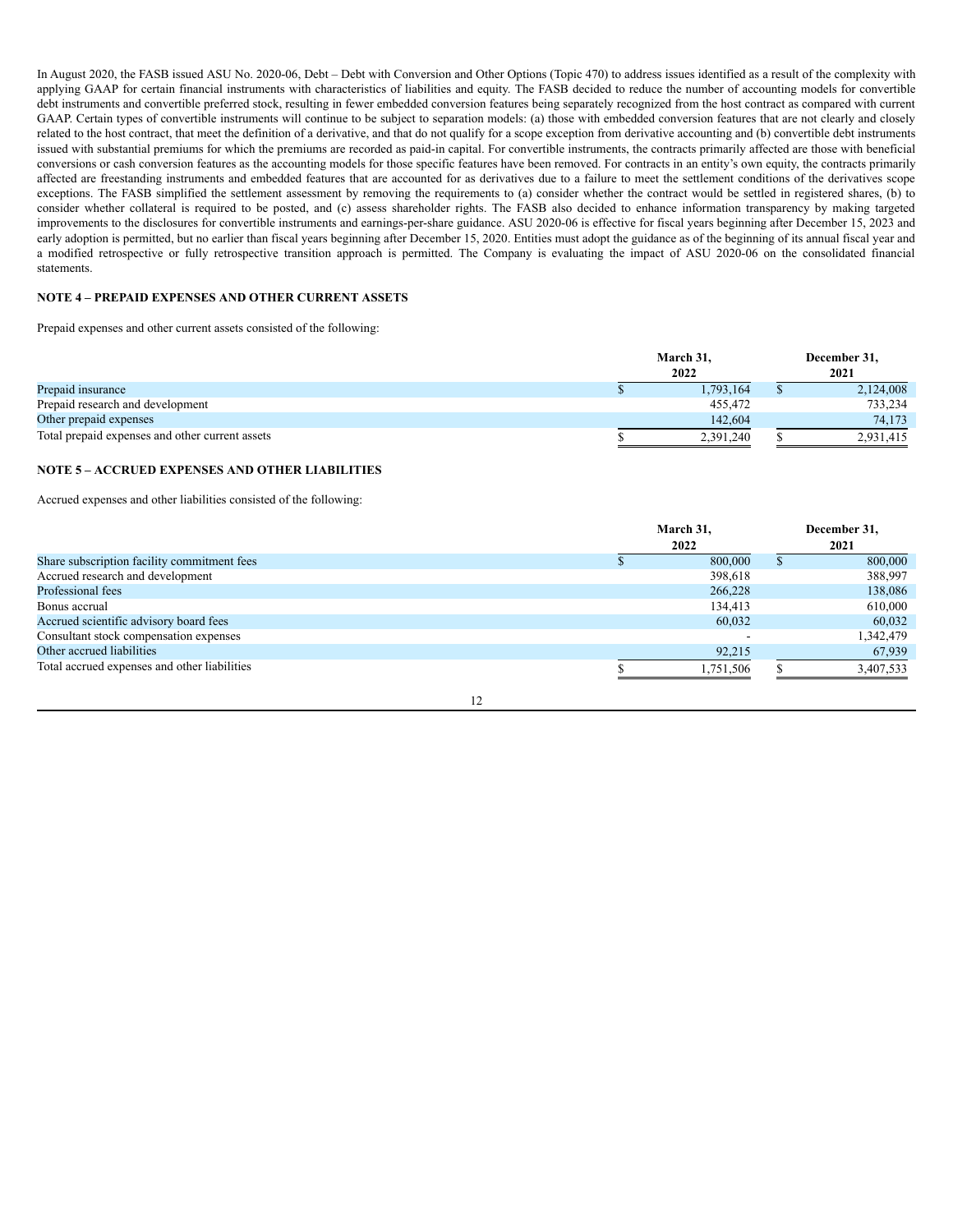|                                             | March 31. | December 31. |
|---------------------------------------------|-----------|--------------|
|                                             | 2022      | 2021         |
| Share subscription facility commitment fees | 362,219   | 349.202      |
| Liability classified warrants               | 509.190   | 3,303,588    |
| Total other long-term liabilities           | 871.409   | 3,652,790    |

### **NOTE 6 - COMMITMENTS AND CONTINGENCIES**

### *Purchase Commitments*

As of March 31, 2022, the Company's commitments included an estimated \$15.8 million related to the Company's open purchase orders and contractual obligations that occurred in the ordinary course of business, including commitments with contract research organizations for multi-year pre-clinical and clinical research studies. Although open purchase orders are considered enforceable and legally binding, the terms generally allow the Company the option to cancel, reschedule, and adjust its requirements based on its business needs prior to the delivery of goods or the performance of services.

#### *Litigation*

As of March 31, 2022 and December 31, 2021, there were no pending legal proceedings against the Company that are expected to have a material adverse effect on cash flows, financial condition or results of operations. From time to time, the Company could become involved in disputes and various litigation matters that arise in the normal course of business. These may include disputes and lawsuits related to intellectual property, licensing, contract law and employee relations matters. Periodically, the Company reviews the status of significant matters, if any exist, and assesses its potential financial exposure. If the potential loss from any claim or legal claim is considered probable and the amount can be estimated, the Company accrues a liability for the estimated loss. Legal proceedings are subject to uncertainties, and the outcomes are difficult to predict. Because of such uncertainties, accruals are based on the best information available at the time. As additional information becomes available, the Company reassesses the potential liability related to pending claims and litigation.

### *Lease*

In August 2020, the Company entered into an agreement to lease office space. The lease commencement date was October 1, 2020 and was subsequently amended to extend the term of the lease through October 31, 2022 with no option to renew. The amendment resulted in a modification of the lease under ASC 842 and the Company remeasured the lease liability as of the amendment date.

As of March 31, 2022, the future lease payments totaled \$17,716.

The Company recognized total rent expense of \$7,834 and \$12,379 in the three months ended March 31, 2022, and 2021, respectively.

### *Compensation Subject to Shareholder Approval*

In July 2021, the Company engaged two consultants to perform certain public and investor relations services in consideration for warrants to purchase 500,000 shares of common stock with a five-year term and an exercise price of \$6.28 each, 50,000 shares of common stock each, and 200,000 restricted stock units each. The restricted stock units vest over one year, with 50% based on continued service and 50% contingent upon certain market conditions. These equity awards were contingent upon shareholder approval of an amended and restated 2021 Omnibus Plan at a special shareholder meeting in January 2022, whereby the warrants were replaced by non-qualified stock options with similar terms. As the original terms of the awards did not satisfy the grant date criteria for an equity award, as of December 31, 2021, the Company recorded a liability \$1,342,479 to reflect the estimated value of services received during the period. On February 14, 2022, the equity awards were granted, and the Company reclassified the outstanding liability to stockholders' equity. During the three months ended March 31, 2022 the Company reclassified the existing balance of the liability to equity and recorded an additional \$87,208 of consultant compensation to general and administrative expense as a result of the vesting schedule of the restricted stock units.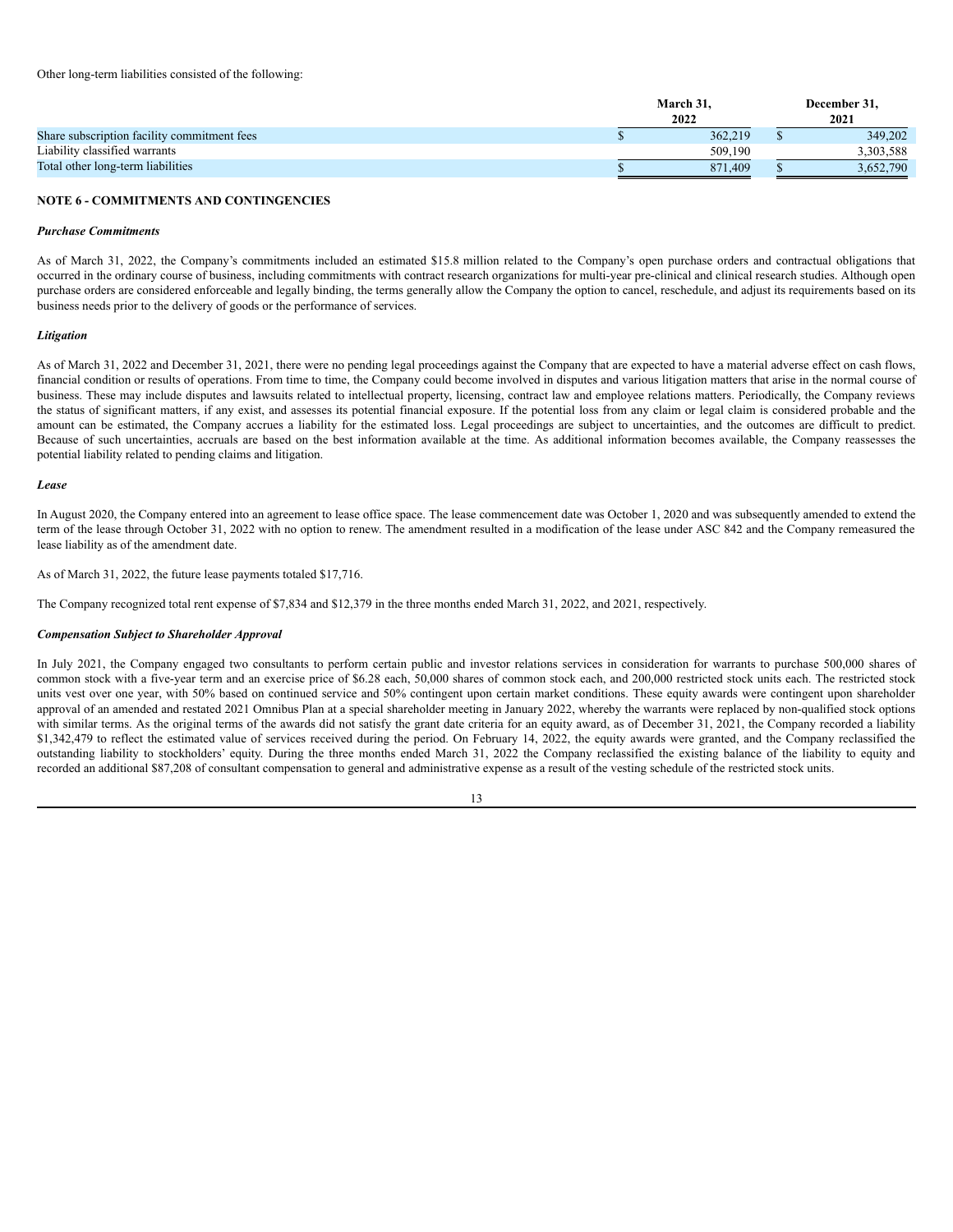# **NOTE 7 - NOTES PAYABLE**

The following table provides a summary of the Company's outstanding debt as of March 31, 2022:

|            |                          |  | Fair value       |  |            |  |                  |  |  |
|------------|--------------------------|--|------------------|--|------------|--|------------------|--|--|
|            | <b>Principal balance</b> |  | Accrued interest |  | adiustment |  | Net debt balance |  |  |
| 2021 Notes | 7,627,778                |  | 78.509           |  | (46,329)   |  | .659,958         |  |  |
| Total      | .627,778                 |  | 78.509           |  | (46, 329)  |  | .659,958         |  |  |

The following table provides a summary of the Company's outstanding debt as of December 31, 2021:

|                              |                          | <b>Fair value</b> |                         |  |            |  |                  |  |  |
|------------------------------|--------------------------|-------------------|-------------------------|--|------------|--|------------------|--|--|
|                              | <b>Principal balance</b> |                   | <b>Accrued interest</b> |  | Adiustment |  | Net debt balance |  |  |
| 2021 Notes                   | 13,647,341               |                   | 159.435                 |  | 2,993,061  |  | 16,799,837       |  |  |
| <b></b><br>Finance Insurance | 385,187                  |                   | 4.082                   |  |            |  | 389,269          |  |  |
| Total                        | 14,032,528               |                   | 163,517                 |  | 2,993,061  |  | 17,189,106       |  |  |

The interest expense recognized for notes payable (excluding the 2021 Notes) was as follows:

|                            | Three months ended | March 31, |         |  |  |
|----------------------------|--------------------|-----------|---------|--|--|
|                            | 2022               |           | 2021    |  |  |
| Stated interest accrual    | 2.004              | ¢         | 109,381 |  |  |
| Debt discount amortization |                    |           | 174.412 |  |  |
| Total                      | 2.004<br>283,793   |           |         |  |  |

# *2021 Notes*

On September 24, 2021, the Company entered into an agreement with institutional investors to issue the 2021 Notes. The agreement provides for two closings: the first closing for \$5.3 million (resulting in net proceeds of \$4.6 million) which closed on September 24, 2021 (the "First Closing"). The second closing for \$10.6 million (resulting in net proceeds of \$9.4 million) which closed on November 5, 2021 (the "Second Closing").

The proceeds of the 2021 Notes shall be used for working capital purposes subject to certain customary restrictions and secured by the Company's rights to its patents and licenses. The Company may not issue any additional debt or equity without the prior written consent of the holders.

The 2021 Notes mature on June 23, 2023 for the first closing, and August 4, 2023 for the second closing. The 2021 Notes bear interest at a rate of 5% per annum, in addition to an original issue discount of 6%. The interest may be settled in cash or shares at the option of the Company and is payable together with monthly redemptions of the outstanding principal amount of the debt.

The Company elected to apply the fair value option to the measurement of the 2021 Notes. The total initial fair value of the debt at issuance was \$15.9 million. The Company recorded total issuance costs of \$1.9 million representing investment banking and legal fees of \$1.0 million and original issue discounts of \$0.9 million. After multiple conversions since issuance, the Company remeasured the fair value as of March 31, 2022 and recognized a gain of \$2.8 million as the fair value of the 2021 Notes had decreased to \$7.7 million due to a decrease in the value of the conversion option resulting from a decrease in the price of the Company's common stock. The March 31, 2022 fair value measurement includes the assumption of accrued interest and interest expense (at the stated rate plus an 8% cash settlement premium) and thus a separate amount is not reflected on the consolidated statements of operations. If presented separately, the total amount of interest expense (after consideration of the conversions) at March 31, 2022 would be \$123,220.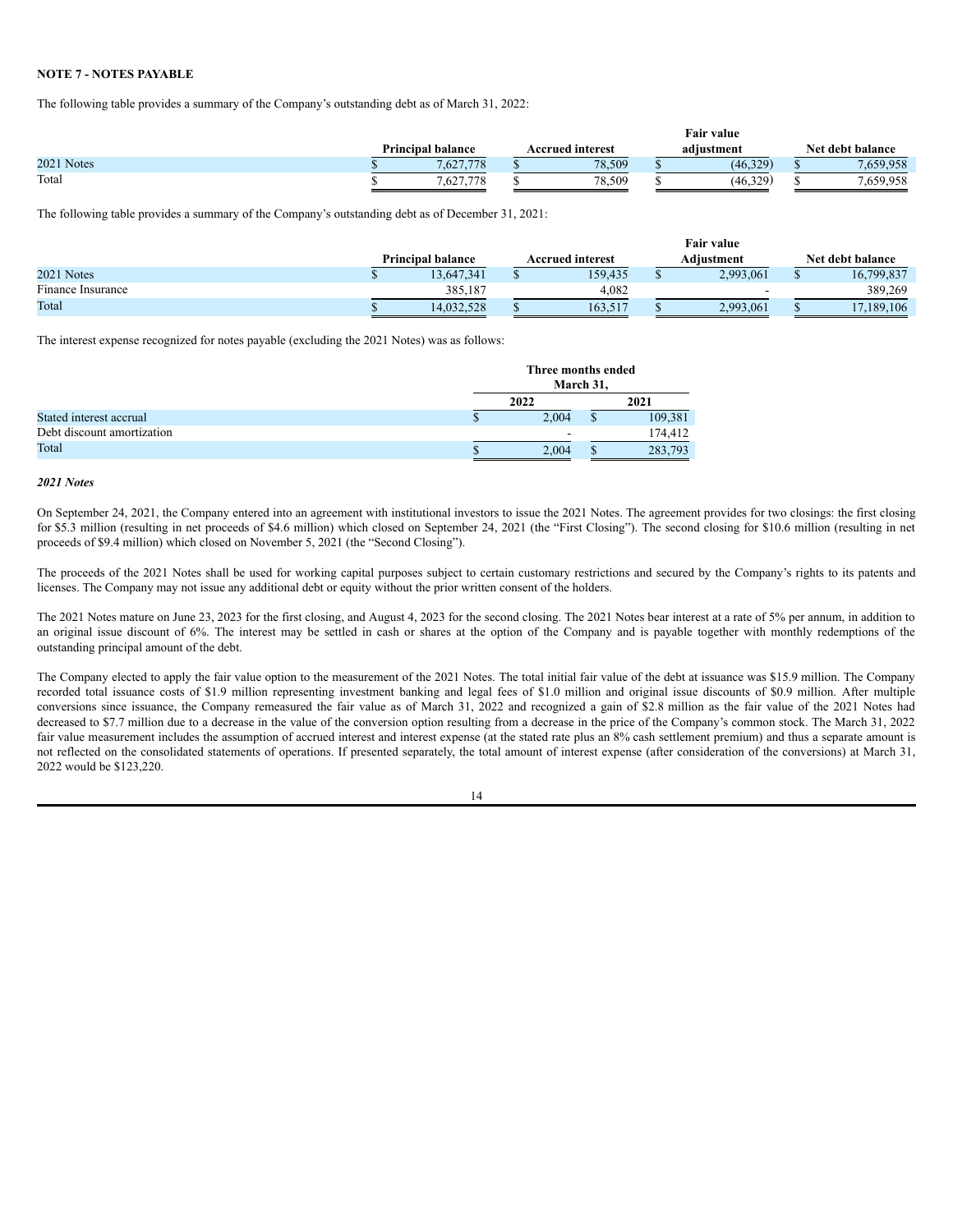The 2021 Notes may be converted into the Company's common stock at the option of the holder in whole or in part at the conversion price of \$5.87, subject to a beneficial ownership limitation of 4.99% (subject to adjustment). The Company must reserve sufficient shares of authorized common stock to effect the conversion of the 2021 Notes and payment of interest. The shares were registered for public resale under a registration statement.

At the Company's option, the Company may redeem some or all of the then-outstanding principal amount of the 2021 Notes for cash in an amount equal to 100% of the principal to be redeemed, plus accrued but unpaid interest, plus all other amounts due with respect to the 2021 Notes.

Beginning January 1, 2022 for the First Closing, and February 1, 2022 for the Second Closing, and the first of each subsequent month, terminating upon the full redemption of the 2021 Notes (each a "Monthly Redemption Date"), the Company shall redeem the Monthly Redemption Amount (defined below), payable in cash or shares. The number of shares to be settled shall be based on a conversion price equal to the lesser of (a) \$5.87 and (b) 92% of the average of the three lowest volume-weighted average prices ("VWAP") during the 10 consecutive trading days prior to the applicable Monthly Redemption Date. The Company may not pay the Monthly Redemption Amount in shares unless the applicable conversion price is greater than or equal to \$0.78 and the Company has been in compliance with customary requirements under the agreement, unless waived in writing by the holder.

The Monthly Redemption Amount is defined as 1/18<sup>th</sup> of the original principal amount, plus accrued but unpaid interest, plus any other amounts due to the holder with respect to the 2021 Notes. If the Company elects to settle such redemptions in shares, the Monthly Redemption Amount is calculated based on 92% of the average of the lowest three VWAPs in the ten trading days prior to the Monthly Redemption Date. If the Company elects to settle redemptions in cash, the Monthly Redemption Amount shall include an 8% premium of the Monthly Redemption Amount.

If, at any time while the 2021 Notes are outstanding, the Company carries out one or more capital raises in excess of \$5.0 million, the holder has the right to require the Company to use up to 20% of the gross proceeds of such transaction to redeem all or a portion of the convertible notes for an amount in cash equal to the cash Mandatory Redemption Amount (i.e., 108% of outstanding principal and unpaid interest).

The following table provides a summary of the Company's 2021 Notes conversions during the three months period ending March 31, 2022:

|                  | <b>Shares</b><br>Conversion Price |  |      | <b>Conversion Value</b> |           |  |
|------------------|-----------------------------------|--|------|-------------------------|-----------|--|
| January 3, 2022  | 535.249                           |  | 2.83 |                         | 1,517,054 |  |
| February 3, 2022 | 1.354.423                         |  | .58  |                         | 2,145,135 |  |
| March 1, 2022    | 2.818.853                         |  | 0.96 |                         | 2,710,512 |  |
| Total            | 4,708,525                         |  |      | 6.372.701               |           |  |

During the three months ending March 31, 2022, the company recognized \$1.7 million of loss on debt conversions related to the monthly conversions, resulting from the difference between the conversion price and the average of the high and low stock price on the date of conversion. Such expense is reported under other income (expense), net in the consolidated statements of operations.

### *Financed insurance premiums*

During the year ended December 31, 2021, the Company financed its director and officer liability insurance in the amount of \$867,300, of which the note was paid in full as of March 31, 2022. The Company expensed \$2,004 of interest for the three months ended March 31, 2022.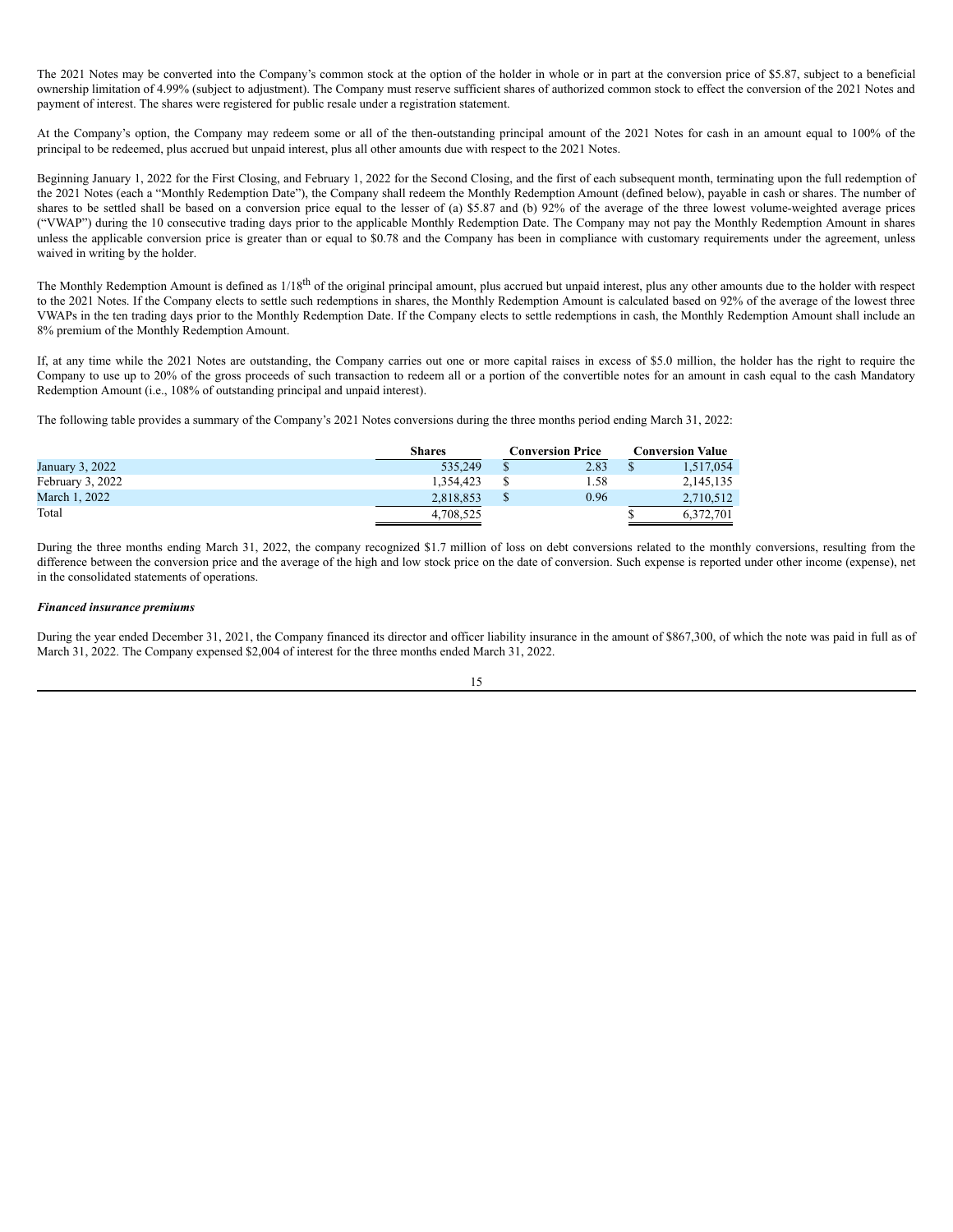# **NOTE 8 - STOCKHOLDERS' EQUITY**

In June 2021, in connection with the Business Combination, the Company amended and restated its Certificate of Incorporation to authorize 150,000,000 shares of common stock and 1,500,000 shares of preferred stock, both with par value equal to \$0.0001. As of March 31, 2022 and December 31, 2021, there were no shares of preferred stock issued and outstanding.

# *Common Stock*

On June 30, 2021, in connection with the Closing, the following common stock activity occurred:

- 16,053,550 shares of common stock were issued to holders of Former Ensysce common stock.
- 6,219,268 shares of common stock outstanding were assumed by the Company.
- 1,357,968 shares of common stock were issued in settlement of \$5.8 million of convertible debt.
- 19,755 shares of restricted common stock were issued in exchange for previously outstanding warrants to purchase Former Ensysce common stock.
- 500,000 shares of common stock were issued in settlement of a termination agreement with a strategic advisor dated January 2021.
- 125,000 shares of common stock were issued in settlement of deferred underwriting costs.

# *Warrants*

On March 31, 2022, outstanding warrants to purchase shares of common stock are as follows:

**Shares Underlying**

|           | Snares Underlying           |                       |                             |                |
|-----------|-----------------------------|-----------------------|-----------------------------|----------------|
| Reference | <b>Outstanding Warrants</b> | <b>Exercise Price</b> | <b>Description</b>          | Classification |
| (a)       | 18,901,290                  | $10.00 - 11.50$       | LACO warrants               | Equity         |
| (b)       | 1.106.108                   | 0.96                  | Share subscription facility | Equity         |
| (c)       | 361,158                     | 7.63                  | Convertible note            | Liability      |
| (d)       | 722.317                     | 7.63                  | Convertible note            | Liability      |
|           | 21,090,873                  |                       |                             |                |

a) On June 30, 2021, as a result of the closing of the Business Combination, the Company assumed a total of 18,901,290 warrants previously issued by LACQ. The warrants provide holders the right to purchase common stock at a strike price of between \$10.00 and \$11.50 per share and expire June 30, 2026, five years following the completion of the Business Combination. A total of 10,000,000 of the outstanding warrants are public warrants which trade on the OTC Pink Open Market under the ticker symbol ENSCW. The remaining 8,901,290 warrants are private warrants with restrictions on transfer and which have the right to a cashless exercise at the option of the holder.

On August 3, 2021, the Company entered into an agreement with an existing warrant holder to reduce the exercise price of 500,000 warrants issued on June 30, 2021 from \$11.50 to \$10.00.

b) On July 2, 2021, upon public listing of the Company's shares, the Company issued 1,106,108 warrants to purchase common stock pursuant to the share subscription facility. The warrants have a three-year life and an exercise price of \$10.01 per share. The grant date fair value of the warrants, based on the \$14.49 stock price on the date of issuance, was \$11.6 million, and was recognized in general and administrative expense due to the uncertainty of future issuance of shares under the share subscription facility.

On December 28, 2021, January 3, 2022, February 1, 2022 and March 1, 2022 the exercise price of the warrants adjusted to \$4.50 per share, \$2.83 per share, \$1.58 per share, and \$0.96 per share, respectively, as required by a down round adjustment feature of the warrant, due to common stock issued at a price below the then current exercise price. The difference in fair value of the existing warrant prior to the adjustment and the value of the warrant after (utilizing a "Black-Scholes model") is reflected on the consolidated statement of operations as a "deemed dividend."

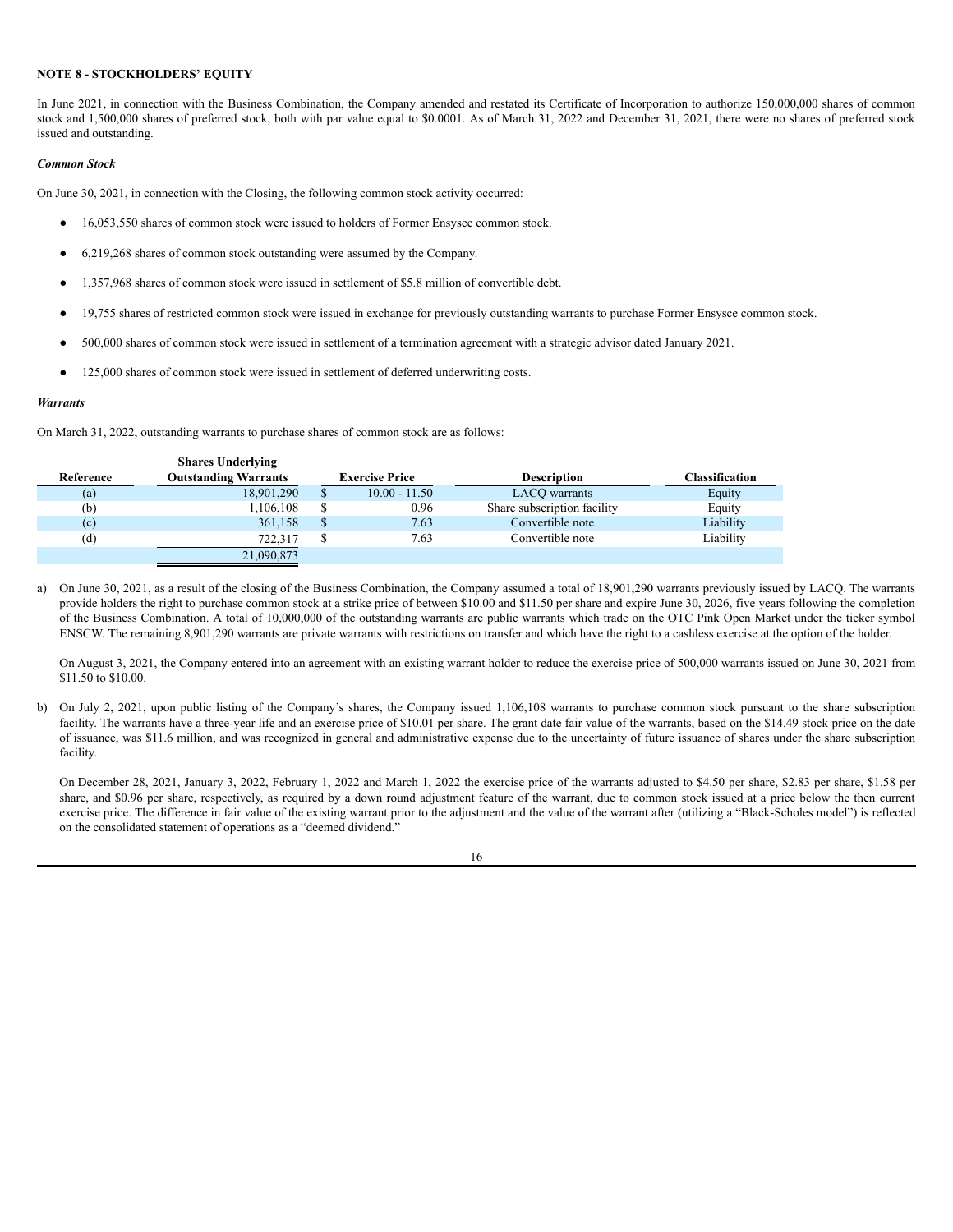- c) On September 24, 2021, the Company issued 361,158 warrants in connection with the issuance of the convertible notes. The warrants were immediately exercisable with an exercise price of \$7.63 (subject to downward revision protection in the event the Company makes certain issuances of common stock at prices below the conversion price) and expire on September 23, 2026.
- d) On November 5, 2021, the Company issued 722,317 warrants in connection with the issuance of the 2021 Notes. The warrants were immediately exercisable with an exercise price of \$7.63 (subject to downward revision protection in the event the Company makes certain issuances of common stock at prices below the conversion price) and expire on November 4, 2026.

The fair value of each warrant issued has been determined using the Black-Scholes option-pricing model. The material assumptions used in the Black-Scholes model in estimating the fair value of the warrants issued for the periods presented were as follows:

|                |                                          |        |                                                             | (b) Share subscription<br>facility (remeasurement<br>date varies) |
|----------------|------------------------------------------|--------|-------------------------------------------------------------|-------------------------------------------------------------------|
| 14.49          |                                          | 14.49  |                                                             | $1.26 - 4.29$                                                     |
| $10.0 - 11.50$ |                                          | 10.01  |                                                             | $0.96 - 2.83$                                                     |
| 3.00           |                                          | 3.00   |                                                             | $2.34 - 2.49$                                                     |
| 110.0%         |                                          | 110.0% |                                                             | $113.8\% - 117.2\%$                                               |
| 0.5%           |                                          | 0.5%   |                                                             | $1.04\% - 1.47\%$                                                 |
|                | (a) LACQ warrants<br>(grant date varies) |        | (b) Share subscription<br>facility (grant date)<br>7/2/2021 |                                                                   |

|                       |  | (c) Liability<br>classified<br>warrants (grant<br>date $9/24/2021$ |       |    | (c) Liability<br>classified<br>warrants<br>(remeasured at<br>3/31/22 |    | (d) Liability<br>classified<br>warrants (grant<br>date 11/5/2021) |    | (d) Liability<br>classified<br>warrants<br>(remeasured at<br>3/31/22 |  |
|-----------------------|--|--------------------------------------------------------------------|-------|----|----------------------------------------------------------------------|----|-------------------------------------------------------------------|----|----------------------------------------------------------------------|--|
| Stock price           |  |                                                                    | 4.49  | S. | 1.14                                                                 | D. | 2.25                                                              |    | 1.14                                                                 |  |
| Exercise price        |  |                                                                    | 7.63  | \$ | 7.63                                                                 | \$ | 7.63                                                              | \$ | 7.63                                                                 |  |
| Expected term (years) |  |                                                                    | 5.00  |    | 4.50                                                                 |    | 5.00                                                              |    | 4.60                                                                 |  |
| Volatility            |  |                                                                    | 94.1% |    | 99.4%                                                                |    | 94.1%                                                             |    | 98.6%                                                                |  |
| Risk free rate        |  |                                                                    | 1.0%  |    | 2.4%                                                                 |    | $1.0\%$                                                           |    | 2.4%                                                                 |  |

# **NOTE 9 - STOCK-BASED COMPENSATION**

In 2016, Former Ensysce adopted the Ensysce Biosciences, Inc. 2016 Stock Incentive Plan (the "2016 Plan"). The 2016 Plan, as amended, allowed for the issuance of nonstatutory stock options, incentive stock options and other equity awards to Former Ensysce's employees, directors, and consultants.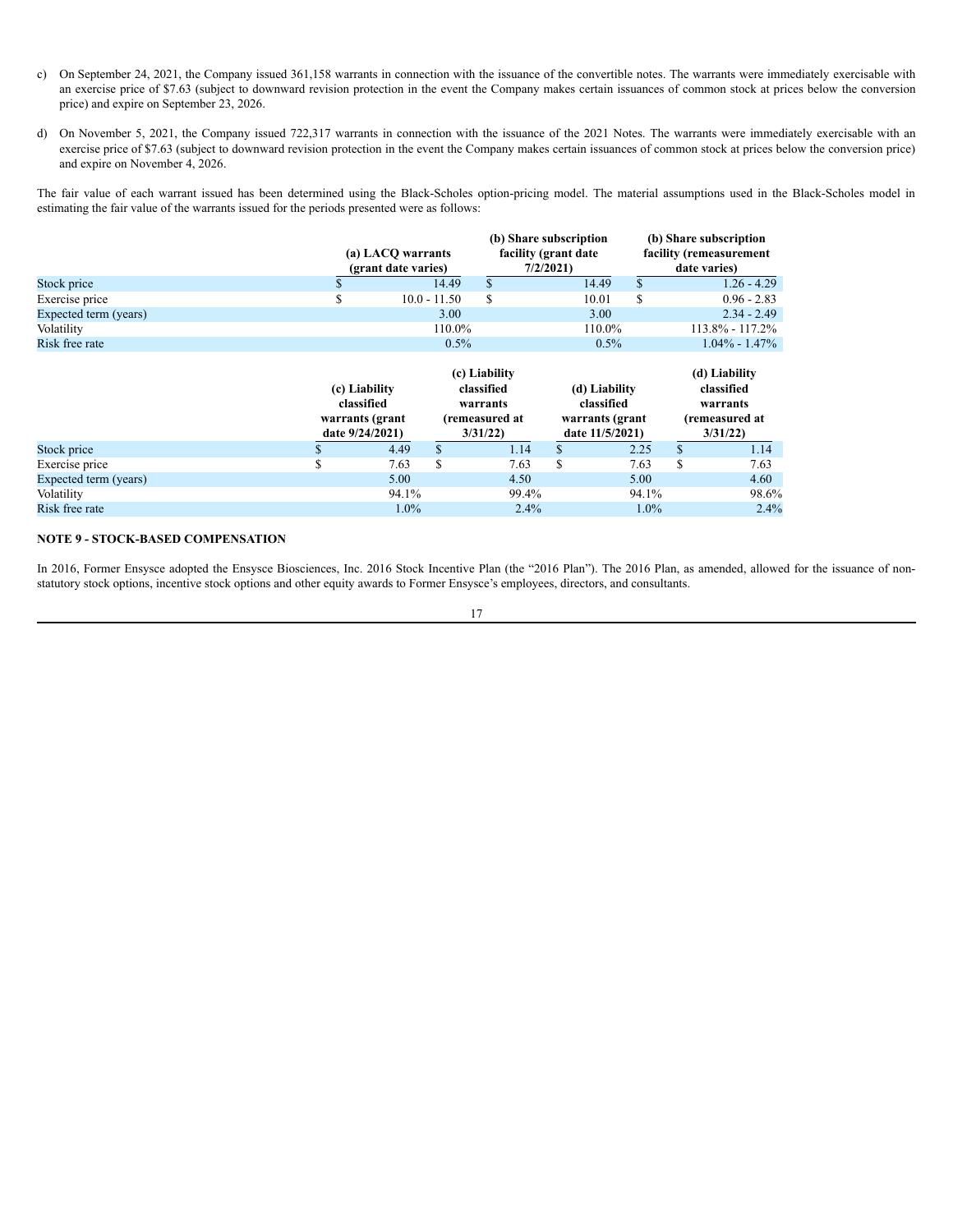In March 2019, Former Ensysce adopted the 2019 Directors Plan, which was amended in August 2020. The 2019 Directors Plan, as amended, allowed for the issuance of shares of Former Ensysce's common stock pursuant to the grant of non-statutory stock options.

In addition to the 2016 Plan and the 2019 Directors Plan, the Company has two legacy equity incentive plans (the "Legacy Plans"). No additional equity awards may be made under the Legacy Plans and the outstanding options will expire if unexercised by certain dates through August 2024.

In connection with the Business Combination, the Company assumed the 2021 Omnibus Incentive Plan (the "2021 Omnibus Plan"), which was approved by LACQ's board and subsequently LACQ's stockholders at a special stockholder meeting on June 28, 2021. The 2021 Omnibus Plan provides for the conversion with existing terms of the 4,444,068 options outstanding under Former Ensysce stock plans and reserves for issuance an additional 1,000,000 shares for future awards under the 2021 Omnibus Plan. On January 26 2022, the 2021 Omnibus Plan was amended and restated to include an additional 3,000,000 shares available for future grant. No further awards may be made under the Former Ensysce stock plans.

The Company recognized within general and administrative expense stock-based compensation expense of \$373,944 and \$43,820 for the three months ended March 31, 2022 and 2021, respectively. During the three months ended March 31, 2022 and 2021, the Company recognized stock-based compensation expense of \$28,490 and \$0, respectively, within research and development expense. The stock-based compensation expense consisted of expense associated with stock options, restricted stock units and other compensation shares issued to non-employee consultants.

# *Option Activity*

During the three months ended March 31, 2022, the Company granted stock options to purchase an aggregate of 1,986,000 shares of common stock to employees, consultants and members of the Board. The options vest over periods between 0 and 4 years and have an exercise price of between \$1.08 and \$6.28 per share. There were no stock option grants in 2021.

The following table summarizes the Company's stock option activity during the three months ended March 31, 2022:

|                                  |                | Weighted average         |                                          |                        |
|----------------------------------|----------------|--------------------------|------------------------------------------|------------------------|
|                                  | <b>Options</b> | <b>Exercise price</b>    | Remaining<br>contractual<br>life (years) | <b>Intrinsic value</b> |
| Outstanding at December 31, 2021 | 4,444,068      | 2.40                     | 6.00                                     | 10,207,306             |
| Granted                          | 1,986,000      | 4.33                     |                                          |                        |
| Exercised                        | -              | $\overline{\phantom{0}}$ | $\overline{\phantom{0}}$                 |                        |
| Expired / Forfeited              |                |                          |                                          |                        |
| Outstanding at March 31, 2022    | 6,430,068      | 3.00                     | 7.02                                     | 960                    |
| Exercisable at March 31, 2022    | 5,469,714      | 3.11                     | 6.54                                     |                        |
| Vested and expected to vest      | 6,430,068      | 3.00                     | 7.02                                     | 960                    |
|                                  | 18             |                          |                                          |                        |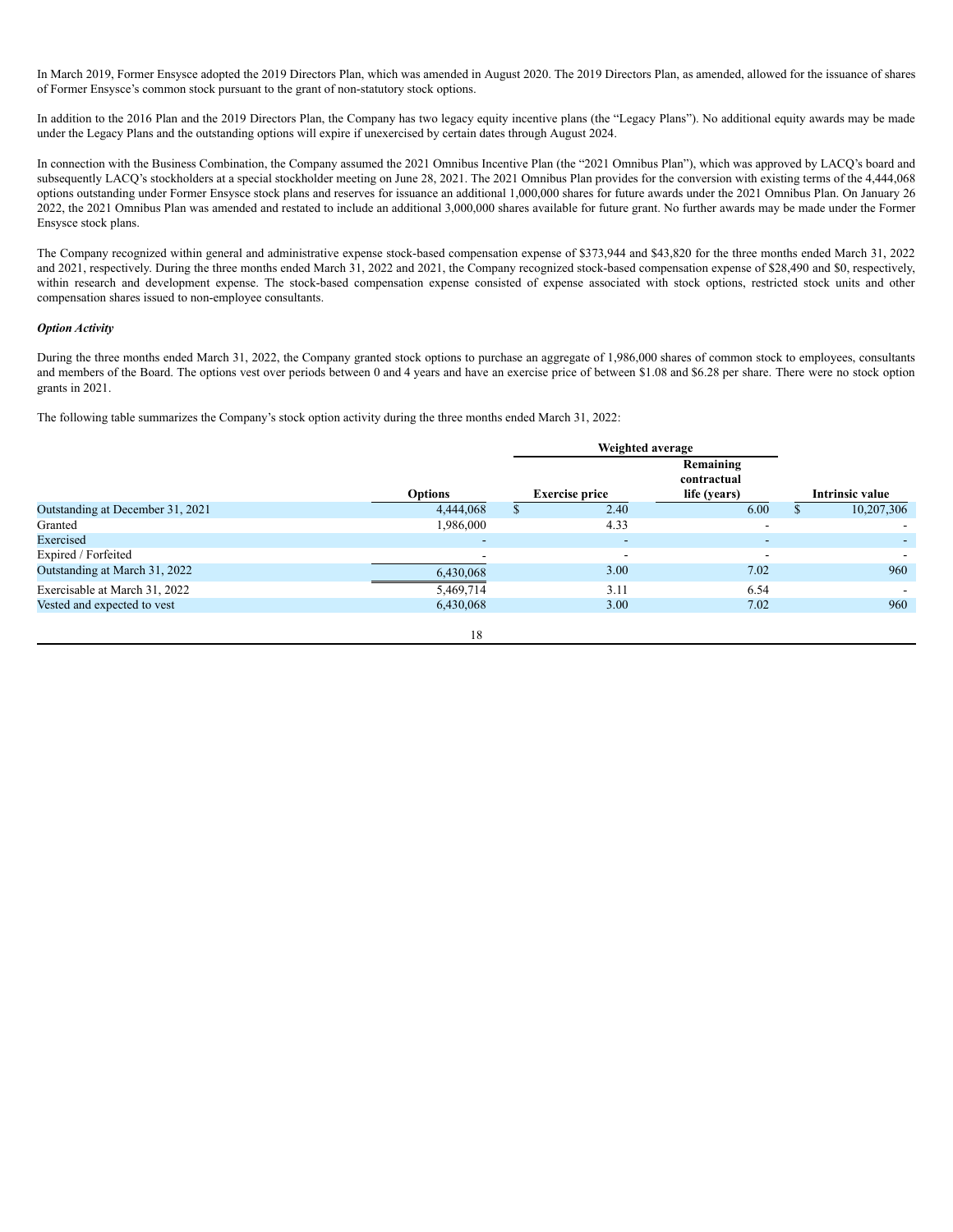# *Option Valuation*

The fair value of each stock option granted has been determined using the Black-Scholes option-pricing model. The material assumptions used in the Black-Scholes model in estimating the fair value of the options granted for the periods presented were as follows (there were no grants issued in 2021):

|                                 | <b>Three Months Ended</b> |
|---------------------------------|---------------------------|
|                                 | <b>March 31, 2022</b>     |
| Stock price                     | $$1.08 - $1.61$           |
| Exercise price                  | $$1.08 - $6.28$           |
| Expected stock price volatility | $76.12 - 95.87\%$         |
| Expected term (years)           | $5.19 - 10.00$            |
| Risk-free interest rate         | $1.52\% - 2.20\%$         |
| Expected dividend yield         | $0\%$                     |

- Expected stock-price volatility. The expected volatility is derived from the historical volatilities of publicly traded companies within the Company's industry that the Company considers to be comparable to the Company's business over a period approximately equal to the expected term.
- *Expected term*. The expected term represents the period that the stock-based awards are expected to be outstanding. The Company's historical share option exercise experience does not provide a reasonable basis upon which to estimate an expected term due to a lack of sufficient data. Therefore, the Company estimates the expected term for employees by using the simplified method provided by the Securities and Exchange Commission. The simplified method calculates the expected term as the average of the time-to-vesting and the contractual life of the options.
- *Risk-free interest rate.* The risk-free interest rate is based on the U.S. Treasury yield in effect at the time of grant for zero coupon U.S. Treasury notes with maturities approximately equal to the expected term.
- Expected dividend yield. The expected dividend is assumed to be zero as the Company has never paid dividends and has no current plans to pay any dividends on the Company's common stock.

The weighted-average grant date fair value of options granted during the three months ended March 31, 2022 was \$1.01. There were no options granted during the three months ended March 31, 2021.

As of March 31, 2022, the Company had an aggregate of \$924,175 of unrecognized share-based compensation cost, which is expected to be recognized over the weighted average period of 1.6 years.

## *Restricted Stock Units*

During the three months ended March 31, 2022, the Company granted 927,358 restricted stock unit ("RSU") awards (weighted-average fair value per share of \$1.04), issued 547,358 shares of common stock for vested RSU awards (weighted average fair value per share of \$1.23) and cancelled 50,000 RSU awards. The remaining 330,000 RSU awards (weighted average fair value per share of \$0.88) outstanding are subject to time-based and market vesting conditions and are scheduled to vest by December 2023. The estimated fair value of each of the Company's RSU awards was determined on the date of grant based on the closing price of the Company's common stock on the previous trading date.

# *Shares Reserved for Future Issuance*

The following shares of common stock are reserved for future issuance:

|                                                                     | <b>March 31, 2022</b> |
|---------------------------------------------------------------------|-----------------------|
| Awards outstanding under the 2021 Omnibus Incentive Plan            | 6,760,068             |
| Awards available for future grant under 2021 Omnibus Incentive Plan | 1.136.642             |
| Warrants outstanding                                                | 21,090,873            |
| Total shares of common stock reserved for future issuance           | 28.987.583            |

# **NOTE 10 - RELATED PARTIES**

The Company paid cash compensation during the three months ended March 31, 2021 of \$33,146 to the Chief Executive Officer through a separate operating company with which the Chief Executive Officer is affiliated. There were no such payments in the three months ended March 31, 2022.

### **NOTE 11 - SUBSEQUENT EVENTS**

In the second quarter of 2022, in connection with the monthly redemption schedule (described in Note 7), the Company issued 4,511,920 shares of common stock as a result of monthly conversions of \$4.3 million of the 2021 Notes.

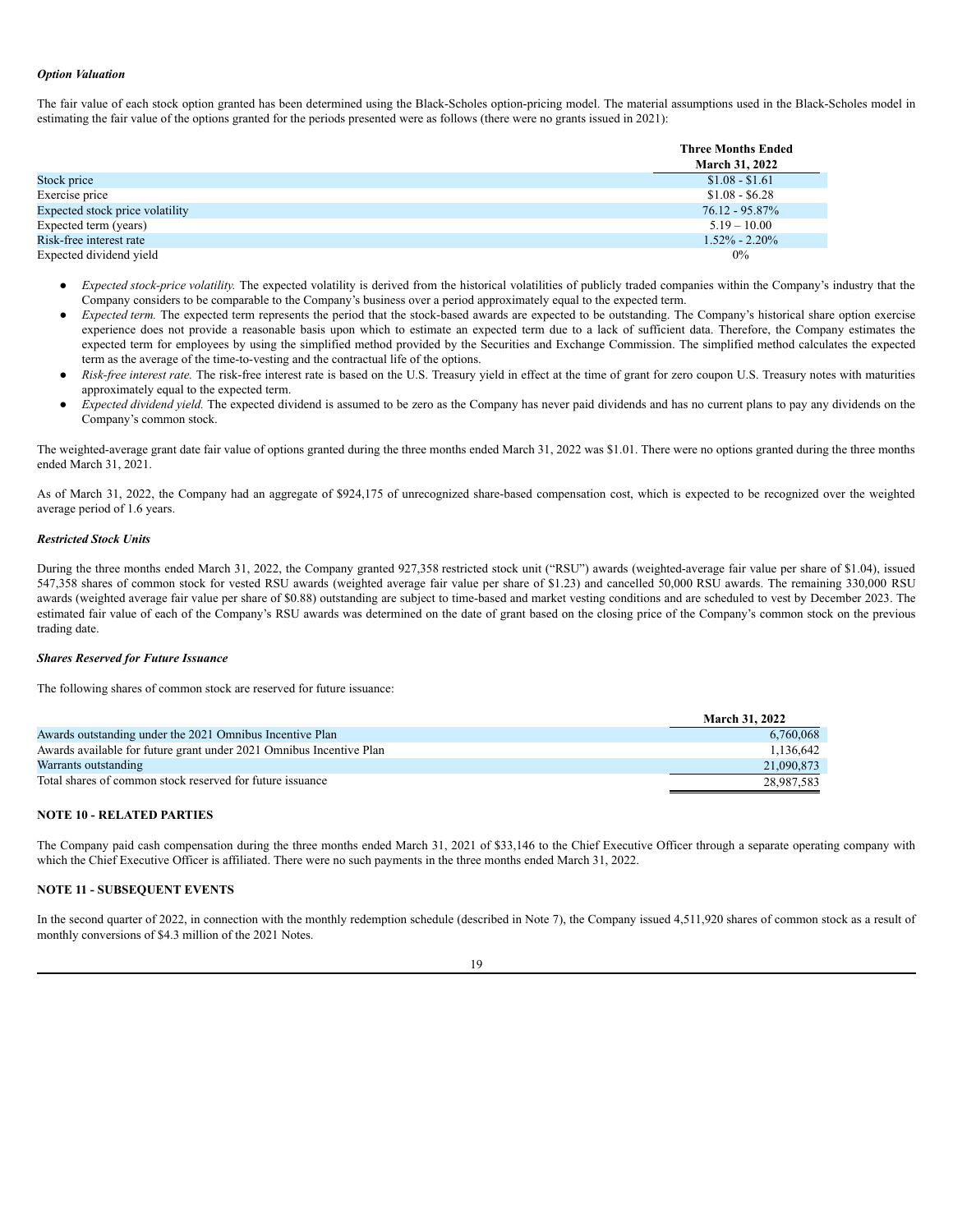# <span id="page-23-0"></span>**Item 2. Management's Discussion and Analysis of Financial Condition and Results of Operations.**

The following discussion and analysis provide information which our management believes is relevant to an assessment and understanding of our consolidated results of operations and financial condition. You should read the following discussion and analysis of our financial condition and results of operations together with our consolidated financial statements and notes thereto included elsewhere in this report. In addition to historical financial information, this discussion contains forward-looking statements based upon our current expectations that involve risks and uncertainties. Our actual results could differ materially from those anticipated in these forward-looking statements as a result of various factors, including those set forth in the section titled "Item 1A. Risk Factors."

References in the following discussion to "we", "us", "our" and the "Company" refer to Ensysce Biosciences, Inc. and its consolidated subsidiaries following the Closing of the Business Combination. Unless the context otherwise requires, references to "LACO" refer to Leisure Acquisition Corp., a Delaware corporation, prior to the Closing.

# **Overview**

Ensysce Biosciences, Inc. is a clinical stage pharmaceutical company seeking to develop innovative solutions for severe pain relief while reducing the fear of addiction and the potential for opioid misuse, abuse and overdose. We have also incorporated a 79.2%-owned subsidiary, Covistat, a clinical stage pharmaceutical company that is developing a compound utilized in Ensysce's overdose protection program for the treatment of respiratory diseases. Our lead product candidate, PF614, is an extended release TAAP prodrug of oxycodone. TAAP modification of prescription drugs removes the ability to crush, chew or manipulate and inject to achieve the medication more quickly than by swallowing. MPAR™ adds a layer of overdose protection to each TAAP product.

Since inception in 2003, we have devoted substantially all our efforts and financial resources to organizing and staffing our company, business planning, raising capital, discovering product candidates and securing related intellectual property rights and conducting research and development activities for our product candidates. We do not have any products approved for sale and we have not generated any revenue from product sales. We may never be able to develop or commercialize a marketable product.

Our lead product candidate, PF614, is in Phase 1b clinical development, PF614-MPAR™ is in Phase 1 clinical development and nafamostat is proceeding towards Phase 2 clinical development. Our other product candidates and research initiatives are in preclinical or earlier stages of development. Our ability to generate revenue from product sales sufficient to achieve profitability will depend heavily on the successful development and eventual commercialization of one or more of our product candidates. We have not yet successfully completed any pivotal clinical trials, nor have we obtained any regulatory approvals, manufactured a commercial-scale drug, or conducted sales and marketing activities.

We have incurred significant operating losses since inception. As of March 31, 2022, we had an accumulated deficit of \$87.5 million. We expect to continue to incur net losses for the foreseeable future, and we expect our clinical development expenses, and general and administrative expenses to continue to increase. We expect that our expenses and capital requirements will increase substantially in connection with our ongoing development activities, particularly if and as we:

- continue preclinical studies and continue existing and initiate new clinical trials for PF614, PF614-MPAR™ and nafamostat, our lead product candidates being tested for chronic pain and infectious disease;
- advance the development of our product candidate pipeline of other product candidates, including through business development efforts to invest in or inlicense other technologies or product candidates;
- maintain, expand and protect our intellectual property portfolio;
- hire additional clinical, quality control, medical, scientific and other technical personnel to support our clinical operations;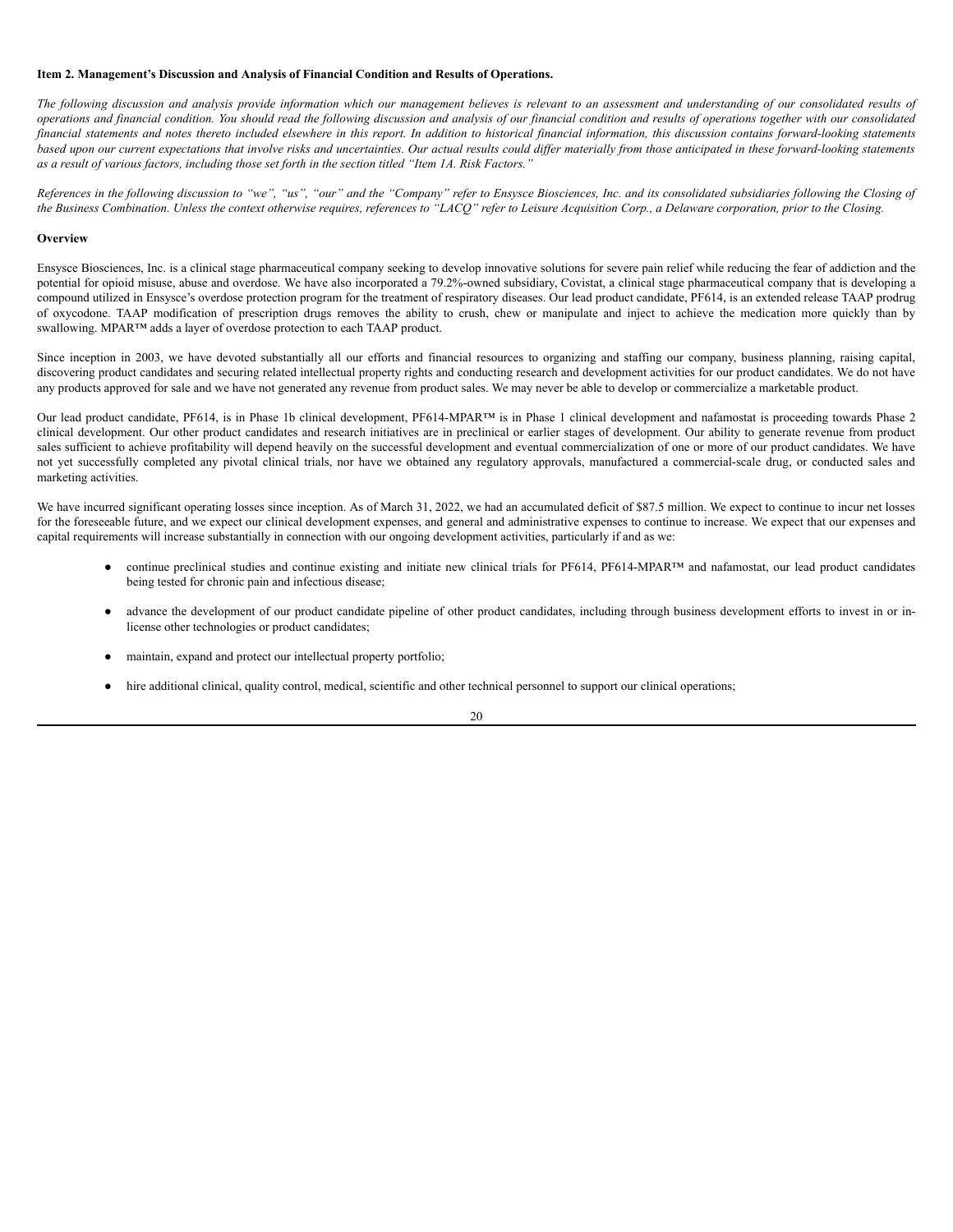- seek regulatory approvals for any product candidates that successfully complete clinical trials;
- undertake any pre-commercialization activities to establish sales, marketing and distribution capabilities for any product candidates for which we may receive regulatory approval;
- expand our infrastructure and facilities to accommodate our growing employee base; and
- add operational, financial and management information systems and personnel, including personnel to support our research and development programs, any future commercialization efforts and our transition to operating as a public company.

We expect to incur additional costs associated with operating as a public company, including significant legal, accounting, insurance, investor relations and other expenses that we did not incur as a private company.

We require substantial additional funding to support our continuing operations and pursue our growth strategy. Until we can generate significant revenue from product sales, if ever, we expect to finance our operations through a combination of private and public equity offerings, debt financings or other capital sources, which may include collaborations with other companies or other strategic transactions. To the extent that we raise additional capital through the sale of private or public equity or convertible debt securities, existing ownership interests will be diluted, and the terms of these securities may include liquidation or other preferences that adversely affect the rights of our equity holders. Debt financing and preferred equity financing, if available, may involve agreements that include covenants limiting or restricting our ability to take specific actions, such as incurring additional debt, making acquisitions or capital expenditures or declaring dividends. If we raise additional funds through collaborations or other strategic transactions with third parties, we may have to relinquish valuable rights to our technologies, future revenue streams, research programs or drug candidates, or grant licenses on terms that may not be favorable to us. We may be unable to raise additional funds or enter into such other agreements or arrangements when needed on favorable terms, or at all. If we fail to raise capital or enter into such agreements as and when needed, we may have to significantly delay, scale back or discontinue the development and commercialization of one or more of our product candidates or delay our pursuit of potential in-licenses or acquisitions.

Because of the numerous risks and uncertainties associated with product development, we are unable to predict the timing or amount of increased expenses or when or if we will be able to achieve or maintain profitability. Even if we are able to generate product sales, we may not become profitable. If we fail to become profitable or are unable to sustain profitability on a continuing basis, we may be unable to continue our operations at planned levels and be forced to reduce or terminate our operations.

#### *COVID-19 pandemic Business Update*

In March 2020, the World Health Organization declared COVID-19 a global pandemic. To date, our financial condition and operations have not been significantly impacted by the ongoing COVID-19 pandemic. However, we cannot at this time predict the specific extent, duration, or full impact that the ongoing COVID-19 pandemic will have on our financial condition and operations, including ongoing and planned clinical trials and other operations required to support those clinical trials and research and development activities to advance our pipeline. The impact of the ongoing COVID-19 pandemic on our financial performance will depend on future developments, including the duration and spread of the pandemic and related governmental advisories and restrictions. These developments and the impact of the ongoing COVID-19 pandemic on the financial markets and the overall economy are highly uncertain and cannot be predicted. If the financial markets and/or the overall economy are impacted for an extended period, our results may be materially adversely affected.

We are continuing to evaluate the impact of the ongoing COVID-19 pandemic on our business and continue to take proactive measures to protect the health and safety of our employees, as well as to maintain business continuity. We believe that the current measures we have implemented with respect to the ongoing COVID-19 pandemic are appropriate, reflecting both regulatory and public health guidance, to maintain business continuity. We will continue to closely monitor and seek to comply with guidance from governmental authorities and adjust our activities as appropriate.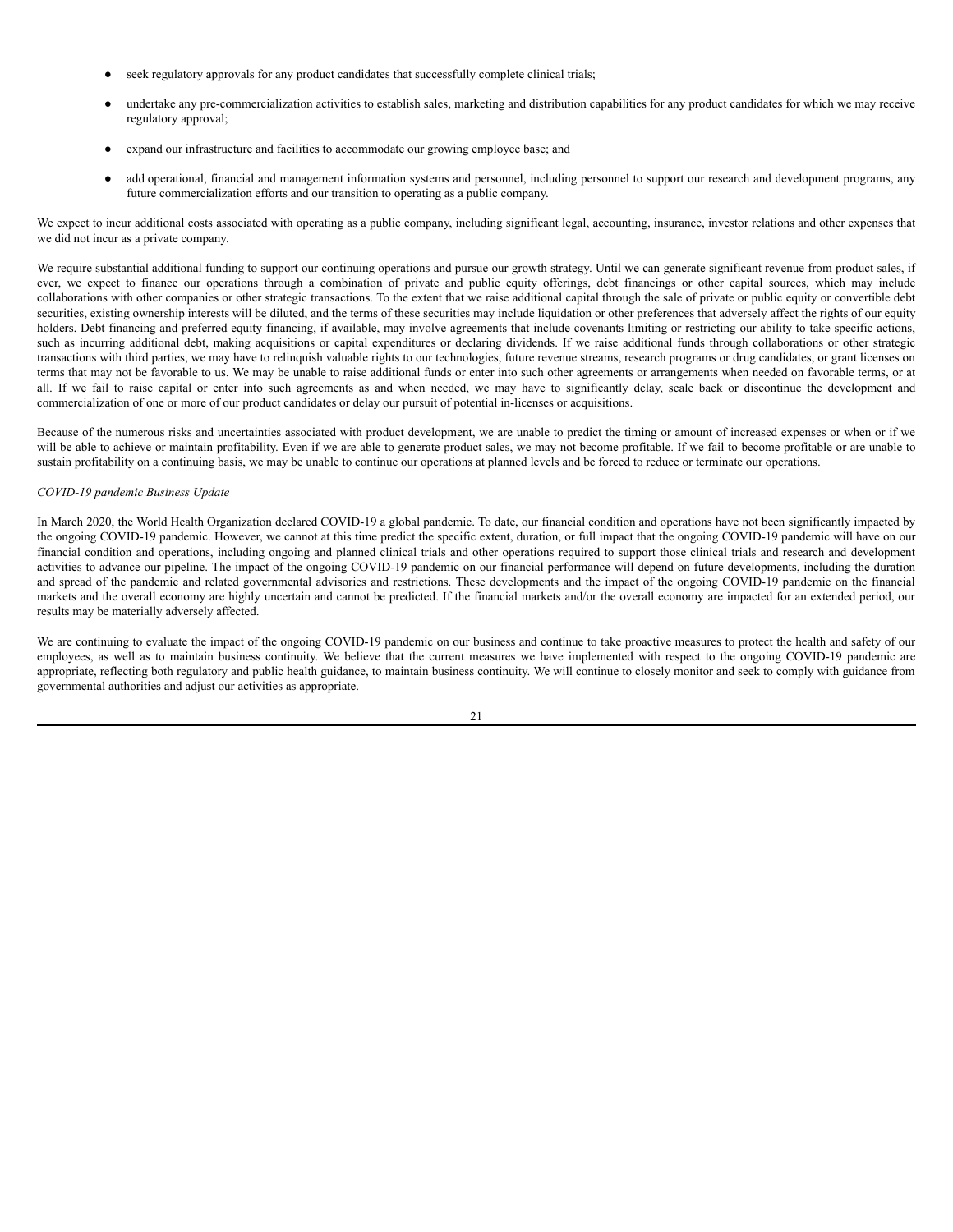# **Business Combination Transaction**

On January 31, 2021, LACQ executed a definitive merger agreement among it, Merger Sub and Former Ensysce, providing for, among other things, and subject to terms and conditions therein, the business combination between LACQ and Former Ensysce pursuant to the merger of Merger Sub with and into Former Ensysce, with Former Ensysce continuing as the surviving entity and as a wholly-owned subsidiary of LACQ (the "Business Combination"). On June 30, 2021, the Business Combination was consummated. In connection with the Business Combination, the stockholders of Former Ensysce exchanged their interests for shares of the combined company's common stock at an exchange ratio of 0.06585. Immediately following the Business Combination, the stockholders of Former Ensysce owned approximately 71.8% of the outstanding common stock of the combined company. Former Ensysce's existing equity incentive plans were terminated; awards issued under the existing equity incentive plans were exchanged for awards issued under the Company's 2021 Omnibus Incentive Plan, a new equity incentive plan that we and the stockholders adopted in connection with the Business Combination. We received net proceeds of approximately \$7.8 million at the closing of the Business Combination and we continue to operate under our management team, led by our Chief Executive Officer Lynn Kirkpatrick. On July 2, 2021, the combined company's common stock began trading on Nasdaq under the ticker symbol "ENSC".

# **Components of Ensysce's Operating Results**

#### *Revenue*

We have generated limited revenue since our inception and we do not expect to generate any revenue from the sale of products in the near future, if at all. If our development efforts are successful and we commercialize our products, or if we enter into collaboration or license agreements with third parties, we may generate revenue in the future from product sales, as well as upfront, milestone and royalty payments from such collaboration or license agreements, or a combination thereof.

We have received funding under federal grants from the National Institutes of Health ("NIH") through the National Institute on Drug Abuse ("NIDA"). In September 2018, we were awarded a research and development grant related to the development of our MPAR<sup>TM</sup> overdose prevention technology (the "MPAR Grant"). In September 2019, we were awarded a second research and development grant related to the development of our TAAP/MPAR<sup>TM</sup> abuse deterrent technology for Opioid Use Disorder ("OUD") (the "OUD Grant"). Grant funds are awarded annually through a Notice of Award which contains certain terms and conditions including, but not limited to, complying with the grant program legislation, regulation and policy requirements, complying with conditions on expenditures of funds with respect to other applicable statutory requirements such as the federal appropriations acts, periodic reporting requirements, and budget requirements.

#### *Operating Expenses*

### *Research and development expenses*

Research and development expenses consist primarily of costs incurred for research activities, including drug discovery efforts and the development of our product candidates. We expense research and development costs as incurred, which include:

- expenses incurred to conduct the necessary preclinical studies and clinical trials required to obtain regulatory approval;
- expenses incurred under agreements with contract research organizations ("CROs") that are primarily engaged in the oversight and conduct of our drug discovery efforts and preclinical studies, clinical trials and contract manufacturing organizations ("*CMOs*") that are primarily engaged to provide preclinical and clinical drug substance and product for our research and development programs;

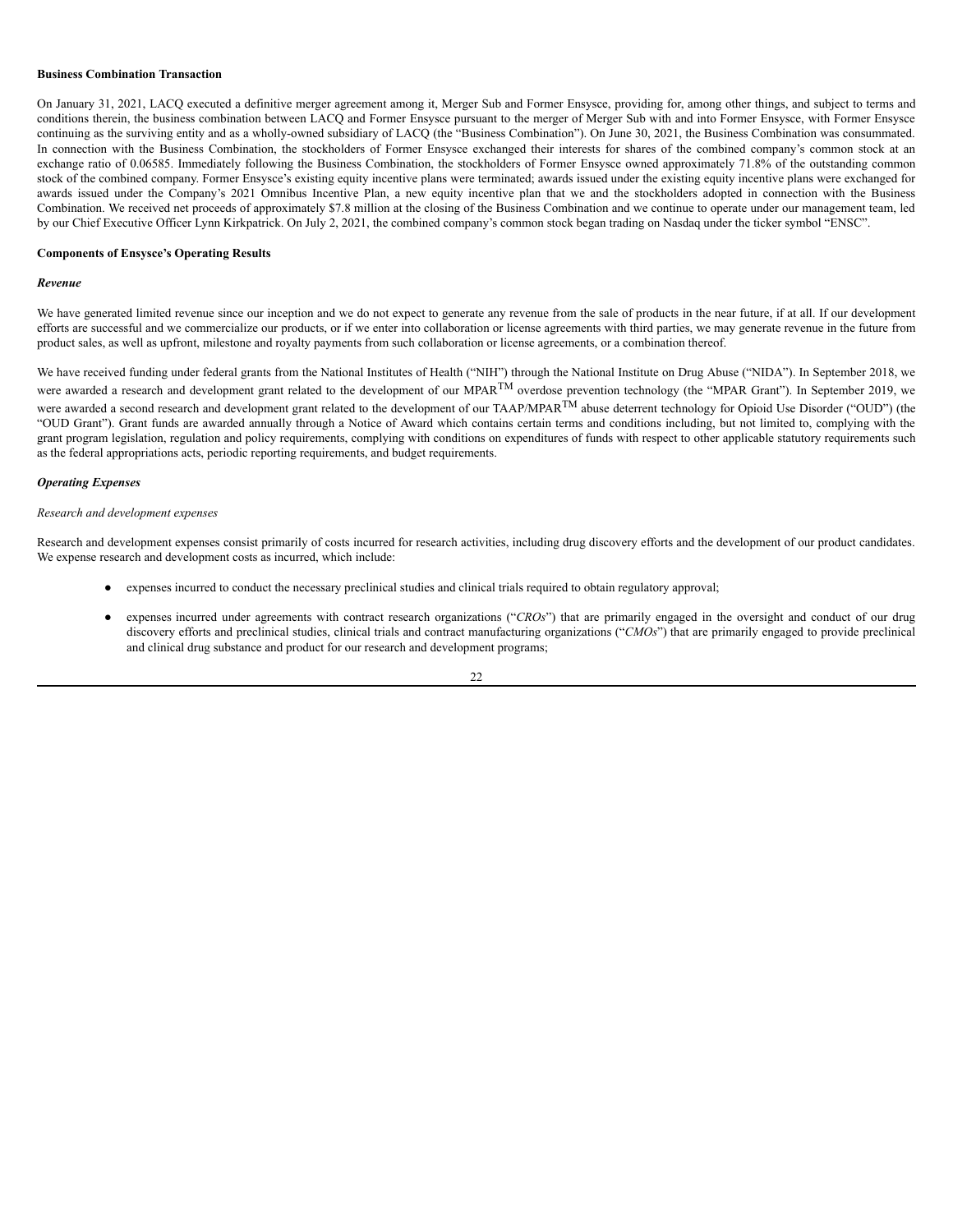- other costs related to acquiring and manufacturing materials in connection with our drug discovery efforts and preclinical studies and clinical trial materials, including manufacturing validation batches, as well as investigative sites and consultants that conduct our clinical trials, preclinical studies and other scientific development services;
- payments made in cash or equity securities under third-party licensing, acquisition and option agreements;
- employee-related expenses, including salaries and benefits, travel and stock-based compensation expense for employees engaged in research and development functions;
- costs related to compliance with regulatory requirements; and
- allocated facilities-related costs, depreciation and other expenses, which include rent and utilities.

We recognize external development costs as incurred. Any advance payments that we make for goods or services to be received in the future for use in research and development activities are recorded as prepaid expenses. Such amounts are expensed as the related goods are delivered or the related services are performed, or until it is no longer expected that the goods will be delivered or the services rendered. We estimate and accrue for the value of goods and services received from CROs and other third parties each reporting period based on an evaluation of the progress to completion of specific tasks using information provided to us by our service providers. This process involves reviewing open contracts and purchase orders, communicating with our personnel to identify services that have been performed on our behalf and estimating the level of service performed and the associated cost incurred for the service when we have not yet been invoiced or otherwise notified of actual costs.

We do not track our research and development expenses on a program-by-program basis. Our direct external research and development expenses consist primarily of external costs, such as fees paid to outside consultants, CROs, CMOs and research laboratories in connection with our preclinical development, process development, manufacturing and clinical development activities. We do not allocate employee costs, costs associated with our discovery efforts, laboratory supplies, and facilities, including depreciation or other indirect costs, to specific programs because these costs are deployed across multiple programs and, as such, are not separately classified. We use internal resources primarily to conduct our research and discovery as well as for managing our preclinical development, process development, manufacturing and clinical development activities. These employees work across multiple programs and, therefore, we do not track our costs by program and cannot state precisely the total costs incurred for each of our clinical and preclinical programs on a project-by-project basis.

Research and development activities are central to our business model. Product candidates in later stages of clinical development generally have higher development costs than those in earlier stages of clinical development, primarily due to the increased size and duration of later-stage clinical trials. As a result, we expect that our research and development expenses will increase substantially over the next several years as we continue our existing, and commences additional, planned clinical trials for PF614, PF614-MPAR™ and nafamostat, as well as conduct other preclinical and clinical development, including submitting regulatory filings for our other product candidates. We also expect our discovery research efforts and our related personnel costs to increase and, as a result, we expect our research and development expenses, including costs associated with stock-based compensation, to increase above historical levels. In addition, we may incur additional expenses related to milestone and royalty payments payable to third parties with whom we may enter into license, acquisition and option agreements to acquire the rights to future product candidates.

At this time, we cannot reasonably estimate or know the nature, timing and costs of the efforts that will be necessary to complete the preclinical and clinical development of any of our product candidates or when, if ever, material net cash inflows may commence from any of our product candidates. The successful development and commercialization of our product candidates are highly uncertain. This uncertainty is due to the numerous risks and uncertainties associated with product development and commercialization, including the uncertainty of the following:

● the scope, progress, outcome and costs of our preclinical development activities, clinical trials and other research and development activities;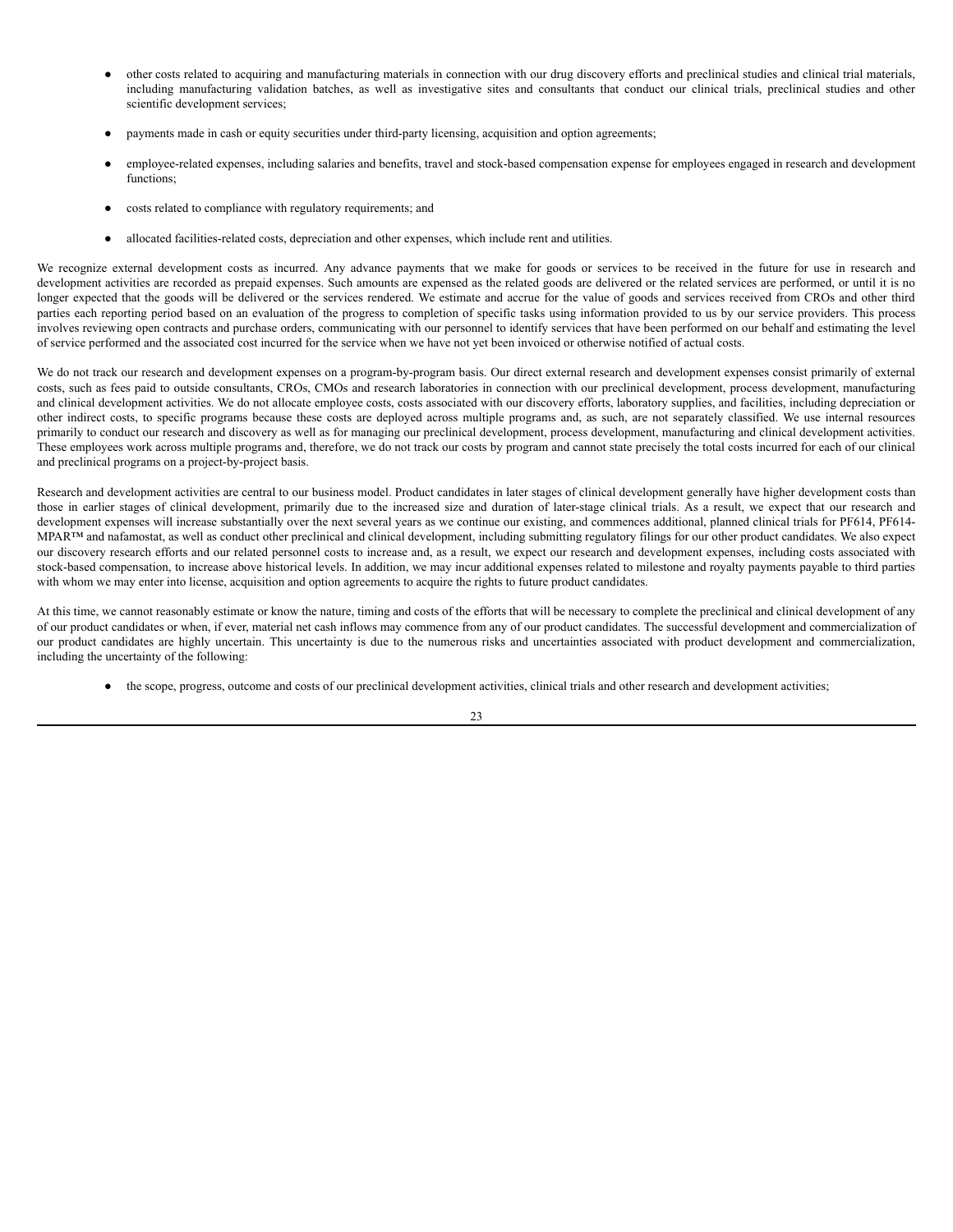- establishing an appropriate safety and efficacy profile with investigational new drug ("*IND*") enabling studies;
- successful patient enrollment in and the initiation and completion of clinical trials;
- the timing, receipt and terms of any marketing approvals from applicable regulatory authorities including the FDA and non-U.S. regulators;
- the extent of any required post-marketing approval commitments to applicable regulatory authorities;
- establishing clinical and commercial manufacturing capabilities or making arrangements with third-party manufacturers in order to ensure that we or our third-party manufacturers are able to make product successfully;
- development and timely delivery of clinical-grade and commercial-grade drug formulations that can be used in our clinical trials and for commercial launch;
- obtaining, maintaining, defending and enforcing patent claims and other intellectual property rights;
- significant and changing government regulation;
- launching commercial sales of our product candidates, if and when approved, whether alone or in collaboration with others; and
- maintaining a continued acceptable safety profile of our product candidates following approval, if any, of our product candidates.

Any changes in the outcome of any of these variables with respect to the development of our product candidates in preclinical and clinical development could mean a significant change in the costs and timing associated with the development of these product candidates. For example, if the FDA or another regulatory authority were to delay our planned start of clinical trials or require us to conduct clinical trials or other testing beyond those that we currently expect or if we experience significant delays in enrollment in any of our planned clinical trials, we could be required to expend significant additional financial resources and time on the completion of clinical development of that product candidate.

# *General and administrative expenses*

General and administrative expenses consist primarily of employee-related expenses, including salaries and related benefits, travel and stock-based compensation for personnel in executive, business development, finance, human resources, legal, information technology, and administrative functions. General and administrative expenses also include direct and allocated facility-related costs as well as insurance costs and professional fees for legal, patent, consulting, investor and public relations, accounting and audit services. We expense general and administrative costs as incurred.

We anticipate that our general and administrative expenses, excluding non-cash expenses to recognize the fair value of warrants, will increase in the future as we increase our headcount to support the continued development of our product candidates. We also anticipate that we will incur significantly increased accounting, audit, legal, regulatory, compliance and director and officer insurance costs as well as investor and public relations expenses associated with operating as a public company. Additionally, if and when we believe a regulatory approval of a product candidate appears likely, we anticipate an increase in payroll and other employee-related expenses as a result of our preparation for commercial operations, especially as it relates to the sales and marketing of that product candidate.

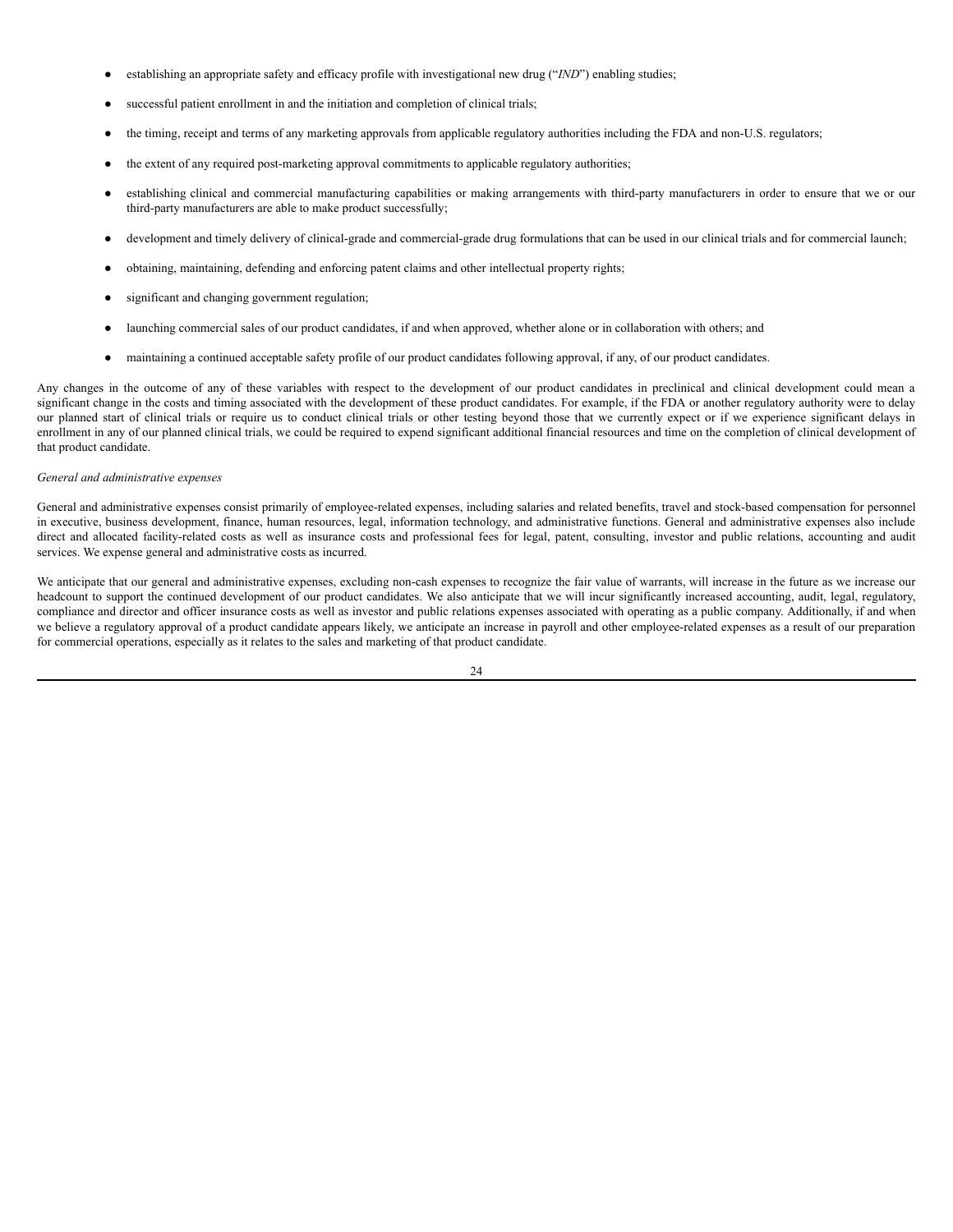# **Other income (expense)**

#### *Change in fair value of derivative liabilities*

Between 2018 and 2021, we entered into a series of notes that were determined to have embedded derivative instruments in the form of a contingent put option. The notes were recognized at the value of proceeds received after allocating issuance proceeds to the bifurcated contingent put option. The notes were subsequently measured at amortized cost using the effective interest method to accrete interest over their term to bring the notes' initial carrying value to their principal balance at maturity. The bifurcated put option was initially measured at fair value and subsequently measured at fair value with changes in fair value recognized as a component of other expenses in the consolidated statements of operations.

### *Change in fair value of convertible notes*

We elected the fair value option to account for the 2021 Notes as we believe the fair value option provides users of the financial statements with greater ability to estimate the outcome of future events as facts and circumstances change, particularly with respect to changes in the fair value of the common stock underlying the conversion option. We use a discounted cash flow model and a Monte Carlo analysis to estimate the fair value of the notes, both of which rely on unobservable Level 3 inputs. Changes in the fair value of the notes are recognized through earnings for each reporting period.

### *Change in fair value of liability classified warrants*

The warrants issued with the 2021 Notes were liability classified due to certain cash settlement features. We use a Black-Scholes option pricing model to estimate the fair value of the warrants. Changes in the fair value of the warrants are recognized through earnings for each reporting period.

# *Loss on debt conversions*

When conversions on the 2021 Notes occur, we calculate the difference between the conversion price and the average of the high and low stock price on the date of conversion. The resulting difference is either a loss if the conversion price was below the average of the high and low stock price on the date of conversion or a gain if the conversion price was above the average of the high and low stock price on the date of conversion.

#### *Interest expense*

Interest expense consists of interest accrued on our financed directors and officer insurance as well as imputed interest on the commitment fees related to the share subscription facility.

### *Provision for Income Taxes*

We have not recorded any significant amounts related to income tax expense, we have not recognized any reserves related to uncertain tax positions, nor have we recorded any income tax benefits for the majority of our net losses we have incurred to date or for our research and development tax credits.

We account for income taxes using the asset and liability method, which requires the recognition of deferred tax assets and liabilities for the expected future tax consequences of events that have been included in the financial statements or our tax returns. Deferred tax assets and liabilities are determined based on difference between the financial statement carrying amounts and tax bases of existing assets and liabilities and for loss and credit carryforwards, which are measured using the enacted tax rates and laws in effect in the years in which the differences are expected to reverse. The realization of our deferred tax assets is dependent upon the generation of future taxable income, the amount and timing of which are uncertain. Valuation allowances are provided, if, based upon the weight of available evidence, it is more likely than not that some or all of the deferred tax assets will not be realized. As of March 31, 2022, we continue to maintain a full valuation allowance against all of our deferred tax assets based on our evaluation of all available evidence.

We file income tax returns in the United States federal tax jurisdiction and state jurisdictions and may become subject to income tax audit and adjustments by related tax authorities. Our tax return period for United States federal income taxes for the tax years since 2015 remain open to examination under the statute of limitations by the Internal Revenue Service and state jurisdictions. We record reserves for potential tax payments to various tax authorities related to uncertain tax positions, if any. The nature of uncertain tax positions is subject to significant judgment by management and subject to change, which may be substantial. These reserves are based on a determination of whether and how much a tax benefit taken by us in our tax filings or whether our position is more likely than not to be realized following the resolution of any potential contingencies related to the tax benefit. We develop our assessment of uncertain tax positions, and the associated cumulative probabilities, using internal expertise and assistance from third-party experts. As additional information becomes available, estimates are revised and refined. Differences between estimates and final settlement may occur resulting in additional tax expense. Potential interest and penalties associated with such uncertain tax positions is recorded as a component of our provision for income taxes. To date, no amounts are being presented as an uncertain tax position.

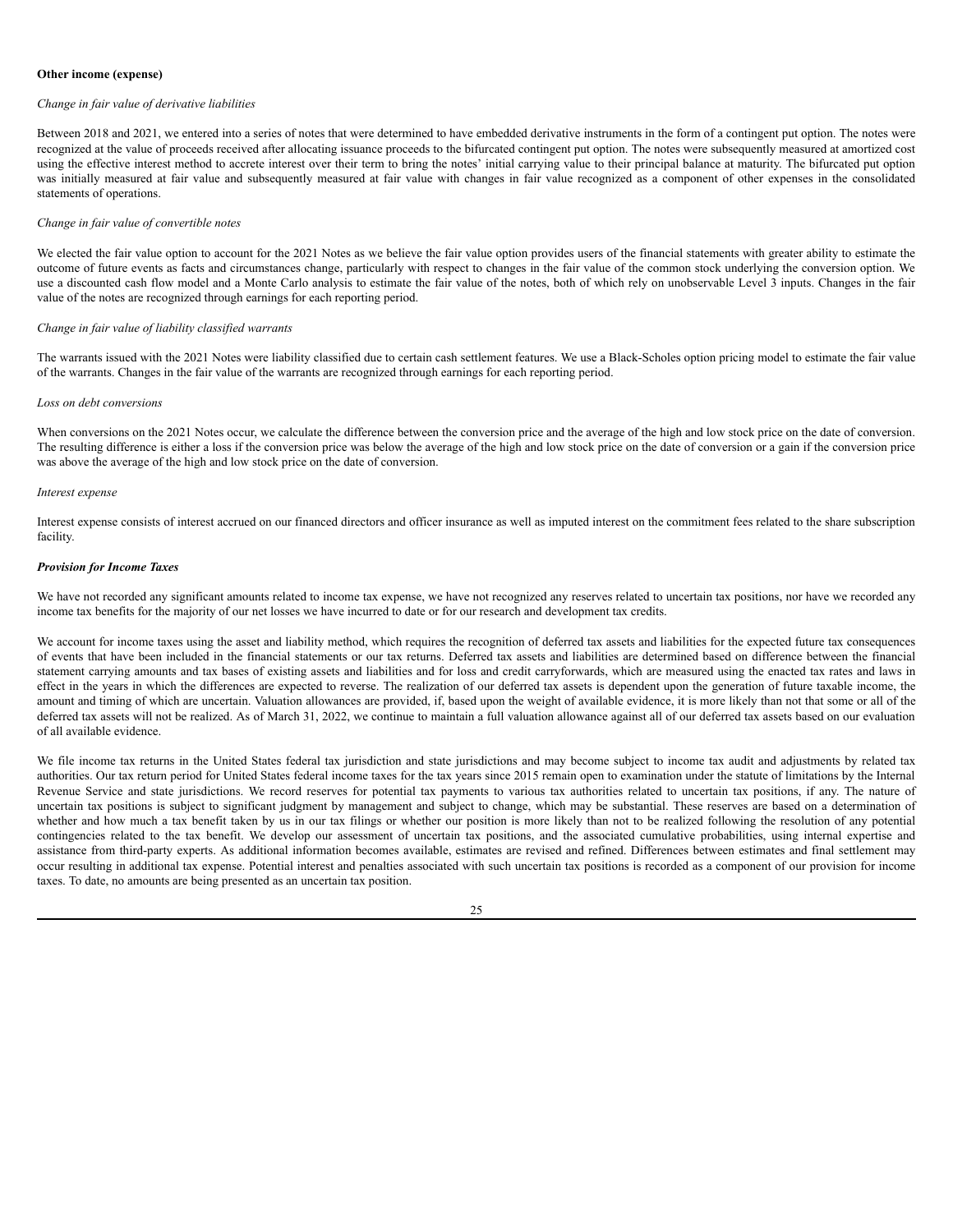# *Results of Operations*

# *Comparison of the three months ended March 31, 2022 and 2021*

The following table summarizes our results of operations for the three months ended March 31, 2022 and 2021:

|                                                            | <b>Three Months Ended March 31.</b> |             |            |              |             |
|------------------------------------------------------------|-------------------------------------|-------------|------------|--------------|-------------|
|                                                            |                                     | 2022        | 2021       |              | Change      |
| Federal grants                                             |                                     | 603,098     | 250,576    | $\mathbf{s}$ | 352,522     |
| Operating expenses:                                        |                                     |             |            |              |             |
| Research and development                                   |                                     | 3,140,096   | 284,378    |              | 2,855,718   |
| General and administrative                                 |                                     | 2,265,806   | 490,471    |              | 1,775,335   |
| Total operating expenses                                   |                                     | 5,405,902   | 774,849    |              | 4,631,053   |
| Loss from operations                                       |                                     | (4,802,804) | (524, 273) |              | (4,278,531) |
| Other income (expense):                                    |                                     |             |            |              |             |
| Change in fair value of derivative liabilities             |                                     |             | (39, 585)  |              | 39,585      |
| Change in fair value of convertible notes                  |                                     | 2,767,178   |            |              | 2,767,178   |
| Change in fair value of liability classified warrants      |                                     | 2,794,398   |            |              | 2,794,398   |
| Loss on debt conversions                                   |                                     | (1,702,642) | ٠          |              | (1,702,642) |
| Interest expense                                           |                                     | (15,021)    | (347, 834) |              | 332,813     |
| Other income and expense, net                              |                                     | 7,966       |            |              | 7,966       |
| Total other income (expense), net                          |                                     | 3,851,879   | (387, 419) |              | 4,239,298   |
| <b>Net loss</b>                                            |                                     | (950, 925)  | (911,692)  | $\mathbf{s}$ | (39,223)    |
| Net income (loss) attributable to noncontrolling interests |                                     | 182         | (3,961)    |              | 4,143       |
| Deemed dividend related to warrants down round provision   |                                     | 715,579     |            |              | 715,579     |
| Net loss attributable to common stockholders               |                                     | (1,666,686) | (907, 731) |              | (758, 955)  |

# *Federal grant funding*

Funding from federal grants for the three months ended March 31, 2022 and 2021 totaled \$0.6 million and \$0.3 million, respectively, representing an increase of \$0.3 million. Funding increased by \$0.4 million under the MPAR Grant, offset by a decrease of \$0.1 million under the OUD Grant, due to the timing of research activities eligible for funding. We expect that funding from federal grants may generally increase in the future due to the timing of preclinical and clinical development activities under the grants.

### *Research and development expenses*

Research and development expenses for the three months ended March 31, 2022 and 2021 were \$3.1 million and \$0.2 million, respectively, representing an increase of \$2.9 million. The increase was primarily the result of increased external research and development costs related to preclinical and clinical programs for PF614 and PF614-MPAR™. We do not currently track expenses on a program-by-program basis. We expect research and development expenses to increase in the future due to planned clinical trials and higher preclinical and clinical development costs for our product candidates.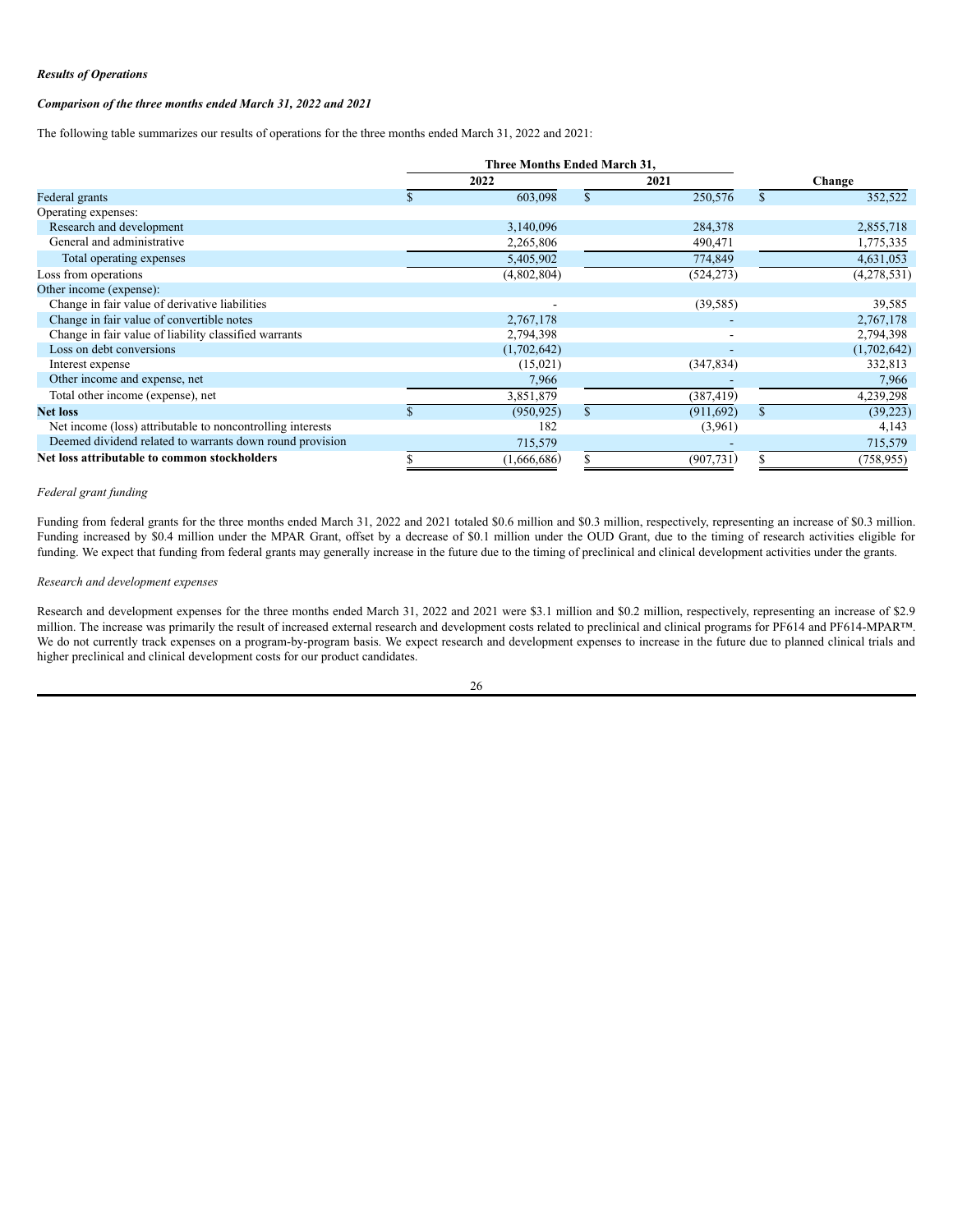### *General and administrative expenses*

General and administrative expenses for the three months ended March 31, 2022 and 2021 were \$2.3 million and \$0.5 million, respectively, representing an increase of \$1.8 million. The increase was primarily a result of increased expenses related to operating as a public company, including legal and accounting fees and director and officer insurance expenses. We expect general and administrative expenses in the future to approximate current levels.

# *Other income and expense*

Changes in fair value of convertible notes and liability classified warrants for the 2022 period relate to the 2021 Notes. Loss on debt conversions is driven by the difference between the conversion price of the 2021 Notes and the average of the high and low stock price on the date of conversion. There was no corresponding activity in the 2021 period.

Interest expense decreased \$0.3 million in the 2022 period due to the conversion of outstanding convertible notes on June 30, 2021 and because interest expense associated with the 2021 Notes is reflected in the fair value adjustments instead of separately presented as interest expense.

### **Liquidity and capital resources**

# *Sources of liquidity and capital*

As of March 31, 2022, we had \$8.4 million of cash and cash equivalents. Since inception, we have generated limited revenues and have incurred significant operating losses and negative cash flows from our operations, and we anticipate that we will continue to incur losses for at least the foreseeable future. We have not yet commercialized any of our product candidates and we do not expect to generate revenue from sales of any product candidates for several years, if at all. As of March 31, 2022, we had an accumulated deficit of \$87.5 million.

We have funded our operations to date primarily with proceeds from the sale of common equity, funding under federal research grants and borrowings under promissory notes. To fund future operations, we will likely need to raise additional capital. The amount and timing of future funding requirements will depend on many factors, including the timing and results of our ongoing research and development efforts and related general and administrative support. We anticipate that we will seek to fund our operations through public or private equity or debt financings or other sources, such as potential collaboration agreements. We cannot make assurances that anticipated additional financing will be available to us on favorable terms, if at all.

Current remaining funding under two approved federal research grants totals \$4.1 million and is expected to be utilized by December 31, 2022. Pursuant to the terms and conditions of the two grants, we are required to submit progress reports to NIDA on an annual basis and a final research performance progress report within 120 days of the performance period end date. Additionally, the grants limit the use of funds to activities that are clearly severable and independent from activities that involve human subjects until the receipt by NIDA of (i) Institutional Review Board ("*IRB*") approval, (ii) federal-wide assurance from the Office for Human Research Protections, (iii) a Data and Safety Monitoring Plan, (iv) certification that all key personnel have completed education on the protection of human subjects and (v) a Clinical Trials Dissemination Plan. We must also comply with the data sharing policies of NIDA and the NIH Public Access Policy, that require submission of final peer-reviewed journal manuscripts that arise from the use of grants to PubMed Central immediately upon acceptance for publication.

Neither grant has to be repaid. To receive the remaining funding for each respective study covered by a grant, we must meet certain milestones. We have met the required milestones under the MPAR Grant. The remaining milestone under the OUD Grant is identification of a R-methadone-TAAP clinical candidate that meet the specified criteria.

Inventions arising from the research projects funded with the grants are required to be reported to NIDA, per the Bayh-Dole Act (the Patent and Trademark Law Amendments Act), that permits us to retain ownership of the inventions, while also giving NIDA the license to practice the subject invention. In turn, we are expected to file for patent protection and to ensure commercialization upon licensing for the benefit of public health.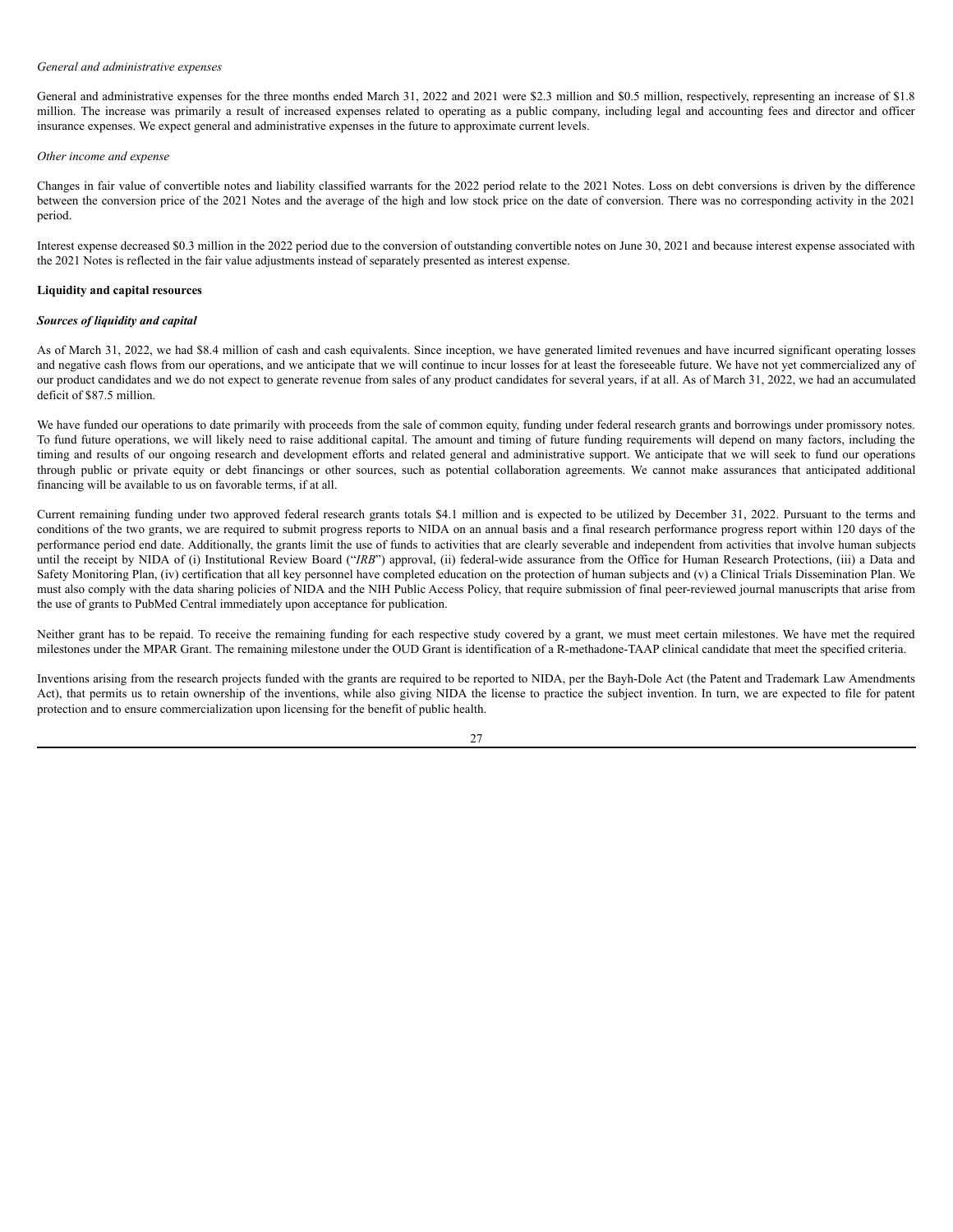Pursuant to the GEM Agreement, we are entitled to draw down up to \$60.0 million of gross proceeds ("*Aggregate Limit*") from GEM Global in exchange for shares of our common stock, subject to meeting the terms and conditions of the GEM Agreement. This share subscription facility is available for a period of 36 months from the closing date of the Business Combination. A draw down is subject to limitations on the amount that is drawn under the facility and must comply with certain conditions precedent including the listing of our shares on a principal market (which includes Nasdaq), having the necessary number of shares that are issuable pursuant to the draw down registered under an effective registration statement, and other notice and timing requirements. Upon our valid exercise of a draw down, pursuant to delivery of a notice and in accordance with other conditions, GEM Global is required to pay, in cash, a per-share amount equal to 90% of the average closing bid price of the shares of our common stock recorded by Nasdaq during the 30 consecutive trading days commencing on the first trading day that is designated on the draw down notice. In no event may our draw down requests exceed 400% of the average daily trading volume for the 30 trading days immediately preceding the date we deliver the draw down notice. Our ability to utilize this share subscription facility is restricted while the 2021 Notes are outstanding.

Upon the closing of the Business Combination, GEM Global became entitled to a commitment fee in the form of cash or freely tradeable shares of our common stock in an amount equal to 2% of the Aggregate Limit or \$1.2 million to be paid in two tranches. The commitment fee for the first tranche, which is equal to 67% of the commitment fee, or \$800,000, becomes payable on the first anniversary of the closing of the Business Combination and the commitment fee for the second tranche, which is equal to the remaining 33% of the commitment fee, or \$400,000, becomes payable on the eighteen-month anniversary of the closing of the Business Combination.

Additionally, we issued a warrant with a 36-month term at the closing of the Business Combination granting GEM Global the right to purchase 1,106,108 shares of our common stock (an amount equal to 4% of the total number of our common stock outstanding as of the closing date of the Business Combination (subject to adjustments described below), calculated on a fully diluted basis), at a strike price per share equal to \$10.01, which was the closing bid price for such common stock on the first day of trading on Nasdaq. The strike price was reduced to \$4.50 per share at December 31, 2021 because of a pricing adjustment per the GEM Agreement. The warrant can be exercised on a cashless basis in part or in whole at any time during the term. Any failure by us to timely transfer the shares under the warrant pursuant to GEM Global's exercise will entitle GEM Global to compensation in addition to other remedies. The number of shares underlying the warrant as well as the strike price is subject to adjustments for recapitalizations, reorganizations, change of control, stock split, stock dividend, reverse stock splits, and issuances of additional common shares at a price per share less than the exercise price.

The GEM Agreement contains certain negative covenants restricting us from securing a share subscription line similar to the financing provided under the GEM Agreement and requiring prompt notice of events constituting an alternate transaction. An "alternate transaction" includes an issuance of common stock at a price less than the then current market price, an "at-the-market" offering of securities, and an issuance of options, warrants, or similar rights of subscription or the issuance of convertible equity or debt securities.

Finally, pursuant to the terms of the GEM Agreement, we are required to indemnify GEM Global for any losses it incurs as a result of a breach by us or of our representations and warranties and covenants under the GEM Agreement or for any misstatement or omission of a material fact in a registration statement registering those shares pursuant to the GEM Agreement. Also, GEM Global is entitled to be reimbursed for legal or other costs or expenses reasonably incurred in investigating, preparing, or defending against any such loss.

On September 24, 2021, we entered the SPA for an aggregate financing of \$15.0 million with institutional investors. The Company issued to the investors (i) 2021 Notes in the aggregate principal amount of \$15.9 million for an aggregate purchase price of \$15.0 million and (ii) warrants to purchase 1,083,475 shares of the Company's common stock in the aggregate at an exercise price of \$7.63 per share. The SPA limits our ability to execute certain debt and equity financings, including our existing \$60.0 million share subscription facility, while the 2021 Notes remain outstanding.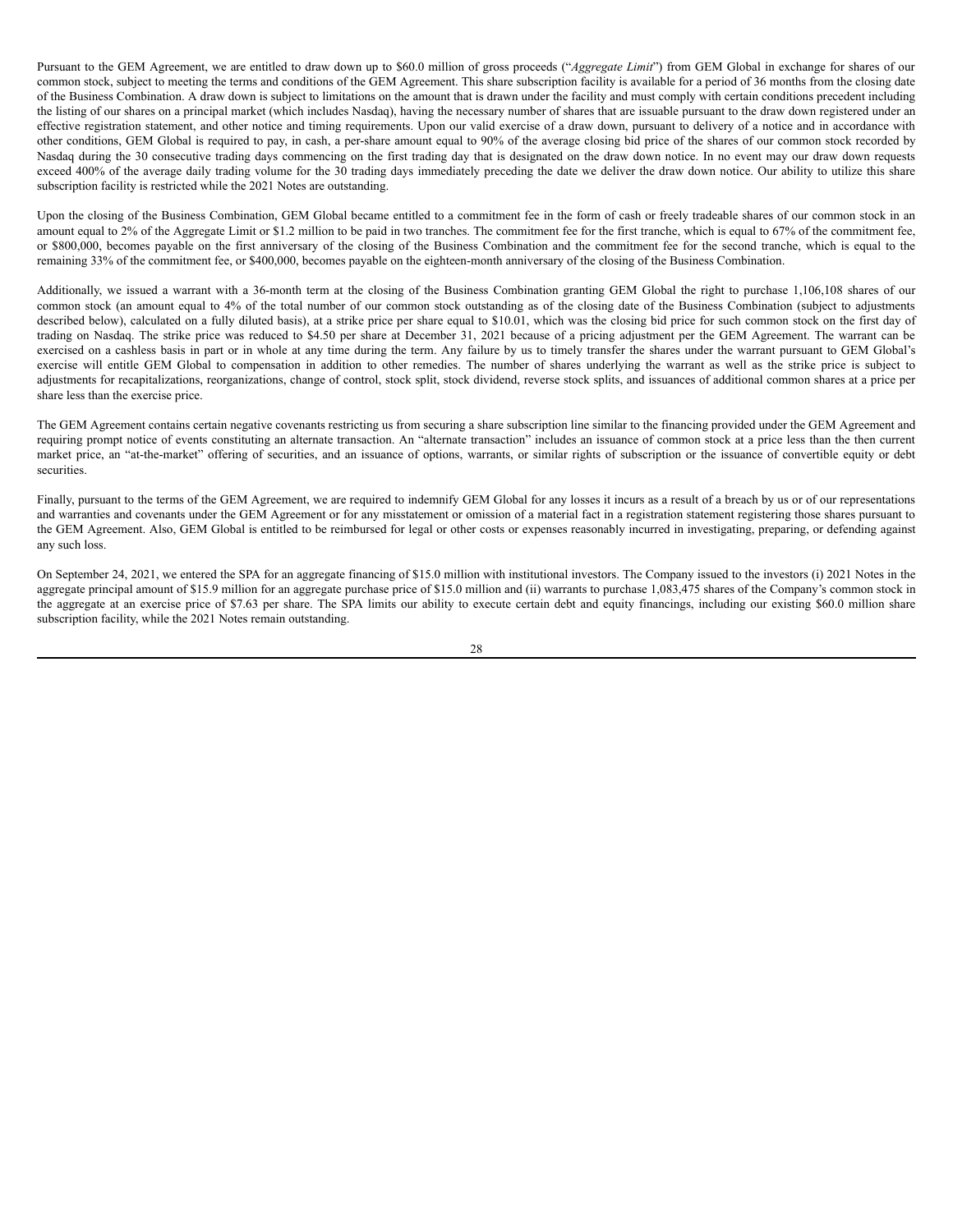# *Cash flows*

The following table summarizes our cash flows for each of the periods presented:

|                                                      | Three Months Ended March 31. |  |            |
|------------------------------------------------------|------------------------------|--|------------|
|                                                      | 2022                         |  | 2021       |
| Net cash used in operating activities                | (3,437,014)                  |  | (517, 149) |
| Net cash provided by investing activities            | 4.500                        |  |            |
| Net cash provided by (used in) financing activities  | (391.270)                    |  | 612.862    |
| Net increase (decrease) in cash and cash equivalents | (3,823,784)                  |  | 95.713     |

## *Operating activities*

During the three months ended March 31, 2022 and 2021, we used cash in operating activities of \$3.4 million and \$0.5 million, respectively. The increase primarily resulted from the clinical advancement of our product candidates and increased costs related to operating as a public company.

### *Investing activities*

During the three months ended March 31, 2022, net cash provided by investing activities was \$4,500 from the sale of certain property and equipment. There were no comparable activities for the three months ended March 31, 2021.

#### *Financing activities*

During the three months ended March 31, 2022, net cash used in financing activities was \$0.4 million, primarily consisting of repayment of financed insurance premiums. During the three months ended March 31, 2021, net cash provided by financing activities was \$0.6 million, primarily consisting of proceeds from the issuance of promissory notes to related parties and from the exercise of stock options.

### *Funding requirements*

Our primary use of cash is to fund operating expenses, primarily related to our research and development activities. Cash used to fund operating expenses is impacted by the timing of when we pay these expenses, as reflected in the change in our outstanding accounts payable, accrued expenses and prepaid expenses.

We expect our expenses to increase substantially in connection with our ongoing activities, particularly as we advance the preclinical activities and clinical trials of our product candidates. In addition, since the completion of the Business Combination, we incur costs associated with operating as a public company, including significant legal, accounting, insurance, investor relations and other expenses that we did not incur as a private company. The timing and amount of our operating expenditures will depend largely on our ability to:

- advance preclinical development of our early-stage programs and clinical trials of our product candidates;
- manufacture, or have manufactured on our behalf, preclinical and clinical drug material and develop processes for late state and commercial manufacturing;
- seek regulatory approvals for any product candidates that successfully complete clinical trials;
- establish a sales, marketing, medical affairs and distribution infrastructure to commercialize any product candidates for which we may obtain marketing approval and intend to commercialize on our own;
- hire additional clinical, quality control and scientific personnel;
- expand our operational, financial and management systems and increase personnel, including personnel to support our clinical development, manufacturing and commercialization efforts and our operations as a public company;
- obtain, maintain, expand and protect our intellectual property portfolio;

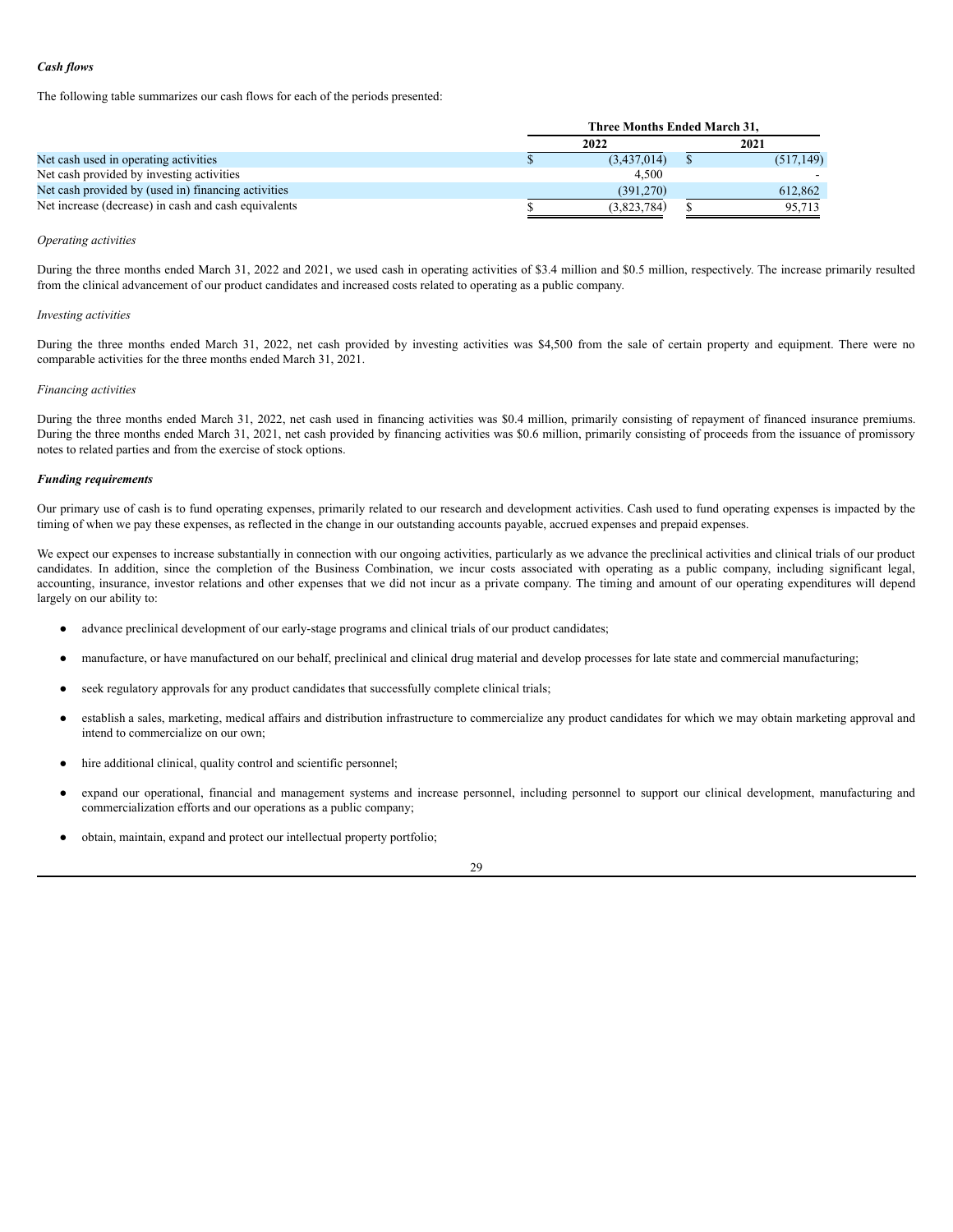- manage the costs of preparing, filing and prosecuting patent applications, maintaining and protecting our intellectual property rights, including enforcing and defending intellectual property related claims; and
- manage the costs of operating as a public company.

# *Going concern*

We have generated limited revenues and have incurred significant operating losses since our inception and, as of March 31, 2022, had an accumulated deficit of \$87.5 million. We expect to continue to incur significant and increasing expenses and operating losses for the foreseeable future.

Following the completion of the Business Combination and public listing of our common stock on Nasdaq, we had access to up to \$60.0 million from a share subscription facility entered into in December 2020. The 2021 Notes limit our ability to execute certain debt and equity financings, including its existing \$60.0 million share subscription facility, while the 2021 Notes are outstanding. Without the availability of proceeds through the share subscription facility, existing cash resources are not sufficient to allow us to fund current planned operations through the next 12 months following the filing of this Quarterly Report on Form 10-Q, which raises substantial doubt about the Company's ability to continue as a going concern.

# *Working capital*

Because of the numerous risks and uncertainties associated with research, development and commercialization of biologic product candidates, we are unable to estimate the exact amount of our working capital requirements. Our future funding requirements will depend on and could increase significantly as a result of many factors, including:

- the scope, progress, results and costs of researching and developing our product candidates, and conducting preclinical and clinical trials;
- the costs, timing and outcome of regulatory review of our product candidates;
- the costs, timing and ability to manufacture our product candidates to supply our clinical and preclinical development efforts and our clinical trials;
- the costs of future activities, including product sales, medical affairs, marketing, manufacturing and distribution, for any of our product candidates for which we receive marketing approval;
- the costs of manufacturing commercial-grade product and necessary inventory to support commercial launch;
- the ability to receive additional non-dilutive funding, including grants from organizations and foundations;
- the revenue, if any, received from commercial sale of our products, should any of our product candidates receive marketing approval;
- the costs of preparing, filing and prosecuting patent applications, obtaining, maintaining, expanding and enforcing our intellectual property rights and defending intellectual property-related claims;
- our ability to establish and maintain collaborations on favorable terms, if at all; and
- the extent to which we acquire or in-license other product candidates and technologies.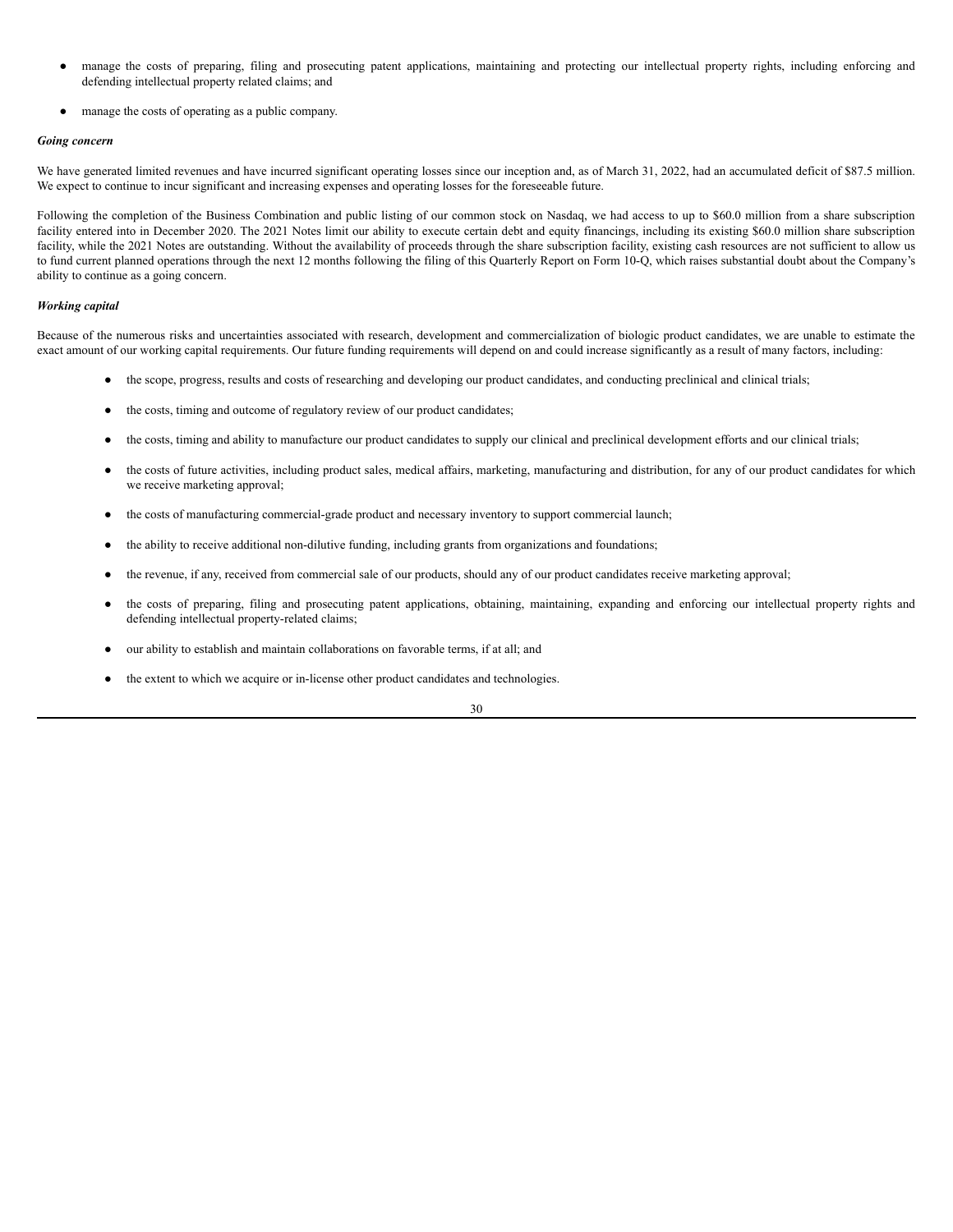# **Critical accounting policies and significant judgments and estimates**

Our consolidated financial statements are prepared in accordance with GAAP. The preparation of our consolidated financial statements and related disclosures requires us to make estimates and judgments that affect the reported amounts of assets, liabilities, costs and expenses. We base our estimates on historical experience, known trends and events and various other factors that we believe are reasonable under the circumstances, the results of which form the basis for making judgments about the carrying values of assets and liabilities that are not readily apparent from other sources. We evaluate our estimates and assumptions on an ongoing basis. Our actual results may differ from these estimates under different assumptions or conditions.

While our significant accounting policies are described in more detail in Note 3 to our unaudited interim consolidated financial statements appearing elsewhere in this Quarterly Report on Form 10-Q, we believe that the following accounting policies are those most critical to the judgments and estimates used in the preparation of our consolidated financial statements.

# *Accrued research and development expenses*

As part of the process of preparing our consolidated financial statements, we are required to estimate our accrued research and development expenses. This process involves reviewing open contracts and purchase orders, communicating with our applicable personnel to identify services that have been performed on our behalf and estimating the level of service performed and the associated cost incurred for the service when it has not yet been invoiced or otherwise notified of actual costs. The majority of our service providers invoice us in arrears for services performed, on a pre-determined schedule or when contractual milestones are met; however, some require advance payments. We make estimates of our accrued expenses as of each balance sheet date in the consolidated financial statements based on facts and circumstances known to us at that time. We periodically confirm the accuracy of the estimates with the service providers and makes adjustments if necessary. Examples of estimated accrued research and development expenses include fees paid to:

- vendors, including research laboratories, in connection with preclinical development activities;
- CROs and investigative sites in connection with preclinical studies and clinical trials; and
- CMOs in connection with drug substance and drug product formulation of preclinical studies and clinical trial materials.

We base our expenses related to preclinical studies and clinical trials on our estimates of the services received and efforts expended pursuant to quotes and contracts with multiple research institutions and CROs that supply, conduct and manage preclinical studies and clinical trials on our behalf. The financial terms of these agreements are subject to negotiation, vary from contract to contract and may result in uneven payment flows. There may be instances in which payments made to our vendors will exceed the level of services provided and result in a prepayment of the expense. Payments under some of these contracts depend on factors such as the successful enrollment of patients and the completion of clinical trial milestones. In accruing service fees, we estimate the time period over which services will be performed and the level of effort to be expended in each period. If the actual timing of the performance of services or the level of effort varies from the estimate, we adjust the accrual or the prepaid expense accordingly. Although we do not expect our estimates to be materially different from amounts actually incurred, our understanding of the status and timing of services performed relative to the actual status and timing of services performed may vary and may result in reporting amounts that are too high or too low in any particular period.

#### *Stock-based compensation*

We measure all stock-based awards granted to employees, directors and non-employees based on their fair value on the date of the grant and recognize the corresponding compensation expense of those awards over the requisite service period, which is generally the vesting period of the respective award. Forfeitures are accounted for as they occur. We grant stock options and restricted stock awards that are subject to either service or performance-based vesting conditions. Compensation expense related to awards to employees and non-employees with performance-based vesting conditions is recognized based on the grant date fair value over the requisite service period using the accelerated attribution method to the extent achievement of the performance condition is probable. We estimate the probability that certain performance criteria will be met and do not recognize compensation expense until it is probable that the performance-based vesting condition will be achieved.

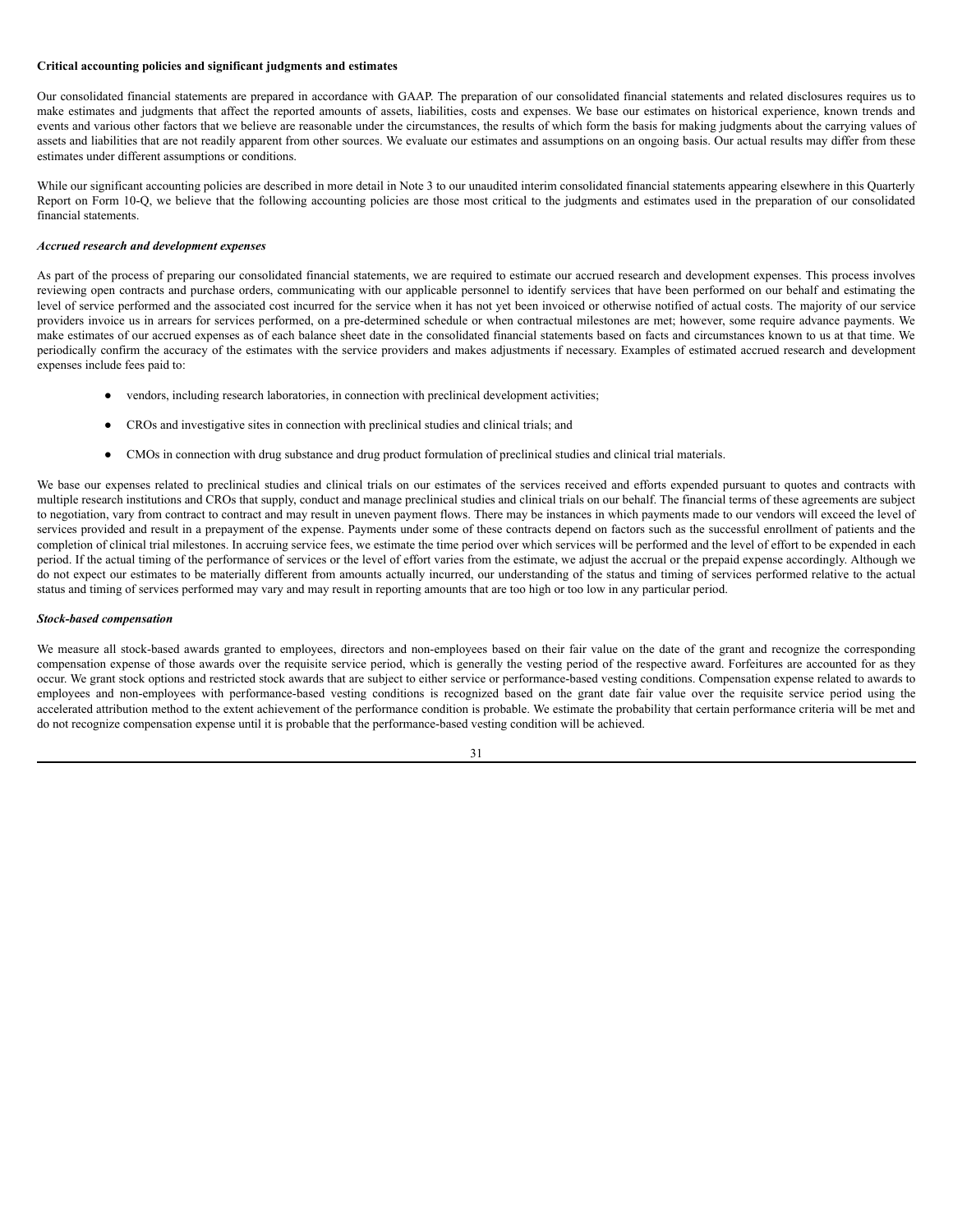We classify stock-based compensation expense in our statements of operations in the same manner in which the award recipient's payroll costs are classified or in which the award recipient's service payments are classified.

We estimate the fair value of each stock option grant using the Black-Scholes option-pricing model, which uses as inputs the fair value of our common stock and assumptions we make for the volatility of our common stock, the expected term of our stock options, the risk-free interest rate for a period that approximates the expected term of our stock options and our expected dividend yield.

### *Fair value of liabilities*

We elected the fair value option to account for the convertible notes as we believe the fair value option provides users of the financial statements with greater ability to estimate the outcome of future events as facts and circumstances change, particularly with respect to changes in the fair value of the common stock underlying the conversion option. We use a Monte Carlo to estimate the fair value of the notes, which relies on unobservable Level 3 inputs. Changes in the fair value of the notes are recognized through earnings for each reporting period.

# **Off-balance sheet arrangements**

We do not have during the periods presented, and do not currently have, any off-balance sheet arrangements, as defined in the rules and regulations of the SEC.

#### **Recently issued accounting pronouncements**

A description of recently issued accounting pronouncements that may potentially impact Ensysce's financial position and results of operations is disclosed in Note 3 to our consolidated financial statements included elsewhere in this Quarterly Report on Form 10-Q.

### **Emerging growth company and smaller reporting company status**

We are an "emerging growth company," as defined in the Jumpstart Our Business Startups Act (the "JOBS Act"), and we may take advantage of certain exemptions from various reporting requirements that are applicable to other public companies that are not emerging growth companies. We may take advantage of these exemptions until we are no longer an emerging growth company under Section 107 of the JOBS Act, which provides that an emerging growth company can take advantage of the extended transition period afforded by the JOBS Act for the implementation of new or revised accounting standards. We have elected to avail ourselves of the extended transition period and, therefore, while we are an emerging growth company we are not subject to new or revised accounting standards at the same time that they become applicable to other public companies that are not emerging growth companies, unless we choose to early adopt a new or revised accounting standard.

Additionally, we are a "smaller reporting company" as defined in Item 10(f)(1) of Regulation S-K. Smaller reporting companies may take advantage of certain reduced disclosure obligations, including, among other things, providing only two years of audited financial statements. We will remain a smaller reporting company until the last day of the fiscal year in which (i) the market value of our common stock held by non-affiliates exceeds \$250 million as of the prior June 30, or (ii) our annual revenues exceeded \$100 million during such completed fiscal year and the market value of our common stock held by non-affiliates exceeds \$700 million as of the prior June 30.

# <span id="page-35-0"></span>**Item 3. Quantitative and Qualitative Disclosures About Market Risk.**

# *Interest Rate Risk*

Our cash and cash equivalents as of March 31, 2022 consisted of cash and a money market fund account. Because of the short-term nature of our money market fund, a sudden change in market interest rates would not be expected to have a material impact on our financial position or results of operations.

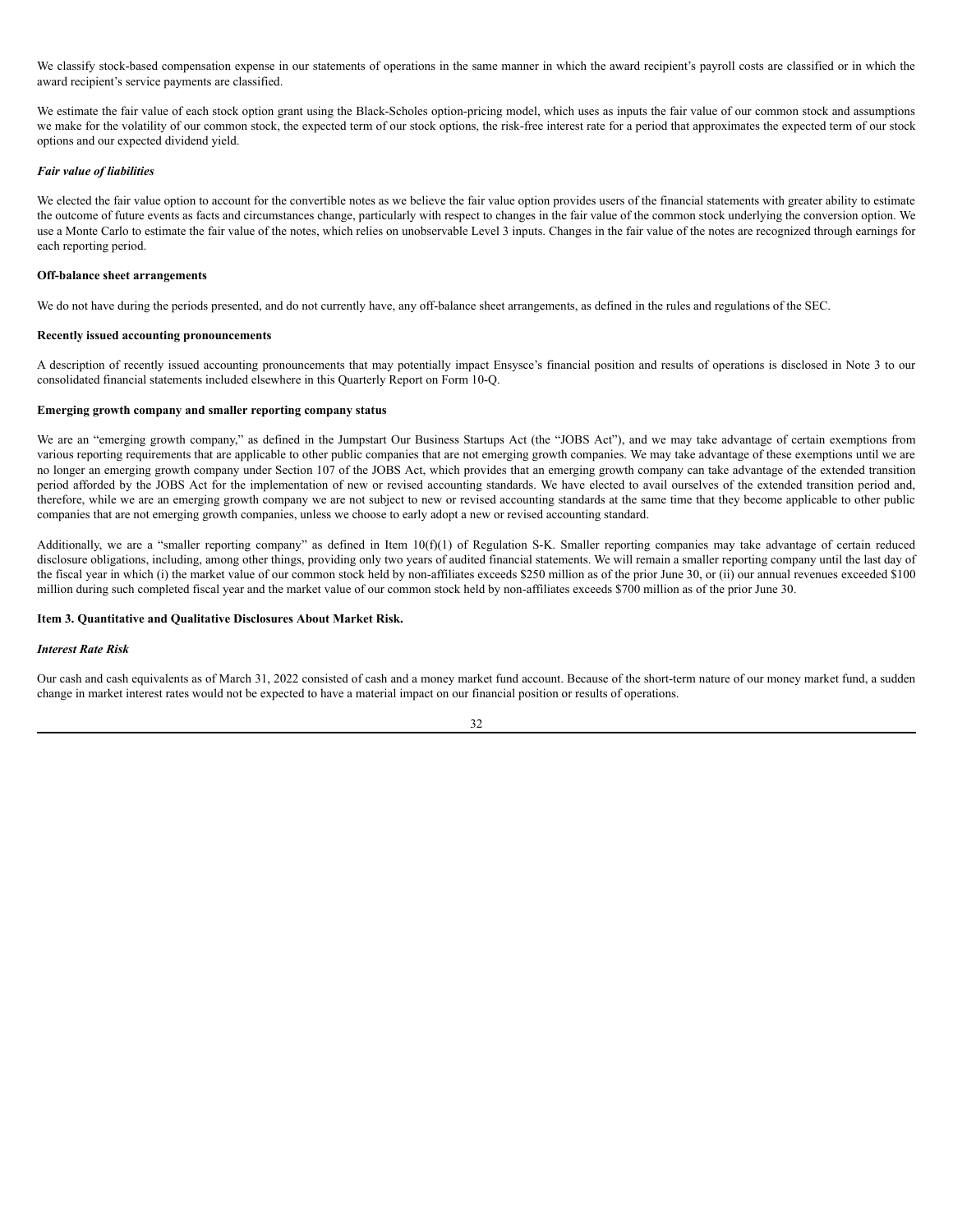# *Inflation Risk*

We do not believe that inflation and changing prices had a significant impact on our results of operations for any periods presented herein.

#### <span id="page-36-0"></span>**Item 4. Controls and Procedures.**

# **Evaluation of Disclosure Controls and Procedures**

Our disclosure controls and procedures are designed to ensure that information required to be disclosed in the reports that we file or submit under the Securities Exchange Act of 1934 as amended (the "Exchange Act") is recorded, processed, summarized and reported within the time periods specified in the rules and forms of the Securities and Exchange Commission, and that such information is accumulated and communicated to our management, including our Chief Executive Officer and Chief Financial Officer, as appropriate, to allow timely decisions regarding required disclosure. Our management, with the participation of our Chief Executive Officer and Chief Financial Officer, evaluated the effectiveness of our disclosure controls and procedures (as defined in Exchange Act Rule 13a-15(e) and 15d-15(e)) as of March 31, 2022. Based on that evaluation, the Chief Executive Officer and Chief Financial Officer concluded that the Company's disclosure controls and procedures were not effective as of March 31, 2022 due to the material weaknesses in our internal controls over financial reporting described below. Notwithstanding these material weaknesses, management has concluded that our financial statements included in this Quarterly Report on Form 10-Q are fairly stated in all material respects in accordance with GAAP for each of the periods presented therein.

### **Material Weaknesses and Remediation Plan**

In connection with the preparation of our consolidated financial statements for the years ended December 31, 2021 and 2020, and our unaudited interim consolidated financial statements for the three months ended March 31, 2022 and 2021, we concluded that there were material weaknesses in our internal controls over financial reporting. A material weakness is a significant deficiency, or a combination of significant deficiencies, in internal controls over financial reporting such that it is reasonably possible that a material misstatement of the annual or interim financial statements will not be prevented or detected on a timely basis. The material weaknesses identified are insufficient internal controls because of inadequate technical accounting expertise and inappropriate level of supervision and review due to the limited number of accounting personnel.

We are taking steps to remediate the material weaknesses in our internal controls over financial reporting, including hiring a Chief Financial Officer in February 2021. Further, we plan to enhance our processes to identify and appropriately apply applicable accounting requirements to better evaluate and understand the nuances of the complex accounting standards that apply to our financial statements. Our plans at this time include providing enhanced access to accounting literature, research materials and documents and increased communication among our personnel and third-party professionals with whom we consult regarding complex accounting applications. The elements of our remediation plan can only be accomplished over time, and we can offer no assurance that these initiatives will ultimately have the intended effects.

# **Changes in Internal Control Over Financial Reporting**

There were no changes in our internal control over financial reporting (as such term is defined in Rules 13a-15(f) and 15d-15(f) under the Exchange Act) during the fiscal quarter to which this report relates that have materially affected, or are reasonably likely to materially affect, our internal control over financial reporting.

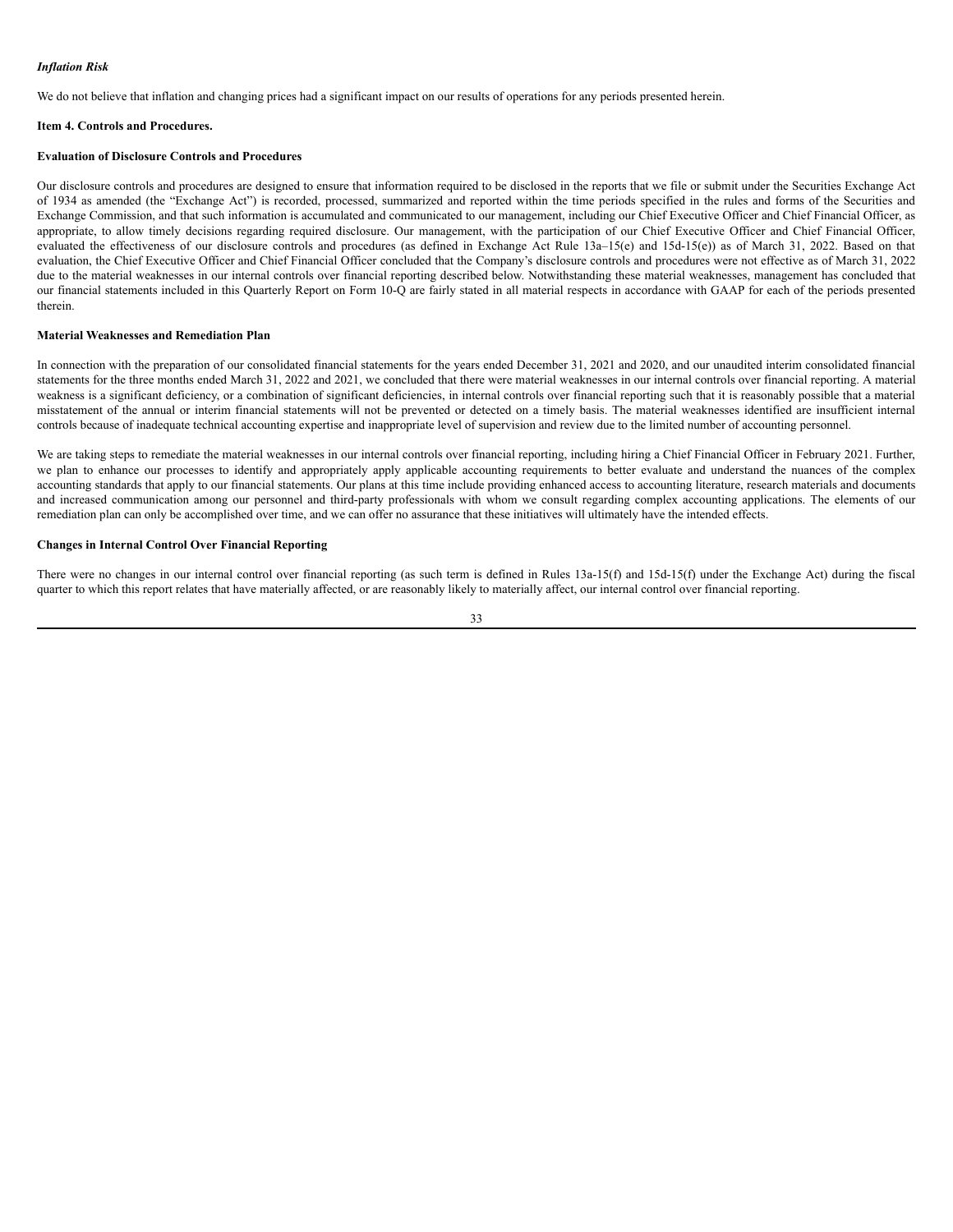# **PART II—OTHER INFORMATION**

# <span id="page-37-1"></span><span id="page-37-0"></span>**Item 1. Legal Proceedings.**

From time to time, we could become involved in disputes and various litigation matters that arise in the normal course of business. These may include disputes and lawsuits related to intellectual property, licensing, contract law and employee relations matters. Periodically, we review the status of significant matters, if any exist, and assesses its potential financial exposure. If the potential loss from any claim or legal claim is considered probable and the amount can be estimated, we accrue a liability for the estimated loss. Legal proceedings are subject to uncertainties, and the outcomes are difficult to predict. Because of such uncertainties, accruals are based on the best information available at the time. As additional information becomes available, we reassess the potential liability related to pending claims and litigation.

### <span id="page-37-2"></span>**Item 1A. Risk Factors.**

While we attempt to identify, manage and mitigate risks and uncertainties associated with our business to the extent practical, under the circumstances, some level of risk and uncertainty will always be present. Part I, Item 1A. Risk Factors of our 2021 Annual Report on Form 10-K includes a detailed discussion of our risk factors. Those risks and uncertainties have the potential to materially affect our financial condition and results of operations. There have been no material changes in our risk factors from those previously disclosed in Part I, Item 1A, of our 2021 Annual Report on Form 10-K.

### <span id="page-37-3"></span>**Item 2. Unregistered Sales of Equity Securities and Use of Proceeds.**

We entered into an Investor Relations Consulting Agreement with MZHCI, LLC on December 20, 2021, through which we receive ongoing stock market support services and other consulting services. Pursuant to that agreement, we pay a monthly fee and we issued 50,000 unregistered shares of our common stock in February 2022. The issuance of our shares was exempt from registration under Section 4(a)(2) of the Securities Act as it was a private transaction between MZHCI, LLC and us. We received no proceeds in connection with our issuance of those 50,000 shares.

# <span id="page-37-4"></span>**Item 3. Defaults Upon Senior Securities.**

Not applicable.

# <span id="page-37-5"></span>**Item 4. Mine Safety Disclosures.**

Not applicable.

# <span id="page-37-6"></span>**Item 5. Other Information**

None.

### <span id="page-37-7"></span>**Item 6. Exhibits.**

The following exhibits are filed as part of this report:

#### **Exhibit**

| <b>Number</b> | <b>Description</b>                                                                                                                                               |
|---------------|------------------------------------------------------------------------------------------------------------------------------------------------------------------|
| $31.1*$       | Certification of Principal Executive Officer Pursuant to Rules 13a-14(a) and 15d-14(a) under the Securities Exchange Act of 1934, as Adopted Pursuant to Section |
|               | 302 of the Sarbanes-Oxley Act of 2002.                                                                                                                           |
| $31.2*$       | Certification of Principal Financial Officer Pursuant to Rules 13a-14(a) and 15d-14(a) under the Securities Exchange Act of 1934, as Adopted Pursuant to Section |
|               | 302 of the Sarbanes-Oxley Act of 2002.                                                                                                                           |
| $32.1*$       | Certification of Principal Executive Officer Pursuant to 18 U.S.C. Section 1350, as Adopted Pursuant to Section 906 of the Sarbanes-Oxley Act of 2002.           |
| $32.2*$       | Certification of Principal Financial Officer Pursuant to 18 U.S.C. Section 1350, as Adopted Pursuant to Section 906 of the Sarbanes-Oxley Act of 2002.           |
| $101$ . INS   | Inline XBRL Instance Document                                                                                                                                    |
| 101.SCH       | Inline XBRL Taxonomy Extension Schema Document                                                                                                                   |
| 101.CAL       | Inline XBRL Taxonomy Extension Calculation Linkbase Document                                                                                                     |
| 101.DEF       | Inline XBRL Taxonomy Extension Definition Linkbase Document                                                                                                      |
| $101$ .LAB    | Inline XBRL Taxonomy Extension Label Linkbase Document                                                                                                           |
| 101.PRE       | Inline XBRL Taxonomy Extension Presentation Linkbase Document                                                                                                    |
| 104           | Cover Page Interactive Data File (embedded within the Inline XBRL document)                                                                                      |

\* Filed herewith.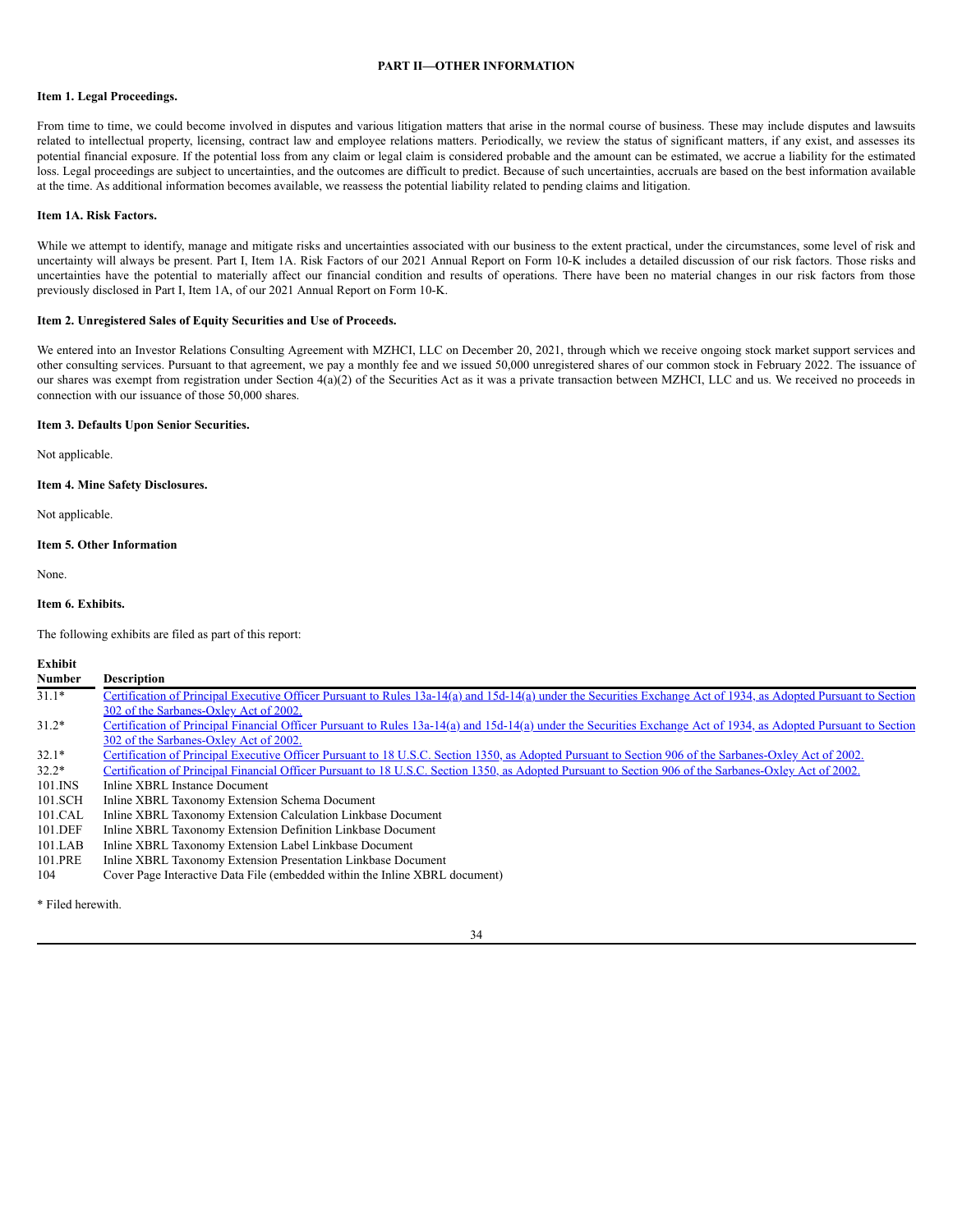# **SIGNATURES**

<span id="page-38-0"></span>Pursuant to the requirements of the Securities Exchange Act of 1934, the registrant has duly caused this report to be signed on its behalf by the undersigned, thereunto duly authorized.

# **ENSYSCE BIOSCIENCES, INC.**

Date: May 12, 2022 */s/ David Humphrey*

David Humphrey Chief Financial Officer, Secretary and Treasurer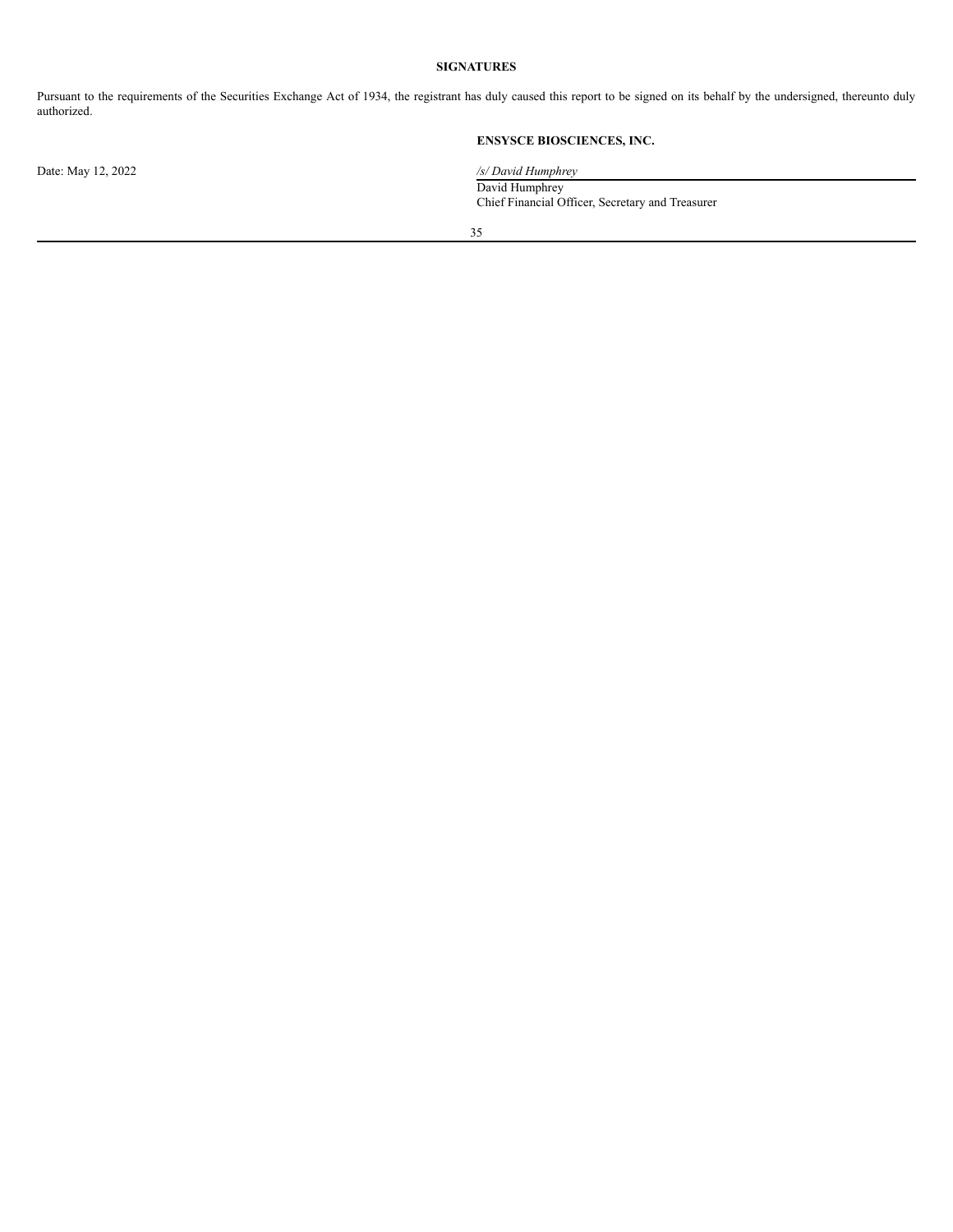# **CERTIFICATION PURSUANT TO RULES 13a-14(a) AND 15d-14(a) UNDER THE SECURITIES EXCHANGE ACT OF 1934, AS ADOPTED PURSUANT TO SECTION 302 OF THE SARBANES-OXLEY ACT OF 2002**

I, Lynn Kirkpatrick, certify that:

- 1. I have reviewed this Quarterly Report on Form 10-Q of Ensysce Biosciences, Inc.;
- 2. Based on my knowledge, this report does not contain any untrue statement of a material fact or omit to state a material fact necessary to make the statements made, in light of the circumstances under which such statements were made, not misleading with respect to the period covered by this report;
- 3. Based on my knowledge, the financial statements, and other financial information included in this report, fairly present in all material respects the financial condition, results of operations and cash flows of the registrant as of, and for, the periods presented in this report;
- 4. The registrant's other certifying officer and I are responsible for establishing and maintaining disclosure controls and procedures (as defined in Exchange Act Rules  $13a-15(e)$  and  $15d-15(e)$  for the registrant and have:
	- a. Designed such disclosure controls and procedures, or caused such disclosure controls and procedures to be designed under our supervision, to ensure that material information relating to the registrant, including its consolidated subsidiaries, is made known to us by others within those entities, particularly during the period in which this report is being prepared;
	- b. (Paragraph omitted pursuant to SEC Release Nos. 33-8238/34-47986 and 33-8392/34-49313);
	- c. Evaluated the effectiveness of the registrant's disclosure controls and procedures, and presented in this report our conclusions about the effectiveness of the disclosure controls and procedures, as of the end of the period covered by this report based on such evaluation; and
	- d. Disclosed in this report any change in the registrant's internal control over financial reporting that occurred during the registrant's most recent fiscal quarter (the registrant's fourth fiscal quarter in the case of an annual report) that has materially affected, or is reasonably likely to materially affect, the registrant's internal control over financial reporting; and
- 5. The registrant's other certifying officer and I have disclosed, based on our most recent evaluation of internal control over financial reporting, to the registrant's auditors and the audit committee of the registrant's board of directors (or persons performing the equivalent functions):
	- a. All significant deficiencies and material weaknesses in the design or operation of internal control over financial reporting which are reasonably likely to adversely affect the registrant's ability to record, process, summarize and report financial information; and
	- b. Any fraud, whether or not material, that involves management or other employees who have a significant role in the registrant's internal control over financial reporting.

Date: May 12, 2022

*/s/ Lynn Kirkpatrick*

Name: Lynn Kirkpatrick Title: Chief Executive Officer (Principal Executive Officer)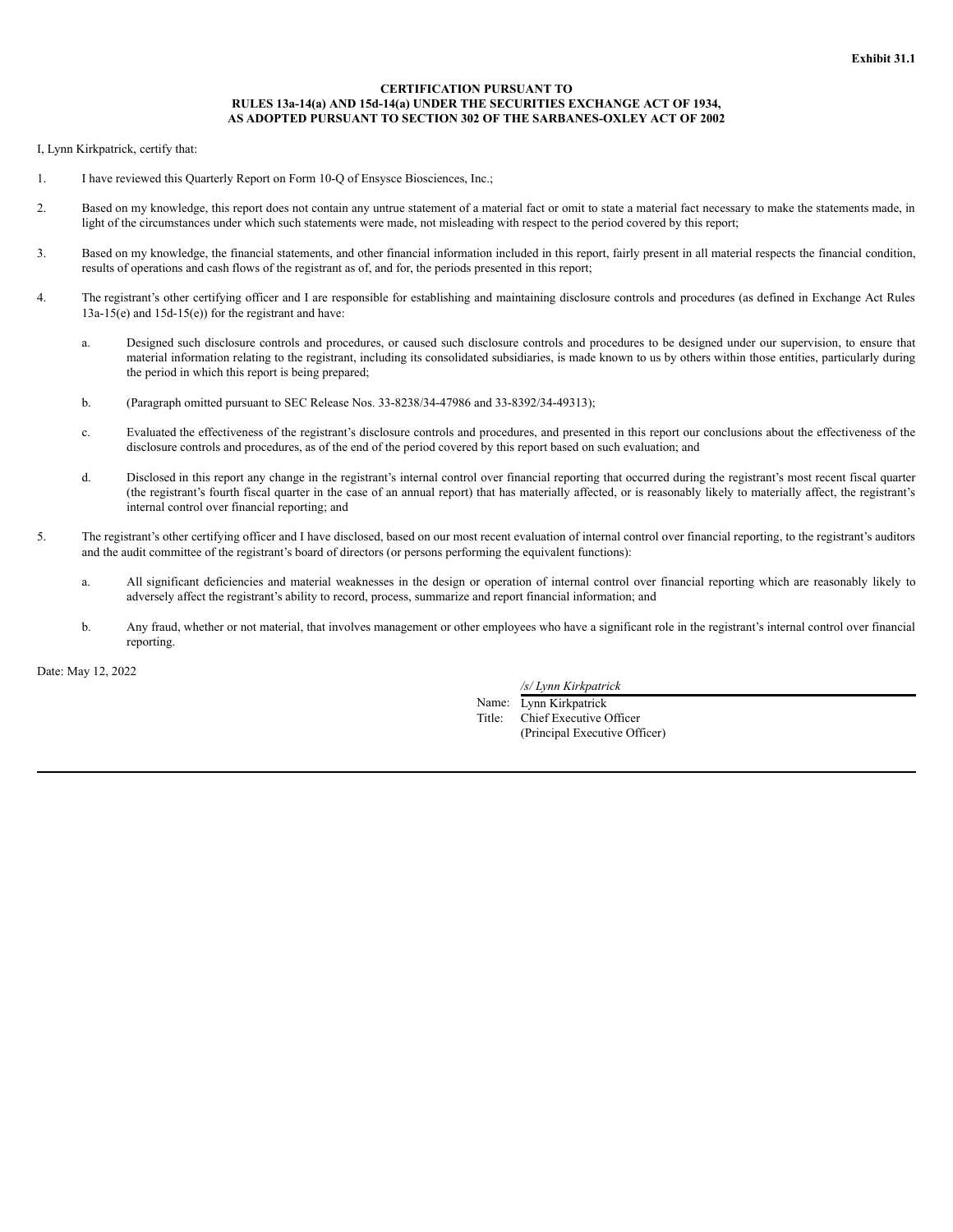# **CERTIFICATION PURSUANT TO RULES 13a-14(a) AND 15d-14(a) UNDER THE SECURITIES EXCHANGE ACT OF 1934, AS ADOPTED PURSUANT TO SECTION 302 OF THE SARBANES-OXLEY ACT OF 2002**

I, David Humphrey, certify that:

- 1. I have reviewed this Quarterly Report on Form 10-Q of Ensysce Biosciences, Inc. ;
- 2. Based on my knowledge, this report does not contain any untrue statement of a material fact or omit to state a material fact necessary to make the statements made, in light of the circumstances under which such statements were made, not misleading with respect to the period covered by this report;
- 3. Based on my knowledge, the financial statements, and other financial information included in this report, fairly present in all material respects the financial condition, results of operations and cash flows of the registrant as of, and for, the periods presented in this report;
- 4. The registrant's other certifying officer and I are responsible for establishing and maintaining disclosure controls and procedures (as defined in Exchange Act Rules  $13a-15(e)$  and  $15d-15(e)$  for the registrant and have:
	- a. Designed such disclosure controls and procedures, or caused such disclosure controls and procedures to be designed under our supervision, to ensure that material information relating to the registrant, including its consolidated subsidiaries, is made known to us by others within those entities, particularly during the period in which this report is being prepared;
	- b. (Paragraph omitted pursuant to SEC Release Nos. 33-8238/34-47986 and 33-8392/34-49313);
	- c. Evaluated the effectiveness of the registrant's disclosure controls and procedures, and presented in this report our conclusions about the effectiveness of the disclosure controls and procedures, as of the end of the period covered by this report based on such evaluation; and
	- d. Disclosed in this report any change in the registrant's internal control over financial reporting that occurred during the registrant's most recent fiscal quarter (the registrant's fourth fiscal quarter in the case of an annual report) that has materially affected, or is reasonably likely to materially affect, the registrant's internal control over financial reporting; and
- 5. The registrant's other certifying officer and I have disclosed, based on our most recent evaluation of internal control over financial reporting, to the registrant's auditors and the audit committee of the registrant's board of directors (or persons performing the equivalent functions):
	- a. All significant deficiencies and material weaknesses in the design or operation of internal control over financial reporting which are reasonably likely to adversely affect the registrant's ability to record, process, summarize and report financial information; and
	- b. Any fraud, whether or not material, that involves management or other employees who have a significant role in the registrant's internal control over financial reporting.

Date: May 12, 2022

*/s/ David Humphrey*

Name: David Humphrey Title: Chief Financial Officer (Principal Financial Officer)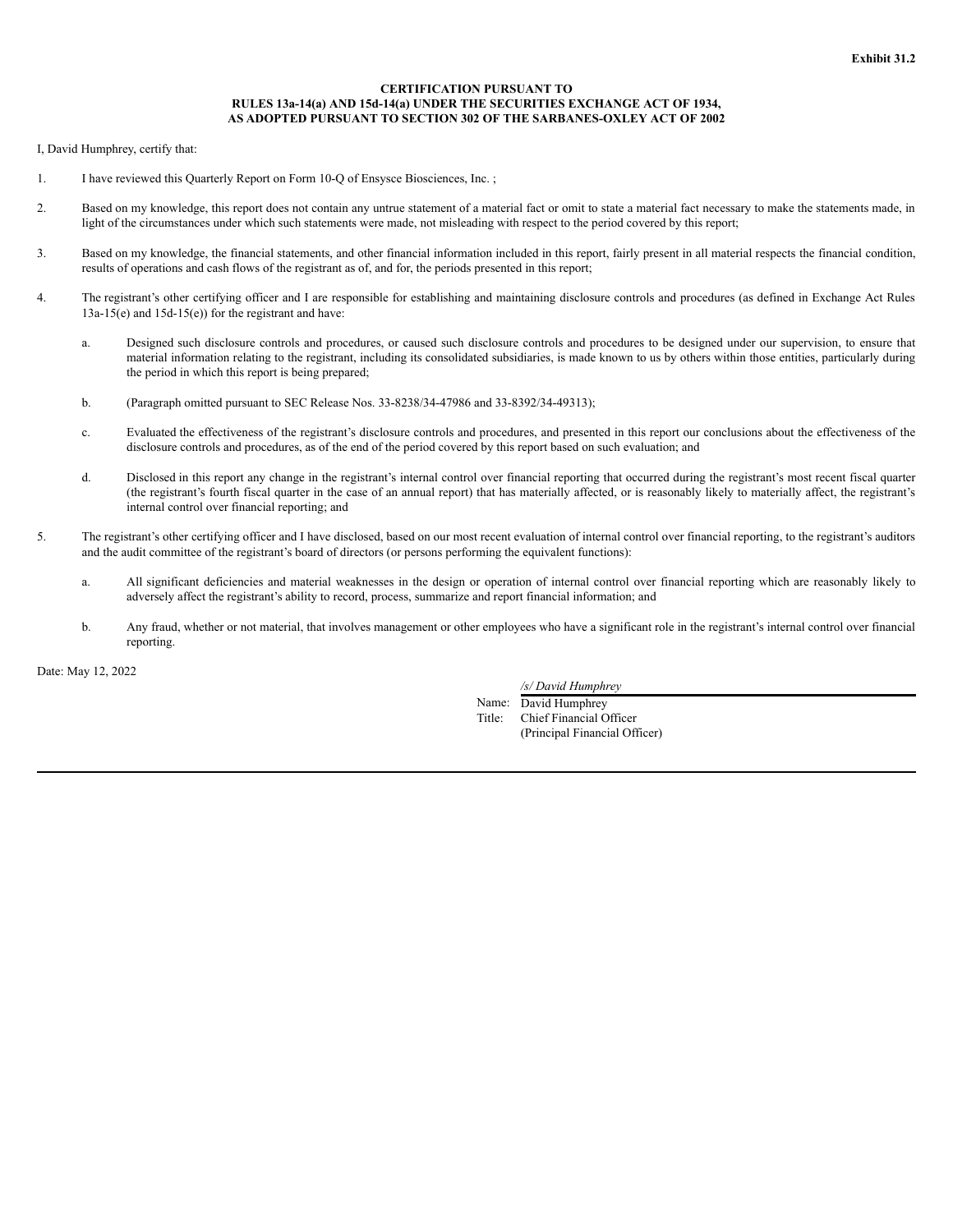# **CERTIFICATION PURSUANT TO 18 U.S.C. SECTION 1350, AS ADOPTED PURSUANT TO SECTION 906 OF THE SARBANES-OXLEY ACT OF 2002**

In connection with the Quarterly Report of Ensysce Biosciences, Inc. (the "Company") on Form 10-Q for the period ended March 31, 2022, as filed with the Securities and Exchange Commission on the date hereof (the "Report"), I, Lynn Kirkpatrick, Chief Executive Officer of the Company, certify, pursuant to 18 U.S.C. Section 1350, as adopted pursuant to Section 906 of the Sarbanes-Oxley Act of 2002, that to my knowledge:

- (1) The Report fully complies with the requirements of Section 13(a) or 15(d) of the Securities Exchange Act of 1934; and
- (2) The information contained in the Report fairly presents, in all material respects, the financial condition of the Company at the end of the period covered by the Report and results of operations of the Company for the period covered by the Report.

Date: May 12, 2022 */s/ Lynn Kirkpatrick* Lynn Kirkpatrick Chief Executive Officer (Principal Executive Officer)

This certification accompanies the Report and shall not be deemed "filed" by the Company with the Securities and Exchange Commission and is not to be incorporated by reference into any filing of the Company under the Securities Act of 1933, as amended, or the Securities Exchange Act of 1934, as amended (whether made before or after the date of the Report), irrespective of any general incorporation language contained in such filing.